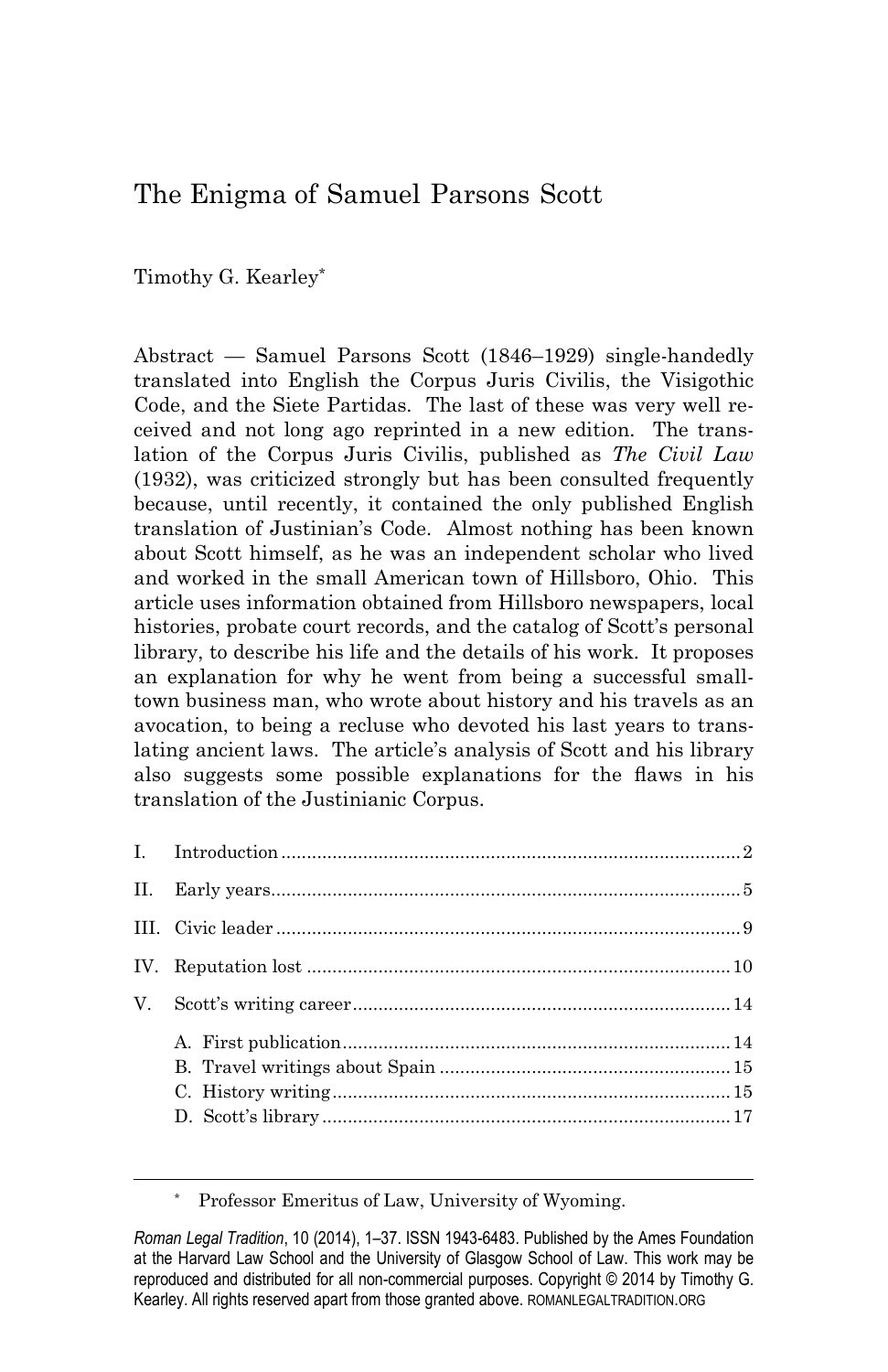| Appendix 1. Writings of Samuel P. Scott |  |
|-----------------------------------------|--|
|                                         |  |
| Appendix 2. Translations of Justinianic |  |
|                                         |  |

# I. Introduction

Samuel Parsons Scott (1846–1929) has been a mysterious figure. He is the lone translator of the entire Justinianic corpus into English,<sup>1</sup> translator also of the Visigothic Code<sup>2</sup> and of the Siete Partidas,<sup>3</sup> and author of *Through Spain*<sup>4</sup> and *History of the Moor-*

<sup>1</sup> *The Civil Law*, ed. and trans. S. P. Scott (Cincinnati 1932; repr. New York 1973) (hereafter *The Civil Law*). In 2015 or early 2016, the Cambridge University Press is scheduled to publish a new English translation of the Codex created by a panel led by Bruce Frier, and founded on Justice Fred H. Blume's translation. (Blume's version can be found at "Annotated Justinian Code," George W. Hopper Law Library, University of Wyoming (website).) A new English translation of the *Novellae Constitutiones* from the Greek, by David J. D. Miller and Peter Sarris, and also to be published by the CUP, is in progress. Blume's version of the Novels, based on the Latin of Schoell and Kroll, is at "Justinian Novels," George W. Hopper Law Library, University of Wyoming (website). For an English translation of the Digest, see *The Digest of Justinian*, ed. T. Mommsen, P. Krueger, and A. Watson (Philadelphia 1985; English-only, with corrections, Philadelphia 1998), and for the Institutes see *Justinian's Institutes*, trans. P. Birks and G. McLeod (Ithaca 1987) (with the Latin text of Paul Krueger).

<sup>2</sup> *The Visigothic Code* (*Forum Judicum*), ed. and trans. S. P. Scott (Boston 1910; repr. Littleton 1982) (hereafter *The Visigothic Code*).

<sup>3</sup> *Las Siete Partidas*, ed. and trans. S. P. Scott (Chicago 1931; repr. with modifications Philadelphia 2001) (hereafter *Las Siete Partidas*).

<sup>4</sup> S. P. Scott, *Through Spain: A Narrative of Travel and Adventure in the Peninsula* (Philadelphia and London 1886).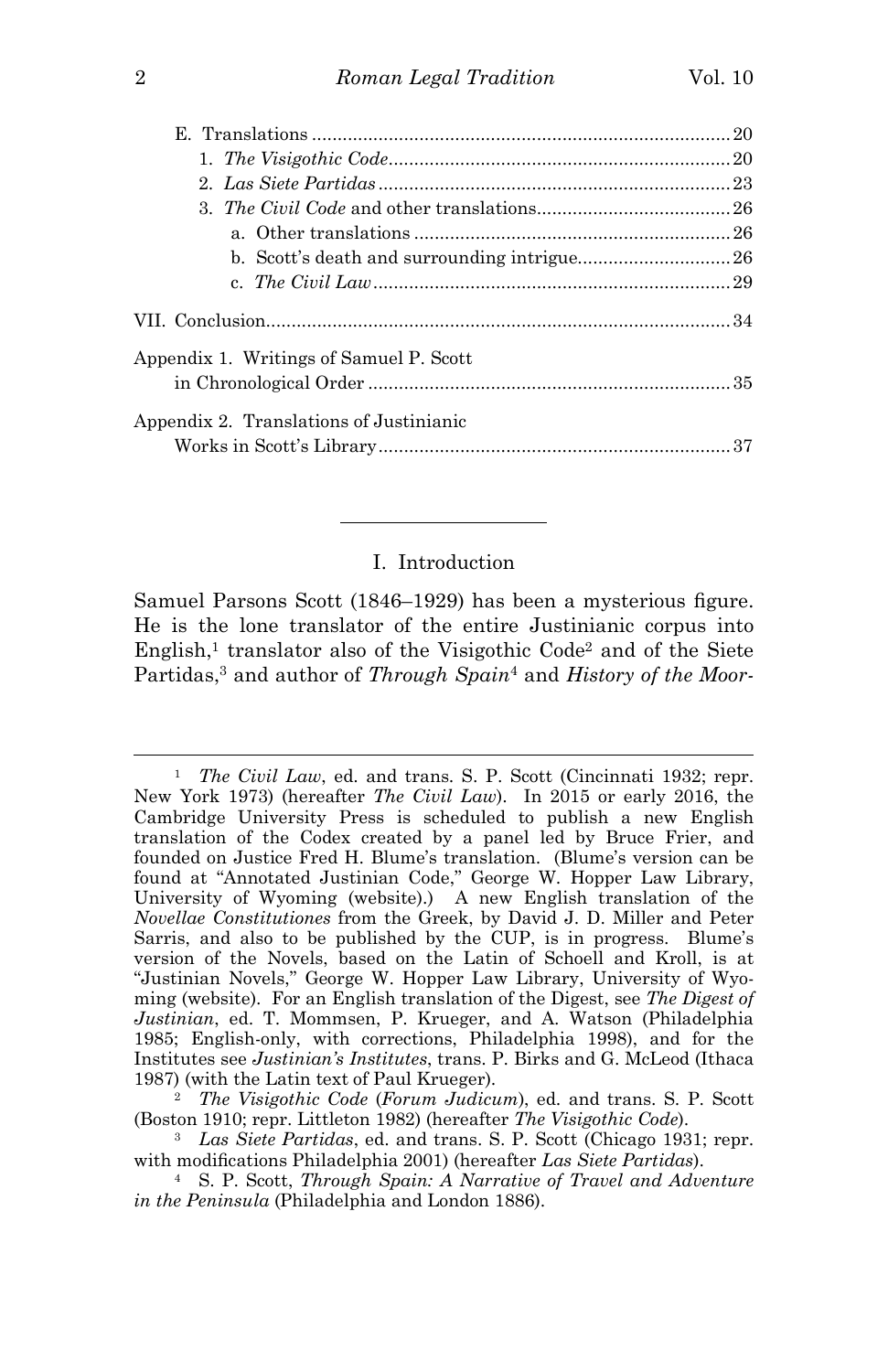ish *Empire in Europe*,<sup>5</sup> all of which have been reprinted since his death — some more than once.<sup>6</sup> He also wrote many magazine articles (all but one about his travels in Spain)<sup>7</sup> and was a founding, long-serving editorial staff member of the American Bar Association's Comparative Law Bureau.<sup>8</sup> At the time of Scott's death, the Bureau also held two more of his translations that it never published.<sup>9</sup> Yet, when I undertook to learn about S. P. Scott, the only readily available sources of biographical information were a brief German Wikipedia entry<sup>10</sup> and a short sketch on the Thomas Jefferson University website in connection with an explanation of how he came to endow the university's Scott Memorial Library.<sup>11</sup>

Why has such a prolific, still-read scholar remained so obscure a person? One reason may be that his translations of the Visigothic Code and of Justinian's compilations received some

<sup>9</sup> Lobingier states that Scott's *The Visigothic Code* was "the first of a series of translations by him of Spanish legal collections whose publication would be of immense value to the science of comparative law." Id. An earlier report on the Bureau's work says: "Your Secretary has in hand the manuscripts for the following: 1. *Las Siete Partidas*; 2. *The Laws of Ancient Castille*; 3. *The Criminal Code of Spain*. These three last translations have been made by Mr. S. P. Scott, of Hillsboro, Ohio, and have been donated by him to the Bureau." "Proceedings of the Comparative Law Bureau," *Ann. Report A.B.A*., 38 (1915), 882, 883.

<sup>10</sup> "Samuel Parsons Scott," in *Wikipedia: Die freie Enzyklopädie* (website). I subsequently wrote a longer entry on Mr. Scott in the English-language Wikipedia. It is interesting to note, as an indication of the esteem in which Scott is held by many Muslims due to the high regard he expressed for Islam in *History of the Moorish Empire*, that this *Wikipedia* entry was posted in whole (with attribution) in the online *Muslim Times* (June 29, 2014) as "Samuel Parsons Scott: A Gentleman and a Scholar" with the subtitle "Muhammad: the Light for the Dark Ages of Europe." See Zia Shah, "Samuel Parsons Scott: A Gentleman and a Scholar," *The Muslim Times* (June 2014) (website). See also note 94 and accompanying text.

<sup>11</sup> M. Angelo, "Gesundheit: The Story of Scott Memorial Library," University Archives and Special Collections, Thomas Jefferson University (website).

<sup>5</sup> S. P. Scott, *History of the Moorish Empire in Europe* (Philadelphia 1904; repr. New York 1977) (hereafter *History*).

<sup>6</sup> In recent years several print-on-demand publishers have advertised reprints of some of Scott's works, e.g., *Through Spain* (note 4) (the British Library, Historical Print Editions series), and *History* (note 5) (Nabu Press 2010; Forgotten Books 2012).

<sup>7</sup> See Appendix 1 for a chronological list.

<sup>8</sup> C. S. Lobingier, "Samuel Parsons Scott, 1846–1929," *A.B.A. J*., 15 (1929), 529.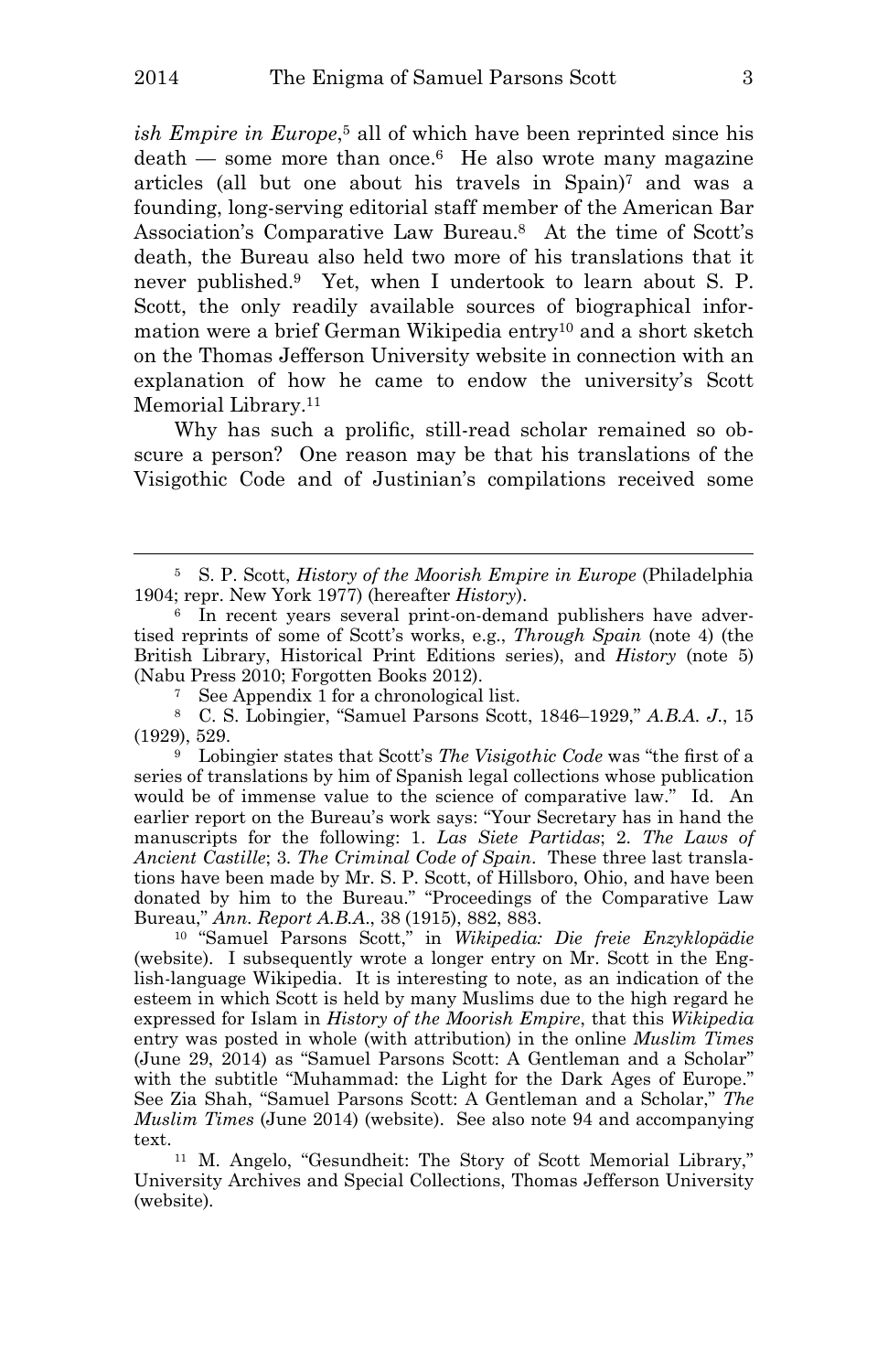harsh criticism.<sup>12</sup> On the other hand, his *Las Siete Partidas* was rather well-received and was reprinted by the University of Pennsylvania Press in 2001.<sup>13</sup> Perhaps more importantly, S. P. Scott was a gentleman-scholar who lived most of his life in the small town of Hillsboro, Ohio, and who became reclusive in the last two to three decades of his life.<sup>14</sup> He also appears not to have established significant relationships with other scholars through correspondence or travel to professional meetings. Moreover, Scott had no children and was bitterly estranged from his wife at the time of his death.<sup>15</sup> This absence of fond family members or close colleagues may have aided his passage into relative obscurity soon after his death.

Because I have written about Scott's contemporary, and fellow translator of the Justinian's Codex, Justice Fred H. Blume,<sup>16</sup> I was intrigued by this dearth of information about Scott. (As will be seen in what follows, I also found highly informative certain points of comparison between them.) In particular, I wondered how Scott went so far astray in some of his translations, when Blume did not, even though both were independent scholars. As I learned more about Scott, I also began to be curious about why he went from being a leading citizen to a little-liked recluse in his hometown of Hillsboro. By combing local resources in Hillsboro, including probate court records and newspapers, searching extensively on the web for reviews and references to his work, and following part of Scott's extensive personal library to Thomas Jefferson University and Bucknell University, I have been able to answer these questions to a significant extent. In some respects, S. P. Scott's life was the stuff of melodrama, involving a bank failure, withdrawal from society, a claim on his estate by a longtime secretary, and the occult. In what follows, I present a fuller, if still grainy and inevitably incomplete, picture of Samuel Parsons Scott and his work.

<sup>12</sup> See notes 116–125 and accompanying text, and notes 172–173, 180–181 and accompanying text, respectively.

<sup>13</sup> See notes 139–145 and accompanying text.

<sup>14</sup> See notes 57–86 and accompanying text, in particular.

<sup>15</sup> His will refers to the "insults, outrages, cruelties, disgrace and humiliation which she has constantly and without reason, during my entire married life, heaped upon me." See "Item 1," *Samuel P. Scott Will* (Nov. 16, 1925) (unpublished manuscript) (digital image on file with the author).

<sup>16</sup> T. G. Kearley, "Justice Fred Blume and the Translation of Justinian's Code," *Law Libr. J*., 99 (2007), 525; see also "Annotated Justinian Code" (note 1).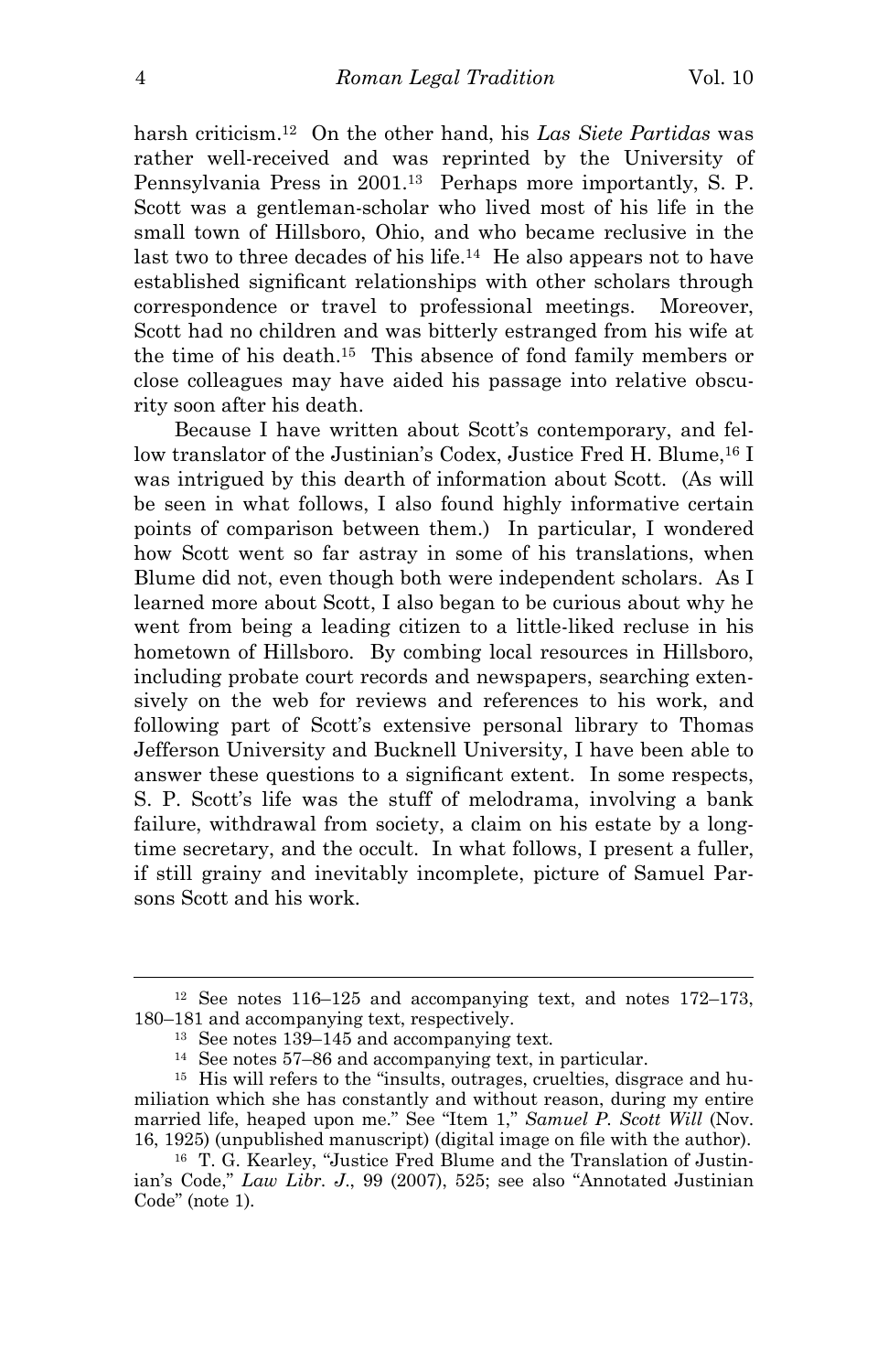i<br>L

#### II. Early years

Samuel Parsons Scott was born in Hillsboro on July 8, 1846, to William Scott and Elizabeth Jane Parsons Scott. William Scott was well-educated, practiced law in Hillsboro, and eventually prospered financially through brokerage and money-lending.<sup>17</sup> Around 1835, William Scott commissioned the same architect who designed the Highland County courthouse to create for him a handsome home in the federal style.<sup>18</sup> In 1843, William married Elizabeth Jane Parsons, the daughter of an influential Columbus, Ohio physician, Samuel Parsons. Three years later, Elizabeth gave birth to a son, Samuel Parsons Scott, and then, in 1856, to a daughter, Jane Elizabeth Scott.<sup>19</sup> According to one source, William was an abolitionist and during the American Civil War equipped a Hillsboro cavalry company called the Scott Dragoons.<sup>20</sup> A county history indicates young Samuel attended Hillsboro schools.<sup>21</sup> It is likely this included The Academy, which had a classics-based curriculum.<sup>22</sup>

A lengthy description of the history of education in the United States is well beyond the scope of this paper, but it is important to note that a classics-based education was common in Scott's time for the sons of wealthy families, even in a small town such as Hillsboro.<sup>23</sup> The "Latin schools," which had been the predominate educational institution for boys of the affluent in the United States from colonial times, yielded in the mid-1700s to "academies."<sup>24</sup> These church-based, or subscription-based, academies proliferated for the next 70 years or so, with some 6,000 of them existing in 1850 when Scott was four years old.<sup>25</sup> The Ohio

<sup>17</sup> J. W. Klise and A. E. Hough, *The County of Highland: A History of Highland County Ohio, from the Earliest Days* (Madison 1902), 467.

<sup>18</sup> "The History of the Scott House," Highland County Historical Society, Highland Country, Ohio (website). The Scott House, now owned by the Highland County Historical Society, is rumored to have been a stop on the Underground Railroad. Id.

<sup>19</sup> E. J. Ayers, *Highland Pioneer Sketches and Family Genealogies* (Springfield 1971), 206–207.

<sup>20</sup> Klise and Hough (note 17), 467.

<sup>21</sup> Ayers (note 19), 206. See also Klise and Hough (note 17), 211.

<sup>22</sup> E. J. Ayers, *The Hillsboro Story* (Springfield 1957), 32.

<sup>23</sup> See R. F. Butts and L. A. Cremin, *A History of Education in American Culture* (New York 1953), 75, 121; E. P. Cubberley, *Public Education in the United States* (Boston 1919), 23–24.

<sup>24</sup> Compare Cubberley (note 23), 40 (by 1750 Latin schools had given way to academies) with Butts and Cremin (note 23), 260 (the academy movement began in 1780).

<sup>25</sup> Butts and Cremin (note 23), 260.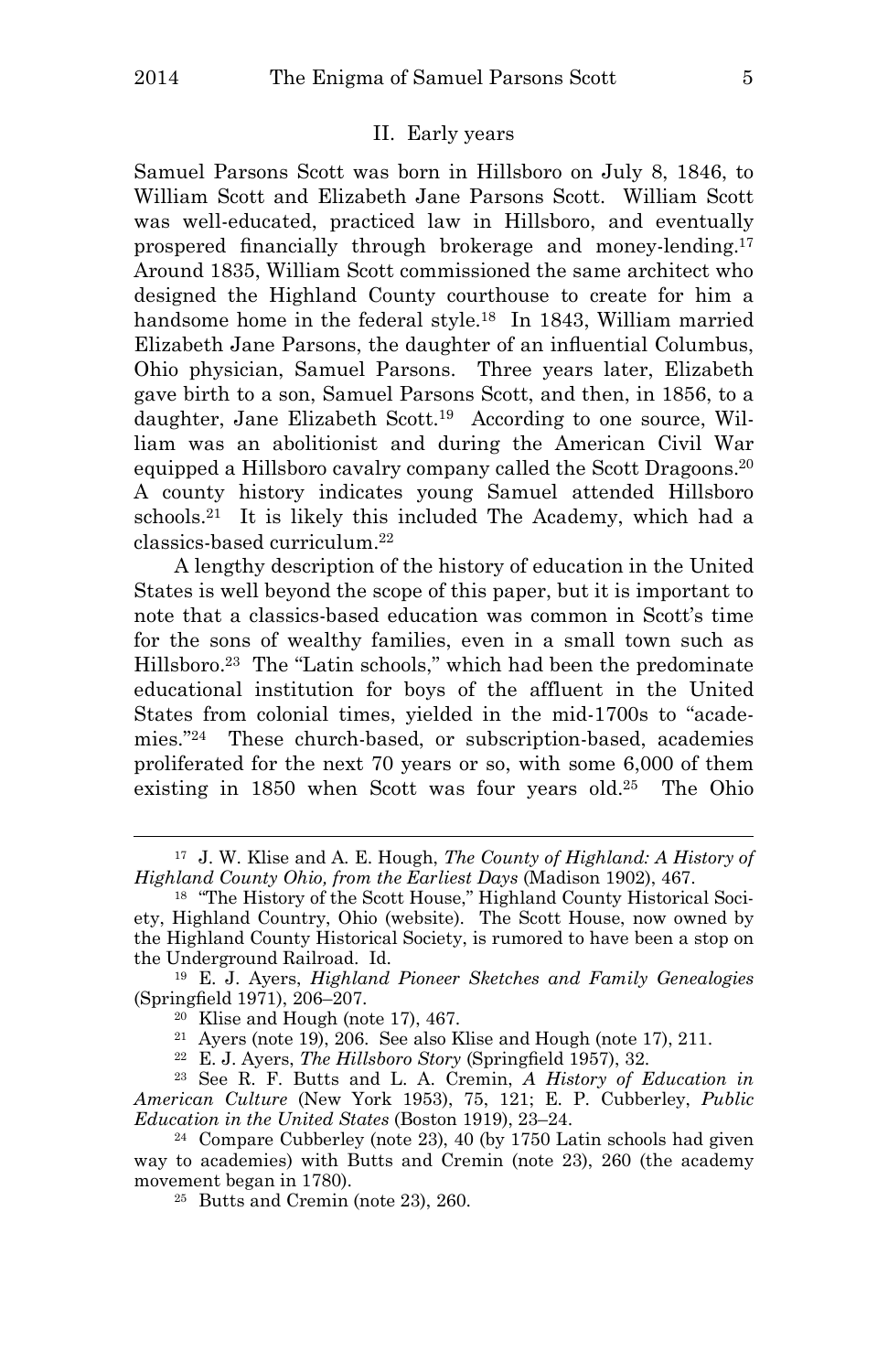legislature had authorized a system of county-based academies in the early 1800s.26 The academies did not provide as intense instruction in Latin and Greek as the Latin schools, given that the latters' function was to prepare students to meet Harvard College's strict admission requirements concerning those languages.<sup>27</sup> The academies, on the other hand, "retained the study of Latin, and usually Greek but through the medium of English."<sup>28</sup>

It seems likely that Samuel's father, as a wealthy, leading citizen of Hillsboro, would have subscribed to the Hillsboro Academy, which had been founded in 1827 during the flood tide of the academies movement.<sup>29</sup> A two-story brick building was built for the Academy in 1845, and its reputation for a sound education in "the higher branches" is said to have been secured through the talents of "Professor" Isaac Sams. Sams taught classes in mathematics, classics, and English.<sup>30</sup> Another indication that Samuel Parsons Scott attended the Academy is that he would have needed a classical preparatory education to be admitted to Miami University (in Oxford, Ohio), from which he graduated in 1866 with an A.B. degree, as class valedictorian, and a member of Phi Beta Kappa.<sup>31</sup> According to a contemporary publication of Miami

<sup>26</sup> Cubberley (note 23), 78–79; G. W. Knight, "History of Educational Progress in Ohio," in H. Howe, ed., *Historical Collections of Ohio in Two Volumes, an Encyclopedia of the State*, 1 (Cincinnati 1907), 137, available at *The Internet Archive* (website). Regarding the academies movement in Ohio, Knight says: "The [Ohio] Constitution of 1802 provided for the establishment of academies and colleges by corporations of individuals, and from that time until 1838 public sentiment appears to have crystallized into the idea that private seminaries were the proper and only necessary means for attaining an education higher than that of the common school . . . . Accordingly in many places academies were started, either as private enterprises or under the general sanction and control of religious sects." Id., 143.

<sup>27</sup> Students admitted to Harvard in its early years had to "understand Tully, or suchlike classical Latin authors extempore and make and speake true Latin in verse and prose . . . and declare perfectly the paradigms of nounes and verbes in the Greek tonge." Cubberley (note 23), 28 (quoting the original, 1642, admission requirements of Harvard College).

<sup>28</sup> Cubberley (note 23), 79–80.

<sup>29</sup> Ayers (note 22), 32.

<sup>30</sup> See id.; Klise and Hough (note 17), 212. According to his obituary "Isaac Sams was born in England and was for years the most prominent figure in Educational circles in the county of Highland." "Isaac Sams," *The News-Herald* (Hillsboro) (March 4, 1897), 1.

<sup>31</sup> Lobingier (note 8), 529. See also Klise and Hough (note 17), 468, and "Matters about Home," *Highland County Weekly News* (July 5, 1866), 3. Scott's valedictory is described as "[A] chaste and touching effort, gaining much by being simple and to the point." Scott himself is described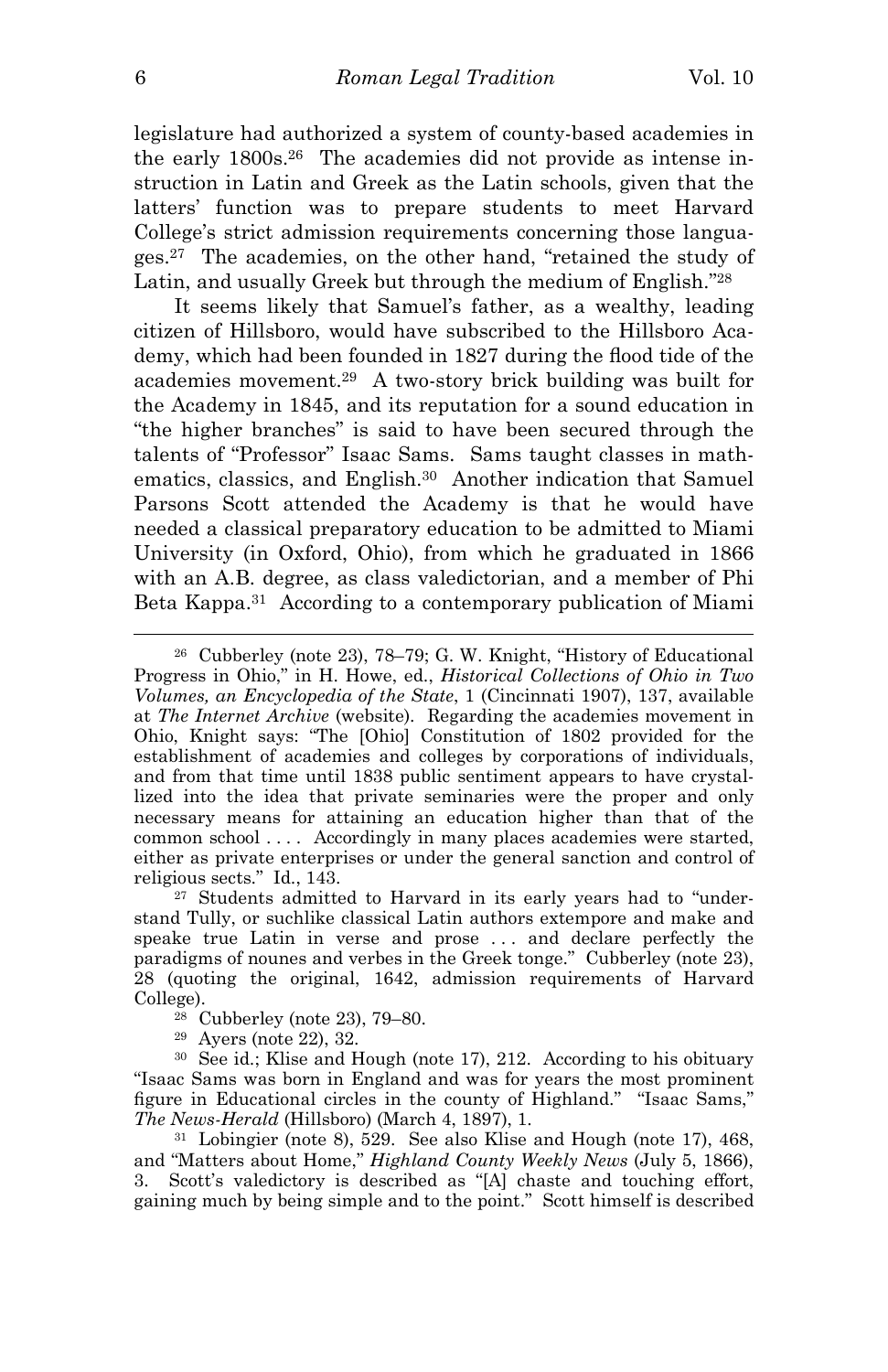i<br>L

University, two of its six professors taught Latin or Greek language and literature, and the university's own preparatory college's curriculum was that of the classical grammar school.<sup>32</sup> The traditional, classics-based curriculum was required for admission by universities in the United States until later in the nineteenth century.<sup>33</sup>

After obtaining his A.B. degree, Scott stayed on at Miami University for another year to earn his A.M., and the following year, 1868, he was admitted to the Ohio bar. In July of that year he and a Hillsboro acquaintance set off for the West Coast by train.34 Unfortunately, there is scant evidence of Scott's experiences over the next several years. According to what is most likely self-reported information in a Miami University alumni catalog, Scott practiced law in Leavenworth, Kansas, from 1869– 1870.<sup>35</sup> A Hillsboro newspaper also indicates he was on the Floral Hall Committee for the Agricultural Society's county fair in 1869.36 There is no objective, documentary record of Samuel's activities from 1870 until 1874. The Miami University alumni catalog indicates he was practicing law in San Francisco from 1874– 1875,<sup>37</sup> and other probably self-reported information in a directory

<sup>32</sup> *Fortieth Annual Circular of Miami University* (Oxford, OH 1865), 3, 11–12. Samuel P. Scott is listed as being in the junior class of that year.

<sup>33</sup> See R. L. Church and M. W. Sedlak, *Education in the United States* (New York 1976), 234, for a table showing when several institutions of higher education first accepted new subjects as a basis for admission. For example, the University of Michigan accepted modern U.S. history as a grounds for admission in 1869. In 1828, the Yale Report had lauded the mental discipline students obtain from studying the classics, saying it prepared them to think for themselves about other problems. The Report's admonition was to first exercise the mind, then furnish it, with Latin and mathematics being the best tools for exercise. Id., 31–32.

<sup>34</sup> "Our young friends, Messrs. Samuel P. Scott and Carlisle Barrere, having finished their study of law, and been admitted to practice, started west on a prospecting tour last Monday .... They expect to visit the Terminus of the Pacific Railroad before they return." "Matters about Home," *Highland County Weekly News* (July 2, 1868), 3.

<sup>35</sup> *Alumni Catalog, Miami University 1809–1909* (Oxford, OH 1909), 115, available at *The Internet Archive* (website).

<sup>36</sup> "Twentieth Annual Fair of the Highland County Agricultural Society," *The Highland Weekly News* (Aug. 19, 1869), 1.

<sup>37</sup> *Alumni Catalog* (note 35), 115.

in this way: "His head is ample — almost massive — in its proportions; and his deep-set gray eyes have an intangible something that flashes determination of character and rare power in repose ...." Id. (This newspaper and the other local newspapers cited in this article are available, for dates through 1922, in the Library of Congress's website *Chronicling America: Historic American Newspapers*.)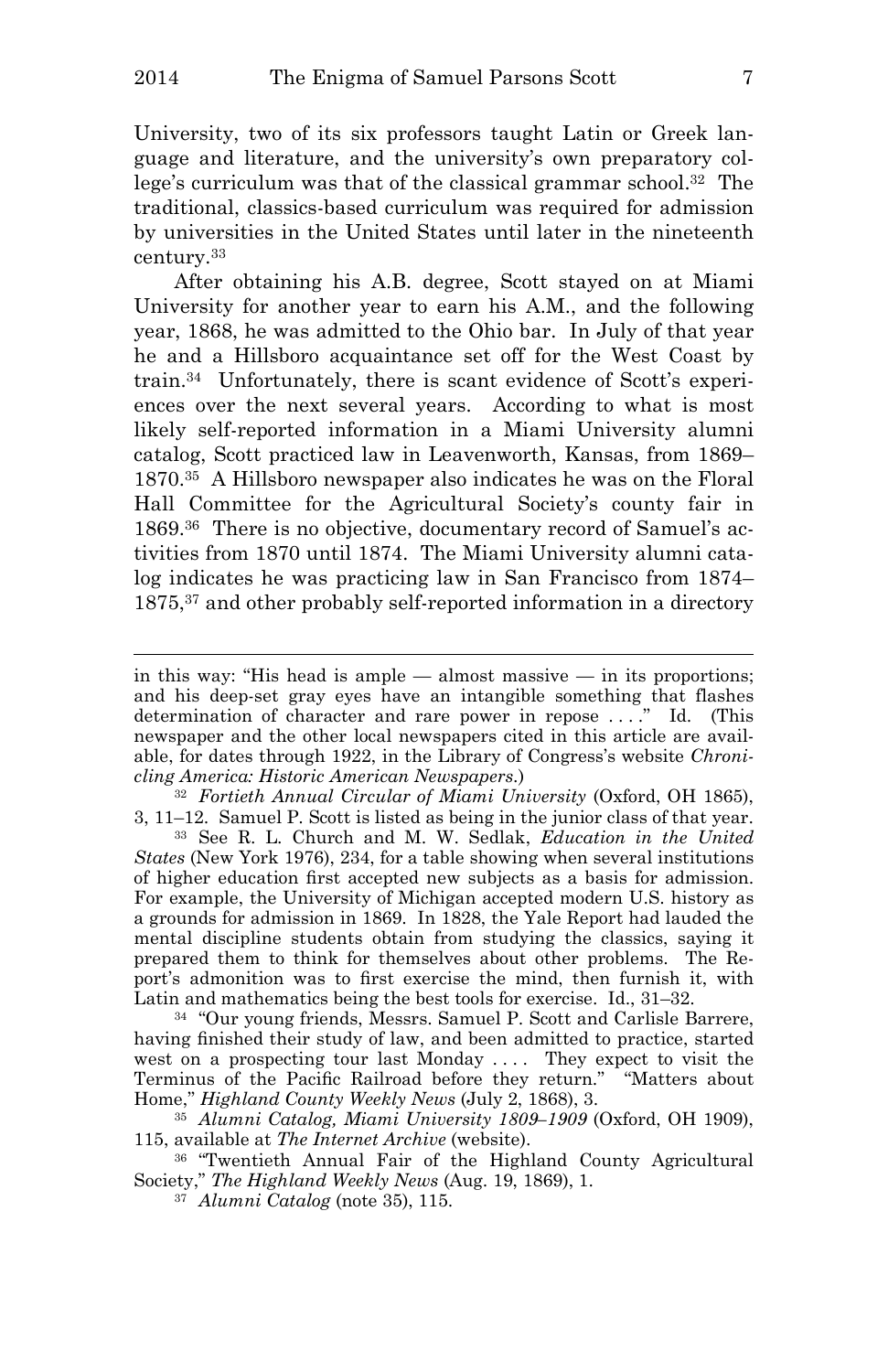indicates he was in the practice of law from 1868–1875.<sup>38</sup>

Scott's life comes into focus a bit better from 1875, when he returned to Hillsboro to help run the family business as his father's health declined.39 For many years thereafter, local newspaper reports offer accounts of some of his activities as one of Hillsboro's high-profile citizens; e.g., a 1878 article lists him as Generalissimo of the Hillsboro chapter of the Knights Templar.<sup>40</sup> Scott's first published article appeared in 1876,<sup>41</sup> and the first of his travel writings was published in 1881.<sup>42</sup> Thus, it is tempting to speculate that he spent those undocumented years between 1869–1874 traveling abroad.

However, internal evidence in Scott's *Through Spain* indicates this cannot be so. In that book he refers to listening to Carlist soldiers on a train soon after "the recent amnesty,"<sup>43</sup> and the second Carlist War ceased in 1876.<sup>44</sup> Furthermore, Scott recounts witnessing a royal cavalcade by King Alfonso XII,<sup>45</sup> who reigned from 1874–1885.<sup>46</sup> Thus, unless he was using literary license to add interest to his story, Scott must have only started to learn the family business in 1875, rather than to have taken it over completely,<sup>47</sup> and must have traveled in Spain some time between 1875 and 1880. Considering these references, and given the interest of local newspapers in Scott Family activities, it is more probable that during the largely undocumented period of 1869–1874 Scott was practicing law in Kansas and California, or traveling in the West, than idling in Hillsboro.

<sup>43</sup> Scott (note 4), 22.

<sup>44</sup> "Carlist," *The Columbia Encyclopedia*, 5th ed. (New York 1993), 458. The first Carlist war ended in 1840. Id.

<sup>46</sup> "Alfonso XII," *The Columbia Encyclopedia*, 5th ed. (New York 1993), 63.

<sup>38</sup> *The Ohio Bluebook: or Who's Who in the Buckeye State; A Cyclopedia of Biography of Men and Women of Ohio*, ed. C. S. Van Tassel (Toledo, OH 1917), 326.

<sup>39</sup> Lobingier (note 8), 529.

<sup>40</sup> "Knights Templar," *The Highland Weekly News* (Oct. 10, 1878), 3.

<sup>41</sup> S. P. Scott, "Algernon Sidney," *Potter's American Monthly*, 6 (1876), 333.

<sup>42</sup> S. P. Scott, "Granada and the Alhambra," *Lippincott's Magazine of Popular Literature and Science* (new series), 1 (old series, 27) (1881), 425.

<sup>45</sup> Scott (note 4), 39–40.

<sup>47</sup> This conjecture is supported by advertisements in the local paper showing William Scott as still being on the board of directors of the Citizens' National Bank in 1882. See, for example, *The Highland Weekly News* (Jan. 26,1882), 1.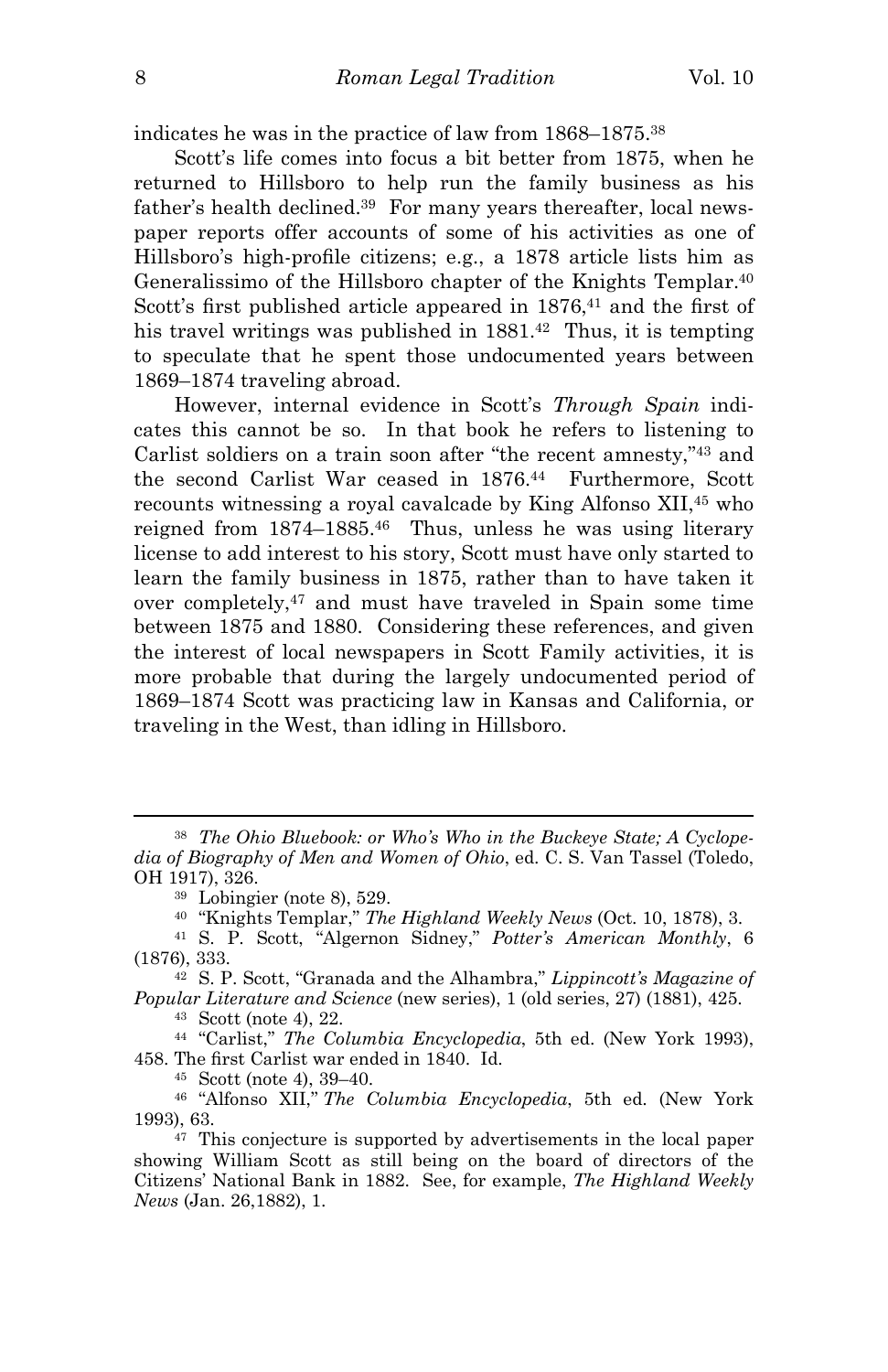i<br>L

# III. Civic leader

In any case, we can be reasonably sure that by 1875 Scott resided primarily in Hillsboro and was taking on the role of understudy for his father, not only in business, but also as a leading member of the community. The county newspaper, in addition to describing him as a leader of the local Knights Templar in 1878, also lists him as heading a delegation of Masons to a meeting in Cincinnati in 1882.<sup>48</sup> By the time his father, William, died in 1886,<sup>49</sup> S. P. Scott seems to have been prepared to become head of the prominent Scott Family of Hillsboro.

In 1888, S. P. Scott, following in William's civic footsteps, was appointed to the Library Board,<sup>50</sup> and in 1890 he was elected to the Hillsboro city council.<sup>51</sup> A newspaper article of 1892 reported that he was the single largest shareholder in Hillsboro's three national banks.<sup>52</sup> Two years later, an advertisement listed him as president of the Hillsboro Fair, the town's major social event.<sup>53</sup> Also in 1894, the Hillsboro newspaper congratulated Scott and the First National Bank on his having been named "acting" president (as opposed to nominal president, which he had been previously), writing that "[t]his change brings into the business his splendid business talents."<sup>54</sup> In 1895, he was listed as treasurer of the Equitable Building and Loan Association as well.<sup>55</sup> That same year, at the age of 49, Scott further solidified his position in local society by marrying Elizabeth Woodbridge Smart, who belonged to a prominent family in the nearby town of Chillicothe.<sup>56</sup> At this

- <sup>52</sup> "They Hold Stock," *The News-Herald* (Hillsboro) (July 7, 1892), 5.
- <sup>53</sup> *The News-Herald* (Hillsboro) (August 9, 1894), 4.
- <sup>54</sup> "A Good Move," *The News-Herald* (Hillsboro) (July 26, 1894), 5.
- <sup>55</sup> *The News-Herald* (Hillsboro) (March 21, 1895), 5.

<sup>56</sup> See Klise and Hough (note 17), 468. The local newspaper account indicates the bride is from Rapid Forge, Ohio and that the couple "left at once for the East, where they will enjoy an extended wedding trip." *The News-Herald* (Hillsboro) (Oct. 17, 1895), 3. (Rapid Forge no longer exists; it appears to have been a small town in Ross County, Ohio. See *A Standard History of Ross County, Ohio* . . . , 2, ed. L. S. Evans (Chicago 1917), 387.) A local history appears to have relied on oral history and weak memories when it gives the bride's name only as "Elizabeth Woodbridge" and states that after the wedding "They traveled extensively throughout

<sup>48</sup> E.g., S. P. Scott is reported to have represented the Hillsboro Masons at a Masons meeting in Cincinnati in 1882. *The Highland Weekly News* (March 2, 1882), 5.

<sup>49</sup> William Scott died Jan. 7, 1886. "Highland County Bar," *The Highland Weekly News* (Jan. 13, 1886), 5.

<sup>50</sup> "Uncommon Council," *The News-Herald* (Hillsboro) (May 5, 1886), 5.

<sup>51</sup> He is described as being "newly elected" in May of 1890. "Council's Doings," *The News-Herald* (Hillsboro) (May 8, 1890), 5.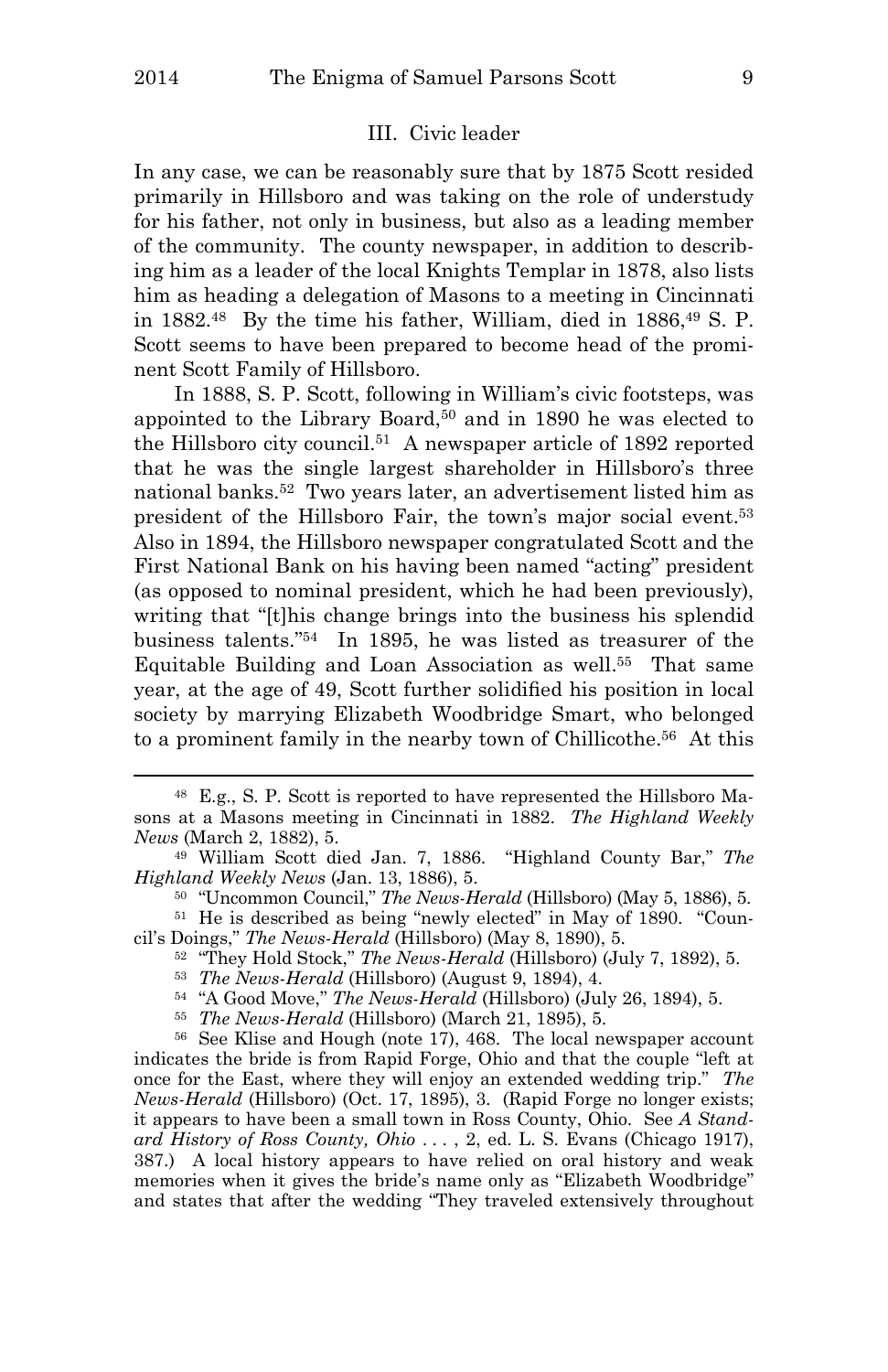point, Scott seems to have been well along on his deceased father's path, becoming a highly respectable married man, one of Hillsboro's leaders in commerce and civic activity. How, and why, did he change course to become a solitary gentleman-scholar, which he appears to have done around 1896?

## IV. Reputation lost

Lacking his correspondence, a journal, or other self-reflection, we only can look at local newspaper reports and at what Scott was working on at the time, and conjecture about his transition from civic-minded businessman to reclusive scholar. The most plausible speculation is that Scott's withdrawal from a high-profile life in Hillsboro society was triggered primarily by the fallout from his bank's liquidation. In July of 1896, the First National Bank, of which he had become hands-on president in 1894, as noted above, closed its doors and was turned over for voluntary liquidation to the United States Comptroller of the Currency. According to a newspaper account, "[i]t was generally understood that the bank had been seriously affected about the time of the failure of the Citizens' National Bank"<sup>57</sup> (another bank in which Scott was a major shareholder).<sup>58</sup> A statement issued by Scott and three other board members said: "This course [liquidation] has been unnecessarily precipitated by the threatened action of the two stockholders, who refused to pay their assessments ordered by the Comptroller of the Currency  $\dots$  "<sup>59</sup> This statement further maintained that the directors believed the bank was "perfectly solvent, and if the assets be carefully and judiciously administered, the creditors will be paid in full."<sup>60</sup> However, in subsequent litigation, Scott was found to be guilty of malfeasance in his position of president of the First National Bank and to be liable to shareholders and creditors for \$18,000.<sup>61</sup>

<sup>59</sup> "The First National" (note 57).

<sup>60</sup> Id. An article in a Cincinnati paper, which reads rather like a press release from the bank, claims that "depositors of the Hillsboro First are resting easy about their money." "No Stir," *Cincinnati Enquirer* (July 19, 1896), 4. It goes on to say that when the bank went into suspension, it had on its books about \$150,000 over its deposits, with a stock liability of \$100,000, of which about \$80,000 was assessable. Id.

61 "Liable for \$18,000," *The News-Herald* (Hillsboro) (July 13, 1905).

Europe, where he acquired the knowledge of several languages." Ayers (note 19), 206–207.

<sup>57</sup> "The First National," *The News-Herald* (Hillsboro) (July 23, 1896), 1.

<sup>58</sup> It is not clear whether he still held Citizens' National Bank shares at this time, but he had been a major shareholder four years previously as noted in "They Hold Stock" (note 52).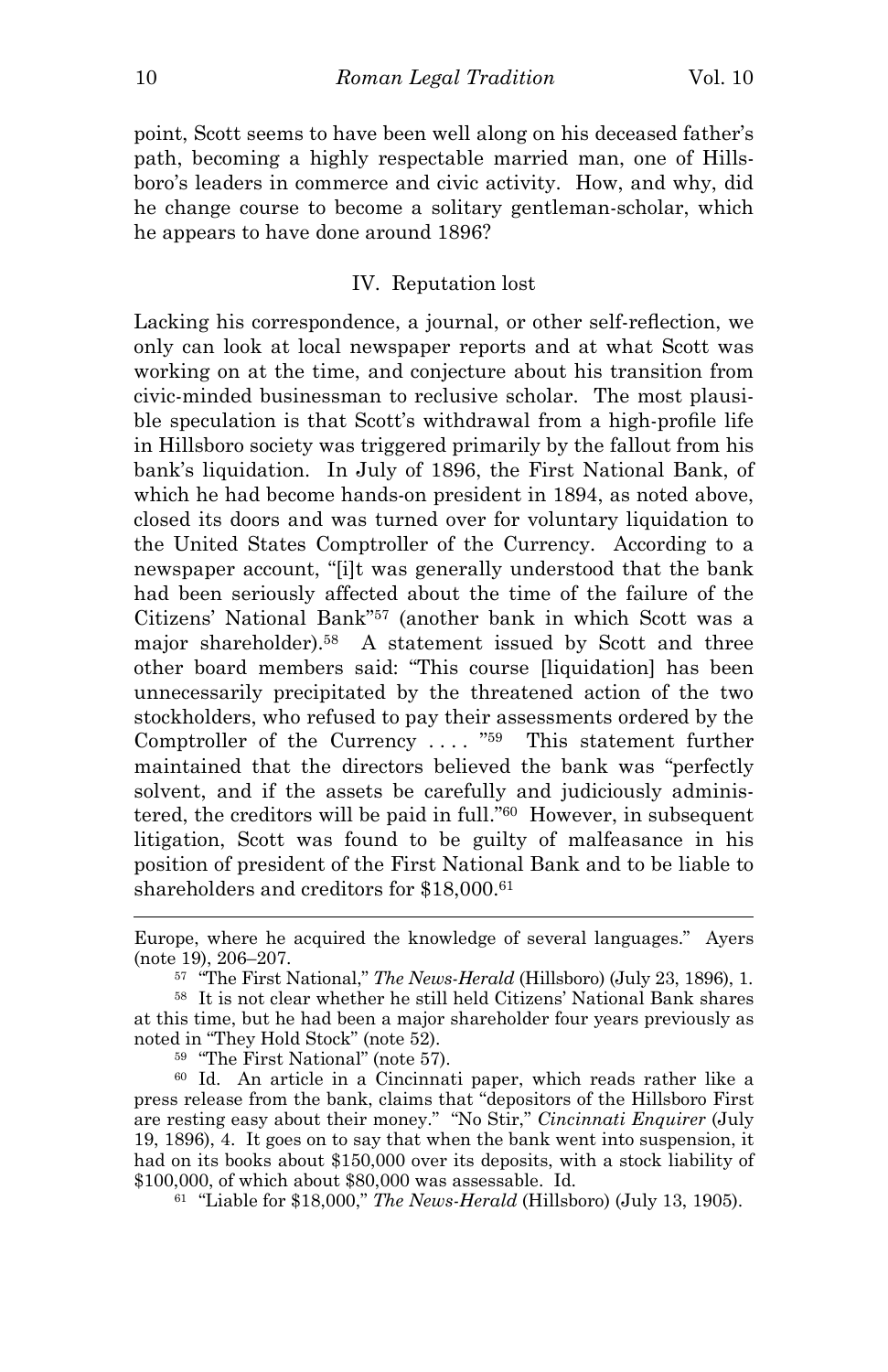This finding of malfeasance must have been greatly embarrassing to Scott, especially because the special master who made the determination was General B. R. Cowen.<sup>62</sup> Benjamin Rush Cowen (1831–1908) was by this time one of Ohio's luminaries  $-$ "a prominent actor in the affairs of his [Republican] party, his state and the United States, and whose public services entitle him to rank among the patriotic and distinguished men to have given fame to Ohio."<sup>63</sup> For over two decades at the end of his career, Cowen was Clerk of the United States Circuit and District courts for the Southern District of Ohio. According to his biographer, General Cowen "was frequently appointed by the presiding Judge of the Circuit Court as referee or master in important cases in which it was necessary to unravel intricate conditions of fact, to settle complicated accounts and to make clear and correct findings."64 That Cowen was appointed to this case would have underlined its importance to all involved and would have made his conclusions all the more humiliating for Scott.

The newspaper account of Special Master Cowen's findings can be summarized as follows: 1) Cashier L. P. Smith drew \$5,257 for himself from an estate account he was administering, and Scott, as well as S. H. Richards, a bank director, knew Smith was misapplying the money; 2) Scott "received the benefit of the deal, and the General ruled he should be accountable financially"; 3) Scott and Richards were responsible for the bank's loss of \$5,000 since they accepted "worthless" securities for a \$10,000 loan, but Scott was the financially liable party because he endorsed the paper; 4) when Scott was told that, due to the closing of another bank [Citizens' National], he should expect a run on his, he put up bonds to acquire cash, but they were put into a special account in his name, not the bank's; and 5) the "affair was enveloped in complicated entries and accounts" the result of which was that Cowen found both Scott and Richards guilty of malfeasance and liable for \$18,000. However, Cowen focused on Scott, and held him personally liable, because he was the only solvent bank official, "and it is from him that the creditors will try to recover the money adjudged to be their due."<sup>65</sup>

Other newspaper reports add some detail. First National

<sup>62</sup> Id.

<sup>63</sup> W. H. Mackey, "Benjamin Rush Cowen," *Ohio History*, 18 (1909), 149, available at *Ohio History Journal Archive* (website).

<sup>64</sup> Id., 154.

<sup>65</sup> "Liable for \$18,000" (note 61), 1. All the information and quotations in this paragraph are derived from this source, which refers to the *Cincinnati Tribune* (July 12, 1905).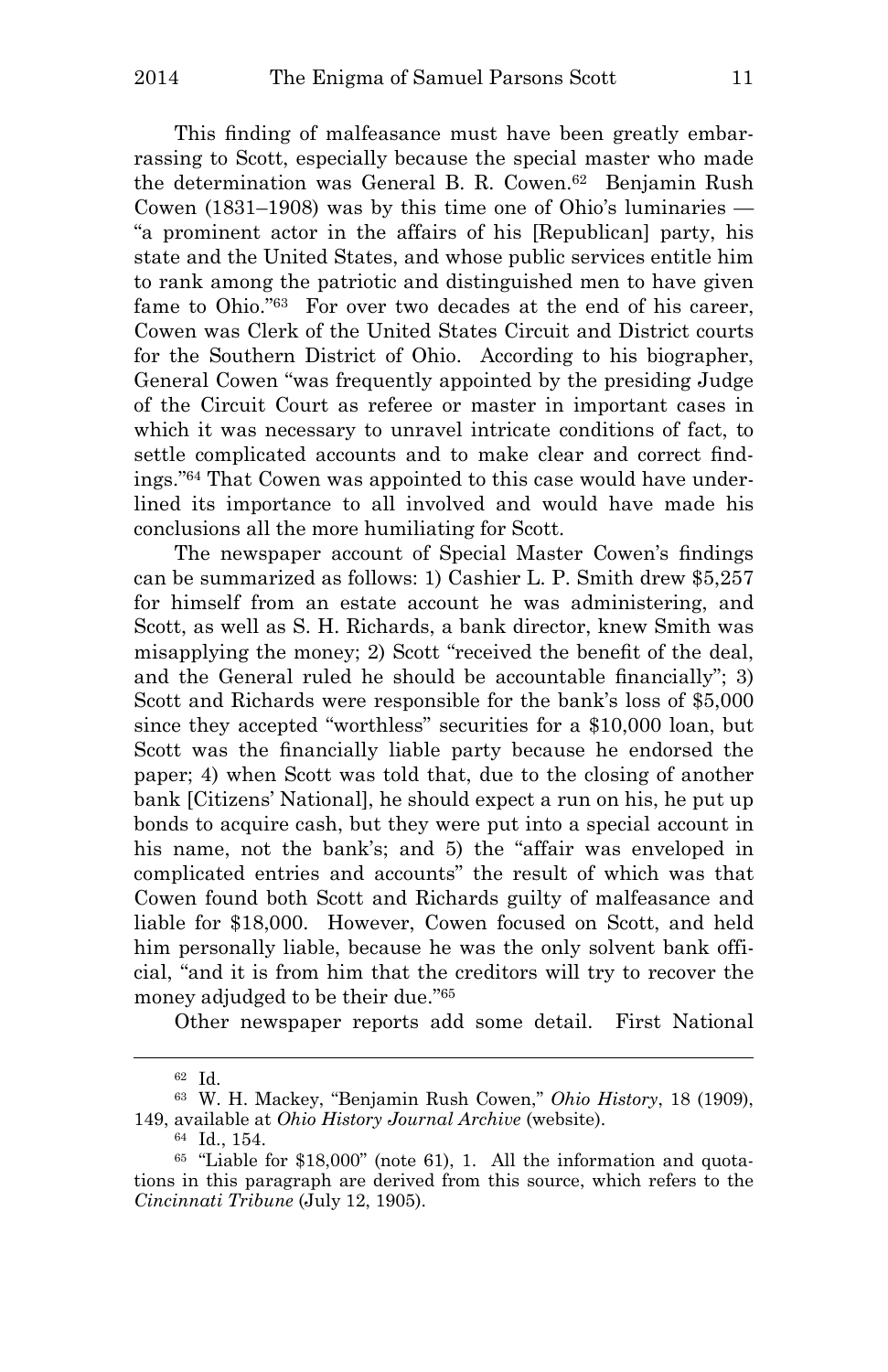Bank Head Cashier, Lynne Starling (L. S.) Smith and bookkeeper Joseph A. (J. A.) Head were arrested in connection with alleged wrongdoing in the bank.<sup>66</sup> Head, who had been a successful businessman in Hillsboro, was indicted by a federal grand jury in Cincinnati for making false statements in his report to the Comptroller of the Currency.<sup>67</sup> The charges against Smith are not clear, but a later court decision refers to his "rascally manipulations."<sup>68</sup> However, there is no indication either Smith or Head ultimately was tried for his activities.<sup>69</sup>

Of course, it was not only Cowen's 1905 decision that would have vexed Scott; the case, and other litigation surrounding the bank liquidation, went on for years. A newspaper article of February 4, 1897 reported on a suit by Scott and other First National Bank shareholders who had paid the bank's voluntary assessment of fifty percent (which included Scott's sister and mother) against shareholders who had refused to pay the assessment.<sup>70</sup> (Kirby Smith, one of those shareholders, and a dissenting First National Board member, later brought an appeal against that judgment in the federal Circuit Court in Cincinnati.<sup>71</sup>) The next month, the same newspaper carried a short piece indicating that a bank inspector from Washington, D. C. was in town at the request of dissident shareholders who wanted the Comptroller to sue Scott and Smith for mismanaging the bank, "with a view to establishing grounds for a civil suit."<sup>72</sup> (The same issue of the newspaper also contains a front page letter from bank director J. H. Richards in which he refers to the many articles published, and rumors circulated, "making grave and libelous charges," including his "having been engaged in speculations with Mr. S. P. Scott or Mr. L. S. Smith, by which large sums of money were lost."<sup>73</sup>) A civil suit against Scott and Richards began in September of 1900, when a referee started taking testimony in an action brought by

<sup>66</sup> "Suspense Among Hillsboro Folks," *The Cincinnati Enquirer* (Feb. 25, 1897), 5.

<sup>67</sup> Id.

<sup>68</sup> "United States Court," *The Cincinnati Enquirer* (April 11, 1906), 7.

<sup>69</sup> The same newspapers that carried the information noted did not carry later stories about the case. It is possible, though, that Smith died before a trial could commence. An April 1899 report on Smith's death refers to his "adversity" but makes no mention of litigation per se. "Lynne Starling Smith," *The News-Herald* (Hillsboro) (April 13, 1899), 1.

<sup>70</sup> *The News-Herald* (Hillsboro) (February 4, 1897), 1.

<sup>71</sup> "Federal Building," *The Cincinnati Enquirer* (June 24, 1899), 5.

<sup>72</sup> *The News-Herald* (Hillsboro) (March 4, 1897), 5.

<sup>73</sup> "A Card," *The News-Herald* (Hillsboro) (March 4, 1897), 1.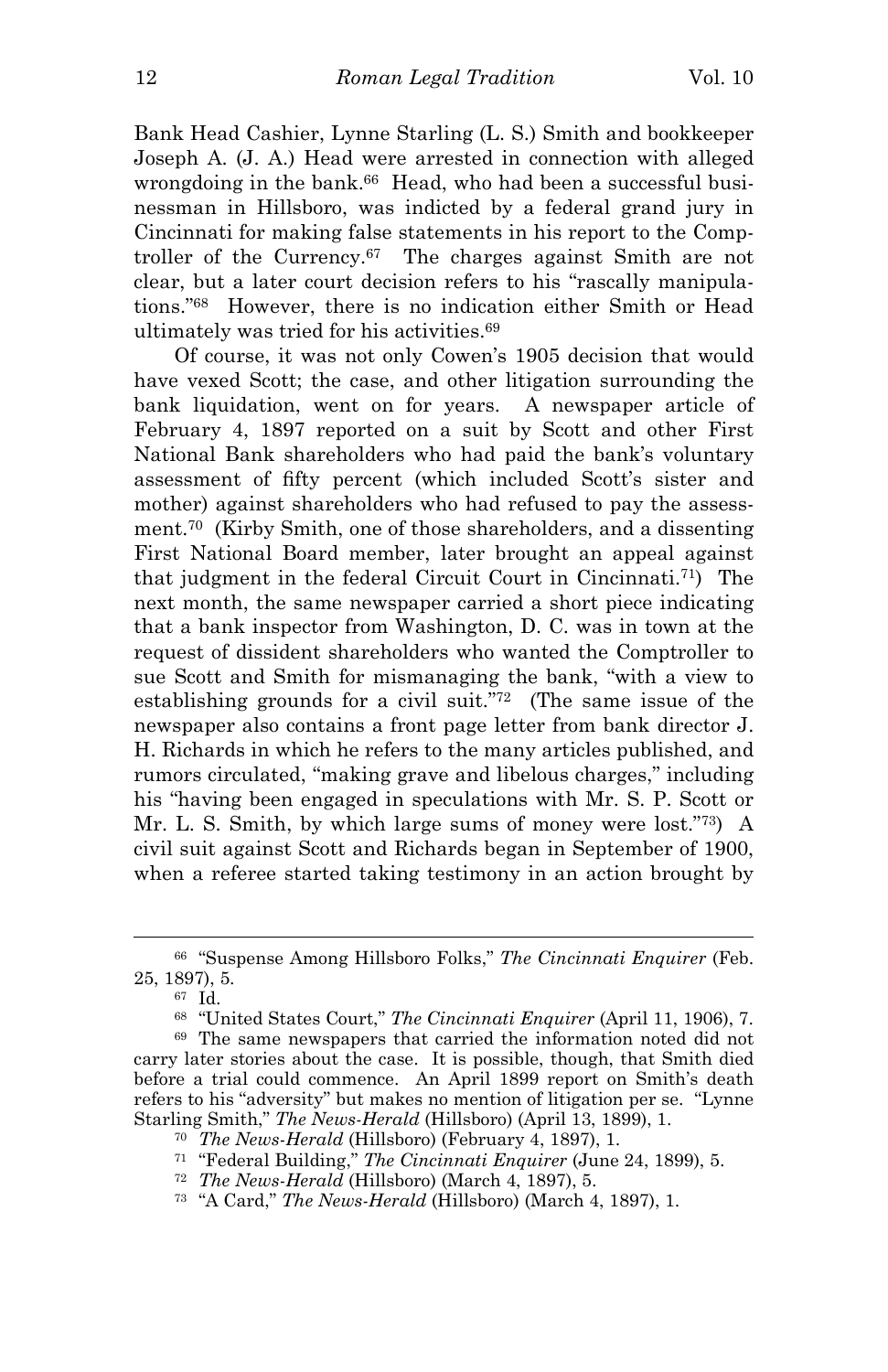i<br>L

shareholders C. E. Bell, Kirby Smith, and H. M. Brown.<sup>74</sup> Four years later, Scott won a small judgment against two estate administrators in a "suit over the settlement of the old First National Bank business."<sup>75</sup> Meanwhile, the bank's receiver was winding up the business, which involved further publicity for Scott, such as that regarding the sale of bank-owned lands to Scott, his sister and mother, in exchange for the cancellation of certain of their claims on the bank.<sup>76</sup> And in 1905, other litigation related to First National was argued before the federal appellate court in Cincinnati.<sup>77</sup>

In short, it seems fair to say that the liquidation of the First National Bank and the ensuing litigation and recriminations must have been traumatic for Scott and the entire town of Hillsboro. Scott went from being the town's leading banker, praised for his splendid business talents, to being found guilty of malfeasance by a grand personage of Ohio and being referred to by a federal judge as "a man much below first-rate business qualifications . . . easily deceived and misled."<sup>78</sup> From the time of the bank liquidation, Scott ceased to be noted in the local newspapers as carrying out the sort of civic tasks he used to engage in. Except for one brief piece indicating he had been elected president of the Highland County Fair,<sup>79</sup> the only mentions of S. P. Scott after the bank liquidation until his death are such items as squibs indicating he and his wife had gone to "northern health resorts,"<sup>80</sup> that he was seeking the return of his horse,<sup>81</sup> and that his dog been killed.<sup>82</sup>

Other evidence certainly suggests that S. P. Scott was not well liked in Hillsboro by the time he died. A local history claims that "An insight into the character of Samuel P. Scott is best

<sup>74</sup> "First National Bank Suit," *The News-Herald* (Hillsboro) (September 20, 1900). A later article notes that by December the case had generated 2,678 pages of testimony. "Large Fees," *The News-Herald* (Hillsboro) (December 6, 1900), 1.

<sup>75</sup> "Common Pleas Court," *The News-Herald* (Hillsboro) (Feb. 25, 1904), 1.

<sup>76</sup> "Legal Notice," *The News-Herald* (Hillsboro) (April 7, 1898), 6.

<sup>77</sup> "Bankers Will be Interested in Case Pending in Federal Appellate Court," *The Cincinnati Enquirer* (April 14, 1905), 5.

<sup>78</sup> "United States Court" (note 68). However, the judge went on to opine that "it would have required a man of considerable [*sic*] more ability to have kept up with the rascally manipulations of Cashier Smith at any time or to any considerable extent." Id.

<sup>79</sup> *The News-Herald* (Hillsboro) (July 5, 1900), 5.

<sup>80</sup> *The News-Herald* (Hillsboro) (August 4, 1898), 5.

<sup>81</sup> *The News-Herald* (Hillsboro) (August 17, 1899), 5.

<sup>82</sup> "Council Meeting," *The News-Herald* (Hillsboro) (Aug. 9, 1900), 1.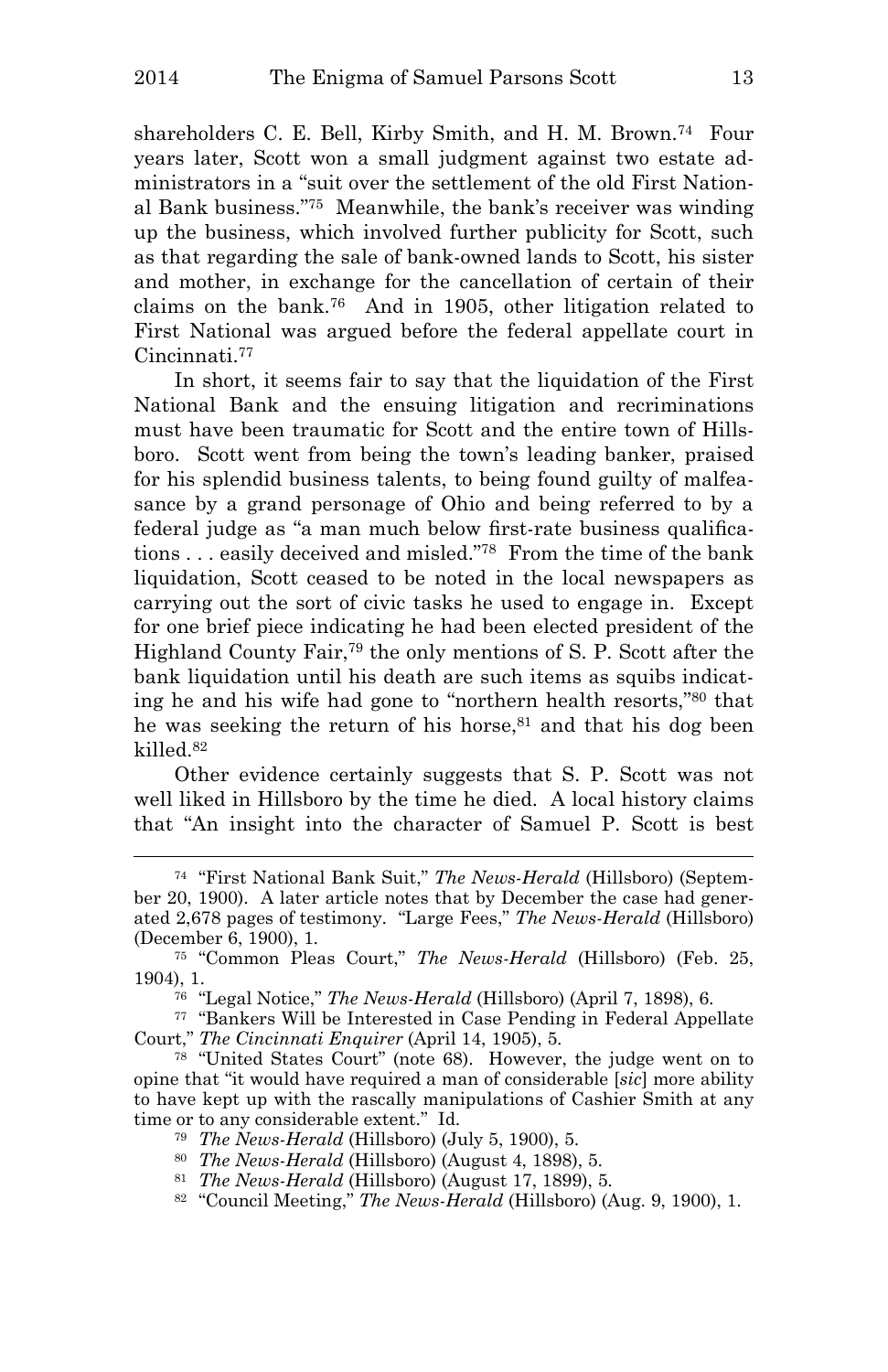summed up in a statement made by a contemporary lawyer: 'He is eccentric, very overbearing and not well liked.'"<sup>83</sup> The cemetery monument to Samuel and Elizabeth Scott is telling. Of Elizabeth Woodbridge Scott it says: "Loved, Admired, Most Highly Respected by All Who Knew Her"; regarding Samuel P. Scott it merely states: "1846–1929."<sup>84</sup>

It should also be remarked, however, that it is also quite possible Scott, who turned 59 in the year Cowen issued his decision, had long tired of business and social activities and had wanted to devote more time to writing before the bank calamity. In the preface to his *History of the Moorish Empire in Europe*, which is dated 1903, Scott says that the work "engaged the attention of the author for more than twenty years."<sup>85</sup> In fact, one has to wonder whether Scott's dedication to the *History* might have caused him to be inattentive to his bank duties and might have contributed to his downfall.<sup>86</sup> The book's long-anticipated appearance also may have provided him a much needed boost during his difficult years of bank litigation, and it might have made it easier for him to cease his previous civic activities and focus instead on scholarly endeavors. Whatever the reason, it definitely is at this time shortly after the *History* was published, and following the bank litigation — that Scott withdrew from Hillsboro society and became a reclusive writer.

### V. Scott's writing career

#### A. First publication

i<br>L

Being named class valedictorian and earning his Phi Beta Kappa membership are evidence of Scott's early intellectual inclinations.<sup>87</sup> However, as noted earlier, his first published scholarship did not appear until 1876, when he was about 30. This piece, about Algernon Sidney (1623–1683), English Republican politician and member of the Long Parliament, appeared in *Potter's* 

<sup>83</sup> Ayers (note 19), 206. It should be kept in mind, however, that this is the same source that incorrectly reported the name of his bride and on their travels. See note 56.

<sup>84</sup> Photograph of the monument on file with the author.

<sup>85</sup> *History* (note 5), v. He wrote on the handwritten manuscript of his last chapter of *History*: "finished Jan. 13, 1902."

<sup>86</sup> The preface also indicates that he wrote most of *History* before 1898. Id., vii. It should be noted that his beloved mother, Elizabeth Jane, died in 1908; this probably reinforced his later isolation. "In Memory of Mrs. Elizabeth J. Scott," *The News-Herald* (Hillsboro) (Nov. 5, 1908), 1.

<sup>87</sup> Lobingier (note 8), 529. See also Klise and Hough (note 17), 468.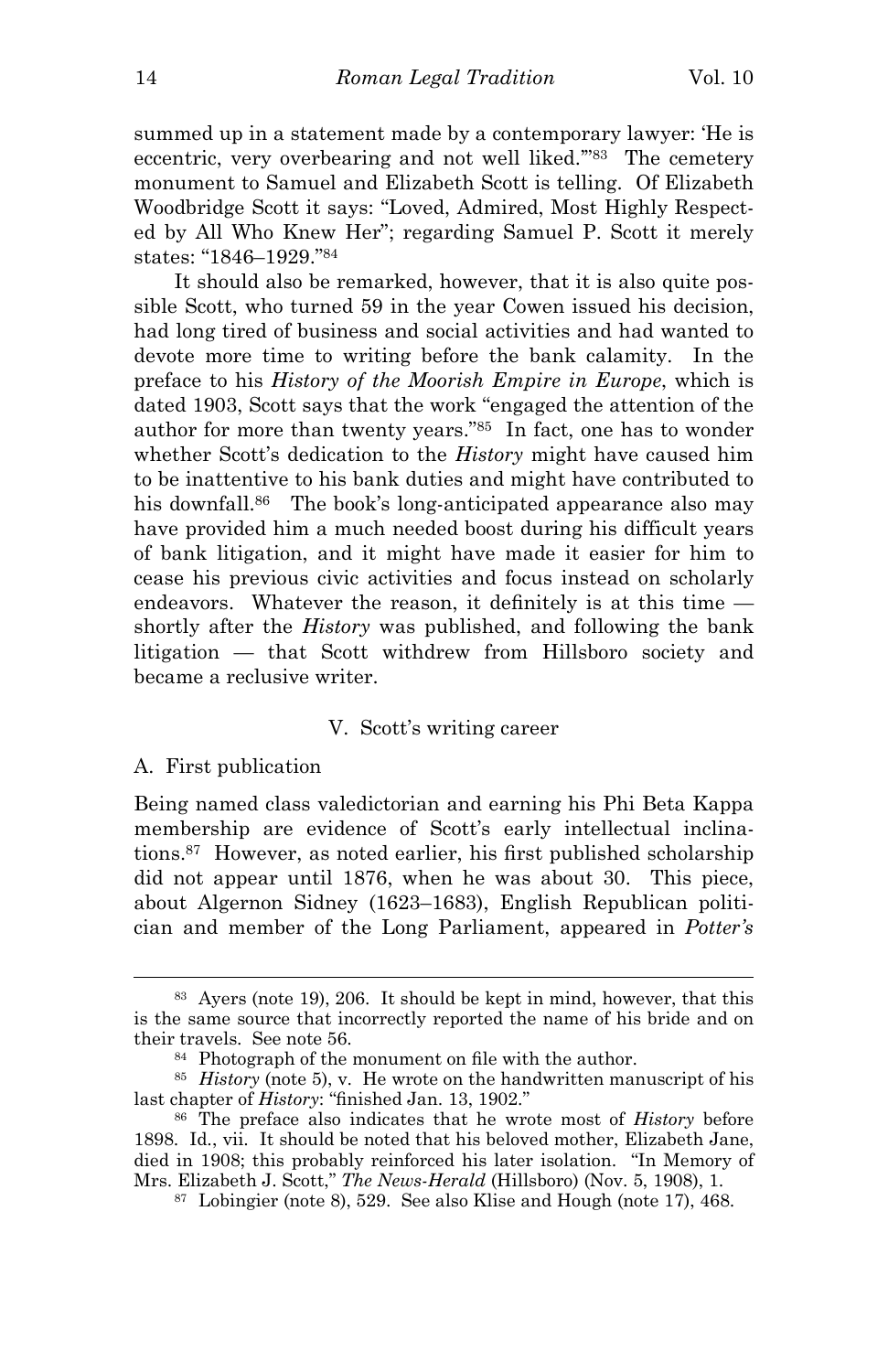*American Monthly*. <sup>88</sup> The subtitle of the magazine — "History, Literature, Science and Art" — hints at its character as a wideranging, intellectually oriented journal for well-educated persons, rather than a footnoted scholarly review for specialists.

# B. Travel writings about Spain

Scott's series of articles about Spain and his experiences there appeared from 1881–1883. These high-minded historical and culturally oriented pieces were published in *Potter's American Monthly*, *Lippincott's* (a similar journal subtitled "A Magazine of Popular Literature and Science"), and *The Continent*. <sup>89</sup> Scott focused for the next few years on shaping his experiences and thoughts on Spain into his first book, *Through Spain: A Narrative of Travel and Adventure in the Peninsula*, which was published three years after the last of his travel articles.<sup>90</sup> This work, fulsomely dedicated to his mother,<sup>91</sup> was positively reviewed and may have encouraged him in his intellectual pursuits.<sup>92</sup>

C. History writing

Scott's next book, the three-volume *History of the Moorish Empire in Europe*, was not published until 1904. Scott's assertion, noted above, that he worked on it for over twenty years is verified to a significant extent by the handwritten manuscript of *History* that resides in the Thomas Jefferson University archives. At the top of chapter I, Scott wrote "Begun April 2, 1889,"<sup>93</sup> and, of course, he

i<br>L

<sup>92</sup> "Two Books on Spain," *The Spectator* (Aug. 21, 1886), 21; *Book Notes*, 3 (1885–1886), 92; *Overland Monthly & Out West Magazine* (2nd ser.), 7 (1886), 335; *The Guardian* (March 3, 1886), 16 (advertisement quoting *Galignani's Messenger*). The latter says of Scott's writing: "The panorama of Spanish cities, landscapes, human life, and history is unrolled before the reader in such a way that his interest never flags." Id.

<sup>93</sup> Manuscript on file with the Thomas Jefferson University Archives, MS 051. (Photocopy of this page on file with the author.) On the same page is the note: "This chapter, written three times, was finally completed Jan. 30, 1901. It is still unsatisfactory even after careful and repeated revision." Id. Another handwritten manuscript page states: "The title of this work is to be History of the Moorish Empire in Europe, and its

<sup>88</sup> Scott (note 41).

<sup>89</sup> See Appendix 1 for a list of these and Scott's other writings.

<sup>90</sup> Scott (note 4). In his preface, Scott explained that the articles had been "intended to illustrate the civilization and influence of the Moors in Spain," so that he had to revise them extensively for the book. Id., 7.

 $91$  "To my mother, the careful guardian of my childhood, the kind assistant of my youth, and the beloved companion of my maturer years, this volume, the first fruit of my literary labors, is affectionately dedicated." Id., 6.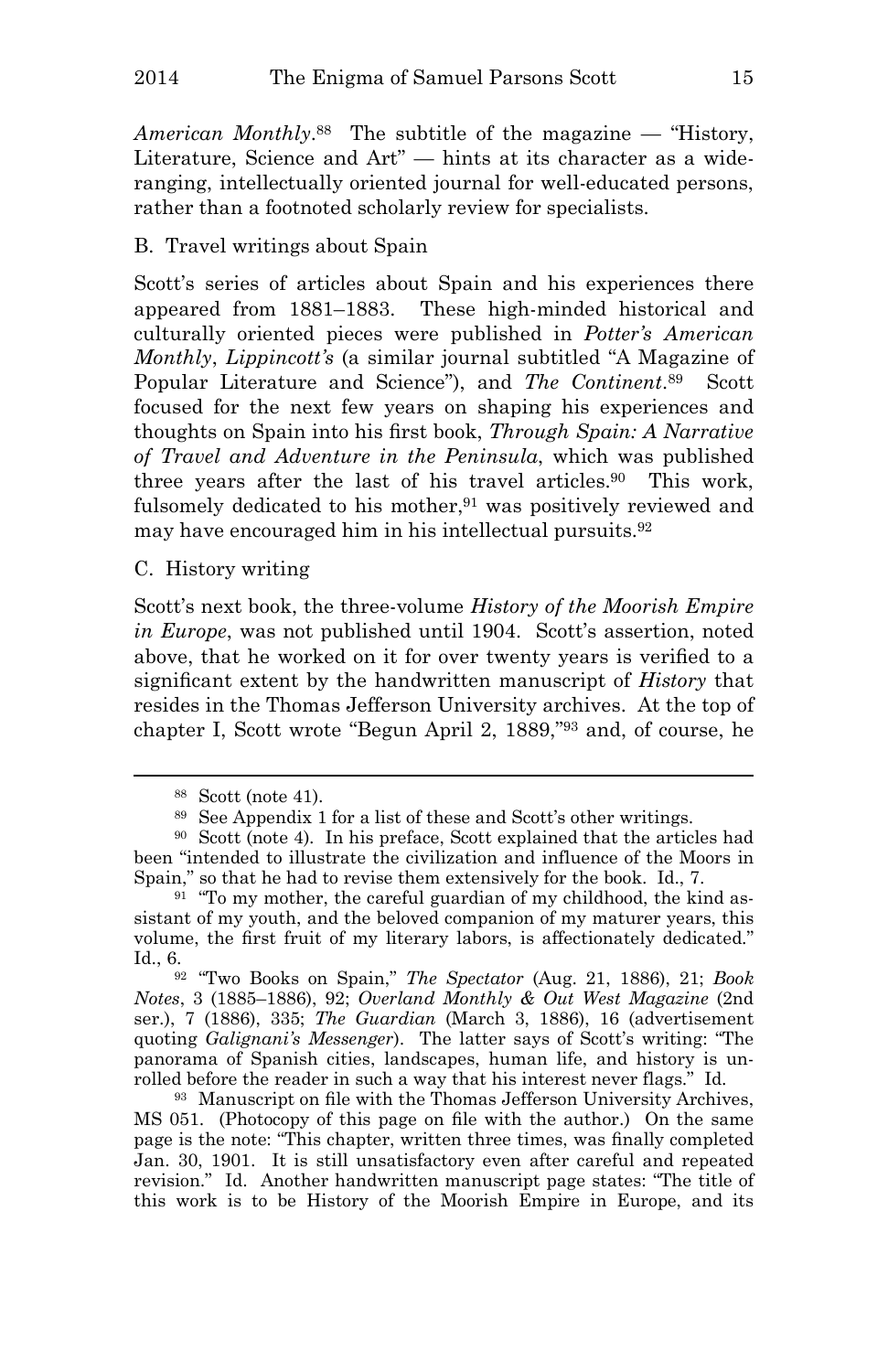would have to have started his research on it years before. The reviews of this work were more mixed than that of his first book.

Two rather lengthy reviews by respectable publications aimed at an educated readership were quite positive, both of them noting Scott's extensive research and readable literary style. The *New York Times* declared of *History*: "In these volumes the learning of the late R. Dozy of Al-Makkari, Romey, Rosseuw St. Hilaire, le Bon, Sédillot, Casiri, and the lore of the original Arabic and Spanish chronicles have been conjured with in a style to evoke, Aladdin-Like, the vision of the genius of Islam."<sup>94</sup> And *The Spectator* referred to Scott as a worthy disciple of Gibbon, saying that "Nowadays it is quite refreshing to find an author who still has the courage to plan, and the industry to carry out, such an imposing work."<sup>95</sup>

However, the two scholarly reviews of *History* were decidedly negative. Both of these pointed to what the reviewers perceived as a lack of discernment by Scott in his use of the many sources he claimed to have read and his failure to support his statements with specific references. One opined of Scott that "Whenever he finds an attractive statement, no matter what the source, he puts it down, and the material thus collected has been so carelessly worked over that contradictions are frequent, and the point of view is sometimes changes two or three times in as many pages."<sup>96</sup> The other review pointed out that Scott was "not willing to tell us in a single footnote the source of any specific statement."97 These academic reviewers also cast doubt on the accuracy of many of Scott's assertions.

Influences on Modern Civilization." Manuscript on file with the Thomas Jefferson University Archives, MS 051. (Photocopy of this page on file with the author.) The archival description of the Samuel Parsons Scott Papers is available at University Archives and Special Collections, Thomas Jefferson University (website).

<sup>94</sup> "The Moorish Empire," *N.Y. Times* (Sept. 10, 1904), 22. Scott writes glowingly about the Moors: "[The book's] object is an attempt to depict the civilization of that great race whose achievements in science, literature, and the arts have been the inspiration of the marvelous progress of the present age." Scott (note 5), v.

<sup>95</sup> "History of the Moorish Empire in Europe," *The Spectator* (Nov. 5, 1904), 13.

<sup>96</sup> A. C. Howland, "History of the Moorish Empire in Europe," *Annals Am. Acad. of Pol. & Soc. Sci*., 1 (1905), 152–53.

<sup>97</sup> F. W. Williams, "History of the Moorish Empire in Europe," *American Hist. Rev*., 10 (1905), 372, 373.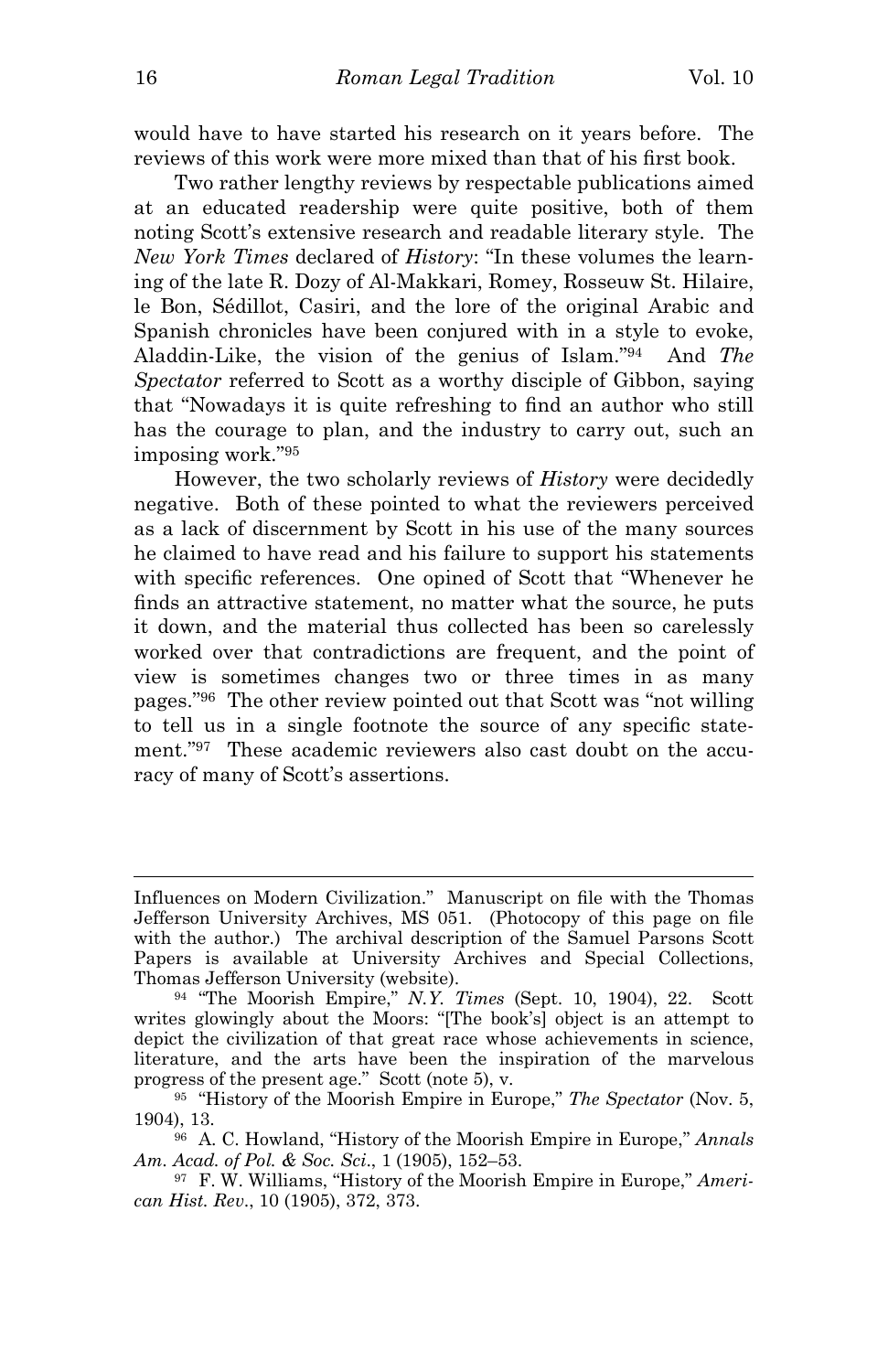#### D. Scott's library

This is a convenient place to divert briefly to the topic of Scott's library, a subject to which we will return later. One of the critical reviews quoted above points out that Scott lists 717 sources in fifteen languages, and the reader cannot help but sense that the reviewer doubts the author has read them all.<sup>98</sup> A review of Scott's library does not settle the matter, but it sheds some light on it. First of all, Scott's private library was very large. It consisted of over 4,200 titles and 8,000 volumes in many languages and on diverse subjects, but mostly on history, primarily ancient and medieval, and on law.<sup>99</sup> By way of comparison, it is worth noting that Justice Blume's library contained about 2,350 volumes, many of which were in German, and 860 of which were on Roman law and history. A local history describes Scott's library as "one of the finest private libraries in Ohio," and says "It contained many rarities and filled an entire floor of his office building."<sup>100</sup>

The inventory made of Scott's property for the Highland County Circuit Court's Probate Division is only modestly helpful in ascertaining the character of his library. While the inventory does systematically account for both the library in his house and the one in his office, sometimes listing specific titles and estimating values, e.g. "Set Michelet History of France, 19 vol. — \$19," it also often contains entries such as: "51 books" (without giving titles) or "1 set Burke" (without specifying the number of volumes).<sup>101</sup>

Much more helpful in assessing Scott's library is the card catalog created for it by Thomas Jefferson University after its receipt by them as part of his bequest. Scott left most of his

<sup>100</sup> Ayers (note 19), 207.

<sup>98</sup> "But at this point suspicions are aroused, for it would be difficult for one not already master of the field to find his way intelligently among the 717 separate works in 15 languages that are here thrown together." Howland (note 96), 152.

<sup>99</sup> These figures and the descriptions that follow are based on the author's analysis of the inventory list in the probate court records, and catalog cards made of the collection when it was transferred to the Thomas Jefferson University after Scott's death. Photocopies of the catalog cards are on file with the author. See also Angelo (note 11), as well as notes 101–102 below and accompanying text.

<sup>101</sup> *Inventory Record*, Book 35 at 51, Highland County Probate Court. It is interesting to note that one of the court-appointed appraisers was J. A. Head, who had been arrested in conjunction with the failure of Scott's First National Bank. Id., 47. Regarding Head's arrest, see note 66 and accompanying text. This approval by the Probate Court of Head as one of the appraisers suggests he was cleared of wrongdoing in the bank affair.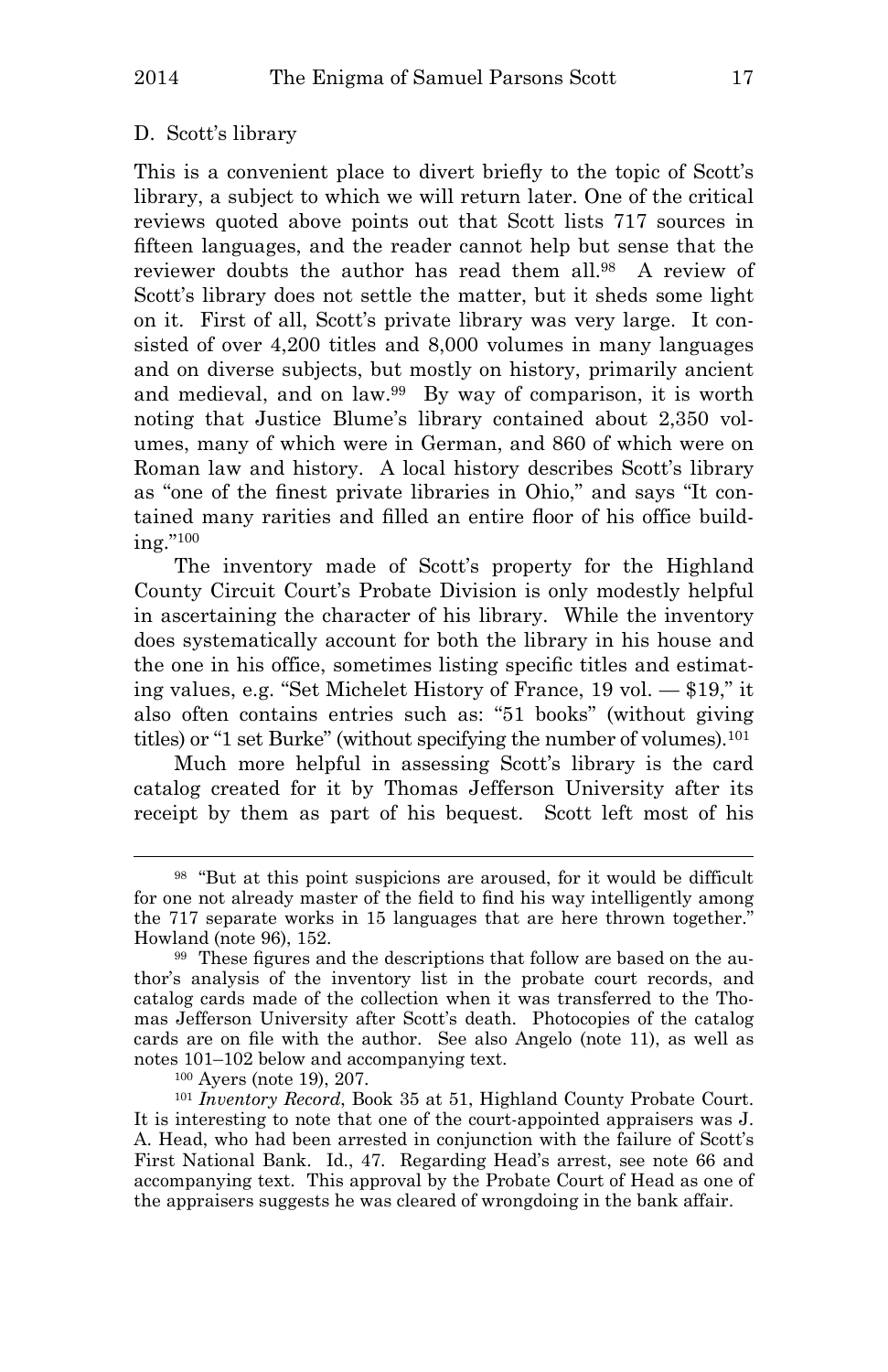estate, including his extensive library, to this Philadelphia university to establish a library there, because he believed a member of the university's faculty he met on a train cured him of hay fever.<sup>102</sup> (Interestingly, a newspaper notice in 1895 states that Scott had returned from a stay of two weeks in Philadelphia, and Scott wrote prefaces to books there in 1903 and 1908.<sup>103</sup>) Of the substantial percentage of the titles in Scott's library that were in foreign languages, most were in Romance languages, mainly Spanish and French; relatively few were in German, Latin, Greek, Arabic, and a very few were in Scandinavian. The collection likewise contained many foreign language dictionaries, glossaries, grammars, etc. Although Scott was a very wealthy man, it is hard to imagine he would buy, and house, so many books in foreign languages if he could not make any sense of them and if he did not intend to use most of them. Clearly he was enamored of foreign languages, and seems to have had a gift for them.

With respect to the materials Scott used in writing *History*, to each chapter of his handwritten manuscript he appended sheets labeled "Books Read & Noted." He appears to have used these later as the basis for the single, lengthy handwritten list entitled "Authorities Consulted in the Preparation of this Work."<sup>104</sup> This latter list appears under the same title in the printed version of *History* and is the one referred to with some incredulity by the reviewer noted above. The "Authorities Consulted" list is longer than the sum of the individual chapter "Books Read and Noted"

<sup>102</sup> Angelo (note 11). See also E. T. Cunning, "History of Jefferson Medical College Library, 1898–1953," 18 (unpublished manuscript) (on file with the Thomas Jefferson University Archives, MS 051). Cunning gives the amount bequeathed as \$1,250,000, which probably stems from a newspaper article in the TJU Archives stating that amount. "Hay Fever Patient Wills \$1,250,000 to Jefferson" (unattributed photocopy of newspaper article) (on file with Thomas Jefferson University Archives, MS 051). Angelo states that figure as the total value of the estate, which was the initial estimate given in Hillsboro newspaper articles. See note 153 and accompanying text. The will itself stated: "I do give . . . the rest and residue of my estate, real and personal to the Board of Trustees of Jefferson Medical College to be used for the foundation and maintenance of a library . . . . I make this bequest in grateful acknowledgment of the inestimable service rendered me by one of the Professors of said Institution, in relieving me of hay-fever, thereby prolonging my life in comparative comfort for many years." "Item 2," *Samuel P. Scott Will* (note 15). Ultimately, the Scott estate was valued at \$1,014,128, and the Jefferson Medical College received \$754,128. See notes 153–165 and accompanying text.

<sup>103</sup> *The News-Herald* (Hillsboro) (May 16, 1895), 5. See *History* (note 5), vol. 1, vii, and *The Visigothic Code* (note 2), xliv, respectively.

<sup>104</sup> On file with the Thomas Jefferson University Archives, MS 051.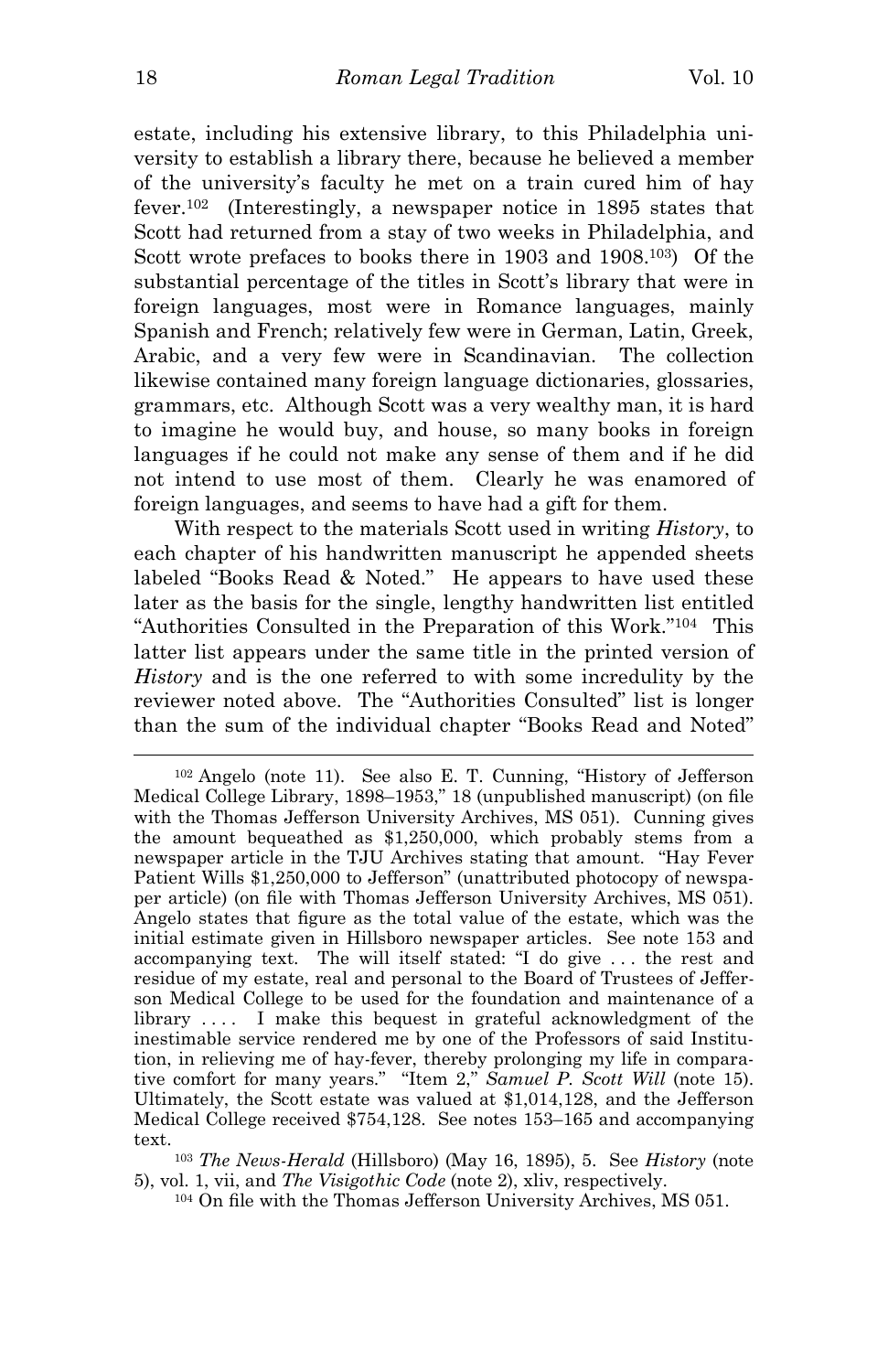lists, probably because it includes works merely consulted, in addition to those actually noted. On the whole, it seems to me plausible that Scott did read at least parts of all of the books claimed in the "Authorities Consulted" list.

Unfortunately, Scott's library has not remained intact. Thomas Jefferson University started as Jefferson Medical College and has remained exclusively a health sciences university. Therefore, it had little practical use for Mr. Scott's library. Thomas Jefferson University Board of Trustees minutes of 1940 recount that the Dean read to the Board the portion of Scott's will that empowers the Board to sell the books, noted there were "many valuable non-medical books," and asked the board if they could be sold, with the proceeds going to the Scott fund.<sup>105</sup> Around 1950, the vast bulk of Scott's library was sold to the Samuel H. Kress Foundation, which then apparently gave most of the contents to Bucknell University.<sup>106</sup> However, many of the books recorded as having been sold from Scott's collection to the Kress Foundation were not listed in the Bucknell catalog when I visited in 2013.<sup>107</sup> Those of Scott's books at Bucknell that I examined did not contain annotations or other indications of how he may have used them in his work. (It is perhaps worth noting,

<sup>105</sup> Board of Trustee Minutes, Thomas Jefferson University (unpublished manuscript) (on file with the Thomas Jefferson University Archives, MS 051). The provisions reads: "[S]aid Board of Trustees are hereby empowered to sell, to the best advantage, such of the property of my Estate as may come into their hands, which it may seem advisable to them to dispose of for that purpose [i.e., the foundation and maintenance of a library]." Id.

<sup>106</sup> "Admiral Kauffman reported the sale . . . of the books in the library received from the Scott Estate in the amount of \$3,500 . . . ." Board of Trustee Minutes, Thomas Jefferson University, May 27, 1950 (unpublished manuscript) (on file with Thomas Jefferson University Archives, MS 051). The catalog cards made by TJU of Scott's collection consist of four boxes labeled "U.A. [University Archives] Card Catalogue. S.P. Scott Books Sold to Kress Foundation for Bucknell University." Rush H. Kress was a long-time president of the Samuel H. Kress Foundation. He graduated from Bucknell in 1900 and was a trustee and benefactor of the university. "Strong Leadership Enrolled for Campaign," *The Bucknell Alumnus* (Jan. 1959), 14. There is a Rush H. Kress residence hall at Bucknell.

<sup>107</sup> Interestingly, the cards in Bucknell's Special Collections Library and Archives for books from Scott's library that indicate they were gifts from Rush H. Kress bear acquisition dates from May 1, 1951 – Nov. 1, 1971. This may indicate that the Foundation passed Scott's books to Bucknell selectively over a long period, or it may indicate a lengthy processing period at Bucknell. Some of Scott's books contain a bookplate showing a shield beneath which, on a ribbon, is the phrase *Famam Extendimus Factis*, and below which is written "S. P. Scott."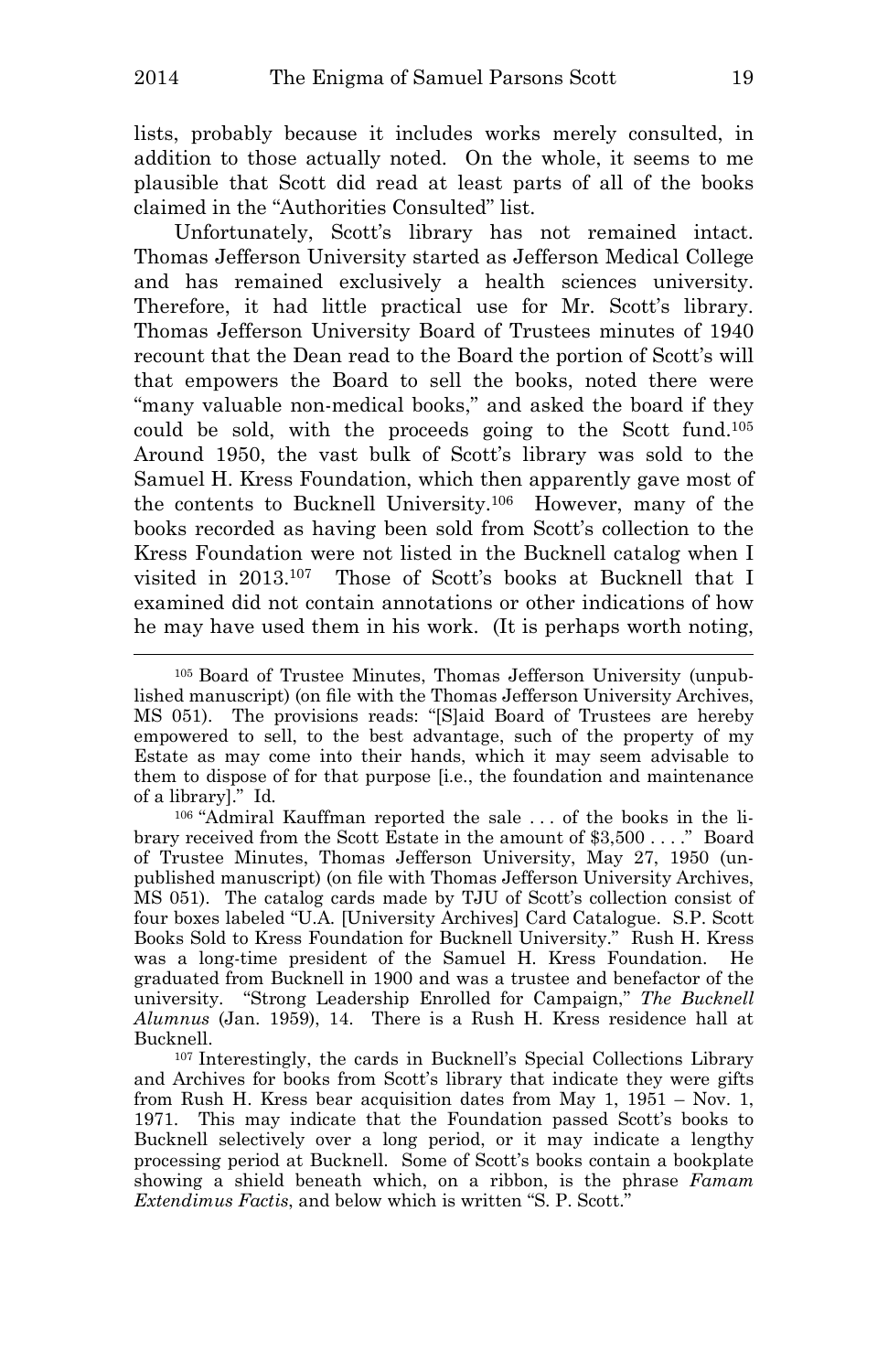by comparison, that Justice Blume heavily annotated the books he used for his translations.)

E. Translations

1. *The Visigothic Code*

We do not know whether Scott read any of the reviews of *History of the Moorish Empire in Europe*. In any event, he most likely already was at work on his translation of Visigothic laws by the time the reviews of *History* appeared in 1904–1905, given that the preface to *The Visigothic Code* is dated 1908.<sup>108</sup> It seems probable that Scott's interest in this ancient legislation was piqued by his previous research on the history of Spain and of the Moors in Europe. (At the time of his death, he also was underway with a work entitled *History of France*. <sup>109</sup>) Scott's *The Visigothic Code* was the first of what would be several translations he made of foreign laws, most of them ancient compilations. As was noted in one of the subsequent reviews of the book, the Visigothic Code incorporated parts of the Roman-law influenced Breviary of Alaric and the West Gothic Code of Euric, and probably had some of its religious flavor imparted to it by the Council of Toledo.<sup>110</sup> Scott undoubtedly encountered all of this information in his research on the history of Spain and on the Moors.

Scott was generally immersed in Spanish law when *The Visigothic Code* was published, for in 1907 he was appointed one of the original editors of the American Bar Association's newly created Comparative Law Bureau, with special responsibility for Spain.<sup>111</sup> (The appointment suggests Scott was not as isolated as it might appear at first glance, but I have not been able to find any correspondence, or other evidence, of his professional relationships.) One of the objects of the Comparative Law Bureau was "the translation into English and publication of foreign fun-

i<br>L

<sup>110</sup> "The Visigothic Code," *Am. L. Rev*., 45 (1911), 478 (book review). The reviewer points out that it was King Receswinth (652–672) who formally issued the compilation, which is also known as the Forum Judicum. Id., 479.

111 "Report of the Board of Managers of the Comparative Law Bureau," *Ann. Report A.B.A*., 33 (1908), 619, 620.

<sup>108</sup> Scott (note 2), xliv.

<sup>109</sup> In the codicil to his will, Scott orders: "I direct my Executor to employ such part of my estate as may be necessary for the publication of any manuscripts which may remain unpublished at my death: viz: Those that are in the hands of the Secretary of the Comparative Law Bureau . . . My translation of the Civil Law . . . my unfinished History of France." *Samuel P. Scott Codicil* (Nov. 2, 1926), § 2 (unpublished manuscript) (digital image on file with author).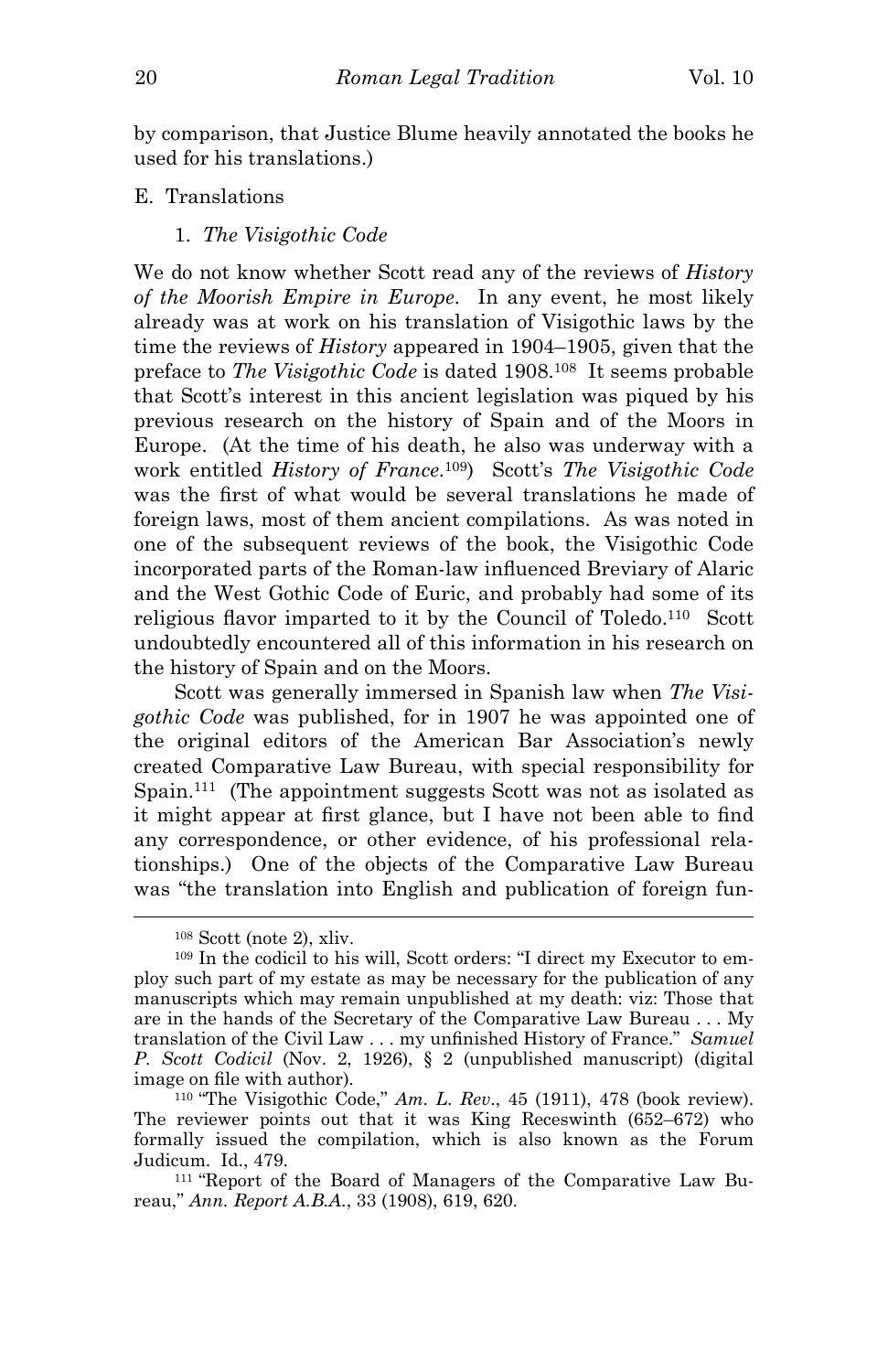damental laws";<sup>112</sup> hence, it is not surprising that the Bureau published *The Visigothic Code* in 1910 as the first in its translation series. Scott dedicated *The Visigothic Code* to his fellow members of the Bureau,<sup>113</sup> again, perhaps suggesting he was not as solitary a scholar as it might otherwise seem. Certainly Scott was an active Bureau member, writing pieces about Spanish legal bibliography, as well as articles on substantive Spanish law topics, for the Bureau's *Annual Bulletin*<sup>114</sup> until it ceased in 1914. Thereafter, he provided purely bibliographic notes for the "Contributions of the Bureau of Comparative Law of the American Bar Association" section in the *ABA Journal* until 1927.<sup>115</sup>

One hopes Scott's active involvement with the Bureau helped him deal with the sharply critical reviews of *The Visigothic Code*. Lacking his correspondence, we cannot know whether he even was aware of the critical reception, but when so highly regarded a scholar as Paul Vinogradoff savages one's work as "material for the solution of the problem why people who have nothing to do with scholarship and research undertake tasks of learning,"<sup>116</sup> and goes on to make further damning remarks, we suspect the author knew of the critique.

<sup>114</sup> S. P. Scott, "Spanish Jurisprudence Judicially Considered," *Ann. Bul. Comp. L. Bureau A.B.A*., 2 (1909), 14, and S. P. Scott, "Spanish Criminal Law Compared with that Branch of Anglo-Saxon Jurisprudence," *Ann. Bul. Comp. L. Bureau A.B.A*., 3 (1910) 62.

115 Only initials were given for the bibliographic contributions of Bureau members in the *ABA Journal*. See, for example, "S.P.S." following "European Legislation and Decisions," Spain, *A.B.A. J*., 13 (1927), 230, 231 (within the "Contributions of the Bureau . . ." section starting at 204) (1927). Scott's last listing as a member of the Bureau's editorial staff was in this same issue. See "Organization of Work and Bureau," *A.B.A. J*., 13 (1927), 204. Compare "Organization and Work of Bureau," *A.B.A. J*., 14 (1928), 210.

<sup>112</sup> "Objects," *Ann. Bul. Comp. L. Bureau A.B.A*., 1 (1908), 2.

<sup>113</sup> "To my fellow members of the Comparative Law Bureau, in the hope that it may prove an acceptable contribution to the literature of the noble science of the law, this translation of one of the most venerable monuments of jurisprudence is dedicated." Scott (note 2), iii. It should be pointed out that several members of the Bureau were well-known academics. In 1915 these included, as managers, John Wigmore and Roscoe Pound (the latter of whom also was an editorial staff member for general comparative law) as well as Samuel Williston, an editorial staff member for Germany. *A.B.A. J*., 1 (1915), 591.

<sup>116</sup> P. Vinogradoff, "The Visigothic Code," *Law Q. Rev*., 27 (1911), 373. Among other criticisms, Vinogradoff asserted Scott was "evidently innocent of any acquaintance with the standard edition of Visigothic laws," that "he does not even know of the existence of the Paris fragments of Euric's law," and that "he knows nothing about the curious affinities between Gothic and Scandinavian legal customs discovered by Ficker." Id.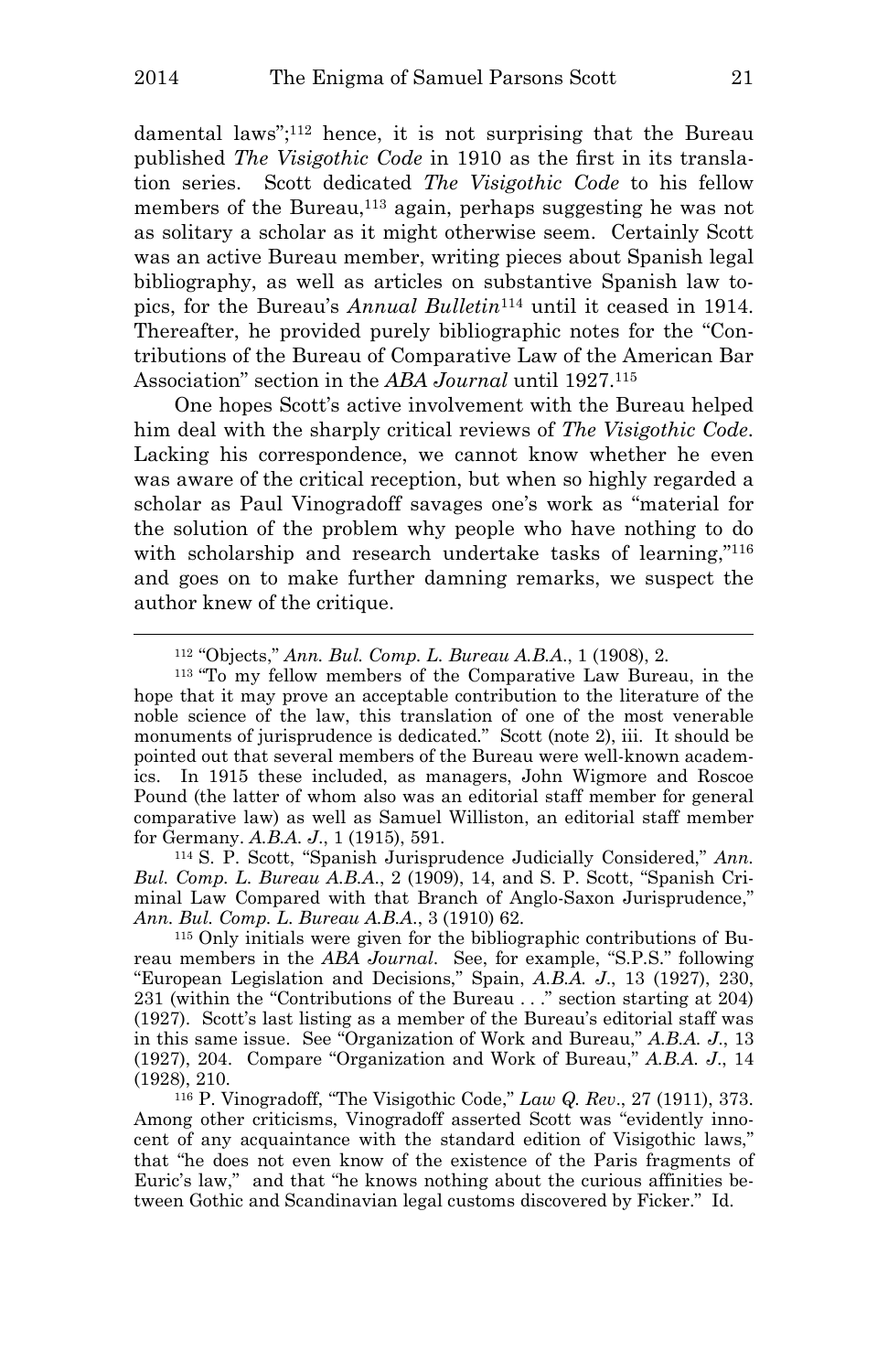Scott can be said to come out ahead on the final tally of reviews in terms of simple numbers. My subjective scorecard for them is: positive  $-4$ ;<sup>117</sup> mixed  $-3$ ;<sup>118</sup> negative  $-3$ .<sup>119</sup> However, the reasonably well-informed reader cannot help but conclude that the negatives have the better part of the argument. The latter tend to be more specific in their criticisms than the positive reviews are in their praise. The critics note, for instance, the many misstatements in Scott's preface (e.g. his belief that Euric's law was wholly  $lost)^{120}$  and point out that he apparently was unaware of Zeumer's standard Latin edition of the code.<sup>121</sup> The friendlier reviews refer more generally to his prose style<sup>122</sup> and the difficulty of the Latin being translated.<sup>123</sup> The mixed reviews tend to do both, criticizing Scott's scholarship,<sup>124</sup> but noting the

118 [J.H.D.], "The Visigothic Code," *Mich. L. Rev*., 9 (1910), 172 (hereafter *Michigan Law Review Visigothic Code*); "Laws of the Visigoths," *Green Bag*, 23 (1911), 583 (hereafter *Green Bag Visigothic Code*); [E.A.J.], "The Visigothic Code," *Yale L.J*., 20 (1910–1911), 424.

<sup>119</sup> Vinogradoff (note 116); "The Visigothic Code," *Am. L. Rev*., 45 (1911), 478; M. Smith, "The Visigothic Code," *Colum. L. Rev*., 11 (1911), 695 (hereafter *Columbia Law Review Visigothic Code*). Only the initials M.S. are given after the last noted review, but a later publication indicates the author's name. See D. E. Grant, "Las Siete Partidas," *Colum. L. Rev*., 32 (1932), 780.

<sup>120</sup> Vinogradoff (note 116); *Columbia Law Review Visigothic Code* (note 119), 695.

<sup>121</sup> Vinogradoff (note 116); *Columbia Law Review Visigothic Code* (note 119), 696.

<sup>122</sup> *Juridical Review Visigothic Code* (note 117), 301 ("His English version is clear and fluent . . . ."); *Annual Bulletin Visigothic Code* (note 117), 222 ("The Translator's Preface is a refreshing surprise, because rarely is such delightful English found in a law book.").

<sup>123</sup> *Law Magazine Visigothic Code* (note 117), 341 ("A great debt is due to Mr. Scott for the trouble he has taken in translating, from the curious dog Latin . . . ."); *Annual Bulletin Visigothic Code* (note 117), 222 ("It is a matter of congratulation that the task of translation was undertaken by one . . . capable of interpreting the vulgar tongue that developed in the Roman provinces . . . .").

<sup>124</sup> *Green Bag Visigothic Code* (note 118), 583 ("The document now translated by Mr. Scott is Erwig's revision of the Forum Judicum, although he assumes that he is translating the compilation of Chindaswind and Recceswind."); *Michigan Law Visigothic Code* (note 118), 174 ("The many notes . . . sprinkled through the text could be made more helpful if the authorities for the statements of facts were given in each instance.").

<sup>117</sup> [M.S.], "The Visigothic Code," *Law Mag. & Rev. Quart. Rev. Juris*. (5th ser.), 36 (1910–1911), 341; J. Macintosh, "The Visigothic Code," *Jurid. Rev*., 23 (1910–1922), 300 (hereafter *Juridical Review Visigothic Code*); [G.F.D.], "The Visigothic Code," *Penn. L. Rev*., 50 (1910), 200; [W.W.S.], "The Visigothic Code," *Ann. Bul. Comp. L. Bureau A.B.A*., 3 (1910), 222 (hereafter *Annual Bulletin Visigothic Code*).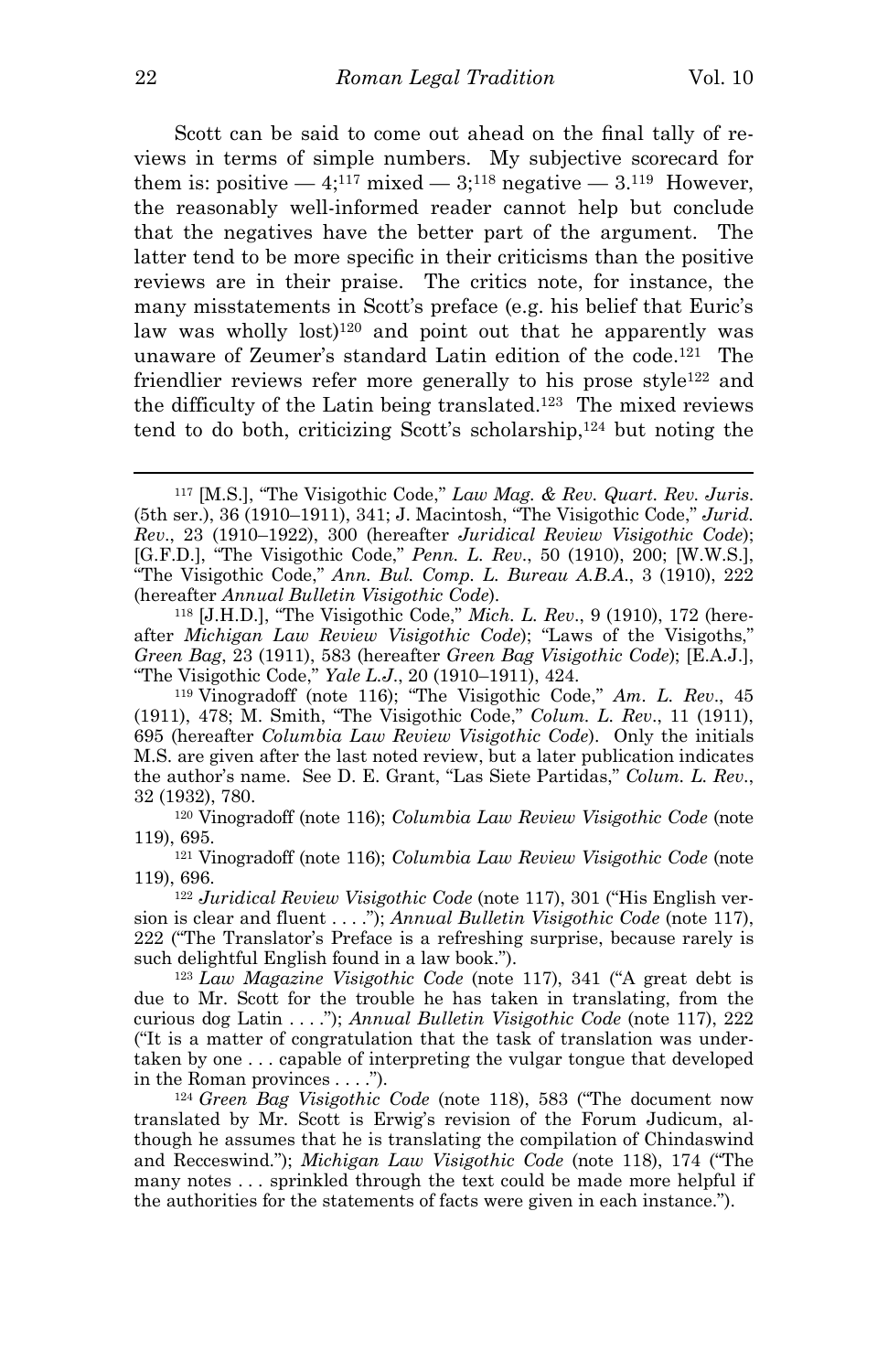difficulty of the task and virtue of Scott's style.<sup>125</sup>

## 2. *Las Siete Partidas*

i<br>L

Scott probably was working on other translations even before *The Visigothic Code* was published in 1910. Although *Las Siete Partidas* was not published until 1931, the Comparative Law Bureau indicated in 1913 that the work had been translated by Scott and "was now ready for the printer."<sup>126</sup> (More of its publication story is provided below.) It also should be noted in this context that Scott apparently had begun to train a secretary in 1911 and that he employed her in 1913. According to a later newspaper account, this secretary, a Miss Rhoades, claimed that "in 1911 Mr. Scott asked her to become his private secretary; that to prepare for those duties she studied under his direction for two years without pay; that her studies consisted of Latin and Spanish, along with a course in stenography and typewriting."<sup>127</sup> She further stated that she had gone to work for him in 1913 and had served as his secretary for 16 years.<sup>128</sup> Thus, Scott appears to have been working in earnest on his translations in this period.

Certainly the Siete Partidas was a logical compilation for Scott to translate. It not only played an important role in the life of Spain, whose history so interested him, but it had had an impact in the Americas as well, including the United States. Finished in 1263, at the behest of Alfonso X, it officially became the law of Spain in 1505 and was applied to Spain's possessions in 1535.<sup>129</sup> Owing to its use in the Americas, the impact of the Partidas in parts of the United States has been considerable.<sup>130</sup>

<sup>127</sup> "Suit for Third of Scott Estate," *The News-Herald* (Hillsboro) (Oct. 31, 1929), 1.

<sup>129</sup> See generally R. I. Burns, "The Partidas: Introduction," *Las Siete Partidas*, 1 (Philadelphia 2001), xi.

<sup>125</sup> *Green Bag Visigothic Code* (note 118), 584 ("The translation, however, seems to have been executed with pains and discernment in the face of considerable difficulties."); *Michigan Law Review Visigothic Code* (note 118), 173 ("The body of the text, too, is turned into clear and idiomatic English, an achievement which certainly involved no small amount of painstaking labor, if one considers the barbarous Latin of the original . . . .").

<sup>126</sup> "Foreign Laws Now Accessible in English," *Ann. Bul. Comp. L. Bureau A.B.A*., 6 (1913), 9, 10. The previous year's report to the A.B.A. had indicated he was still working it. "Report of the Comparative Law Bureau of the American Bar Association," *Ann. Rep. A.B.A*., 35 (1912), 555.

<sup>128</sup> Id. See also notes 156–165 and accompanying text.

<sup>130</sup> Id., xix–xxix (Burns). See also C. S. Lobingier, "Las Siete Partidas in Full English Dress," *A.B.A. J*., 15 (1929), 365. This article is of particular interest, as it not only gives an overview of the Partidas but, at 367, it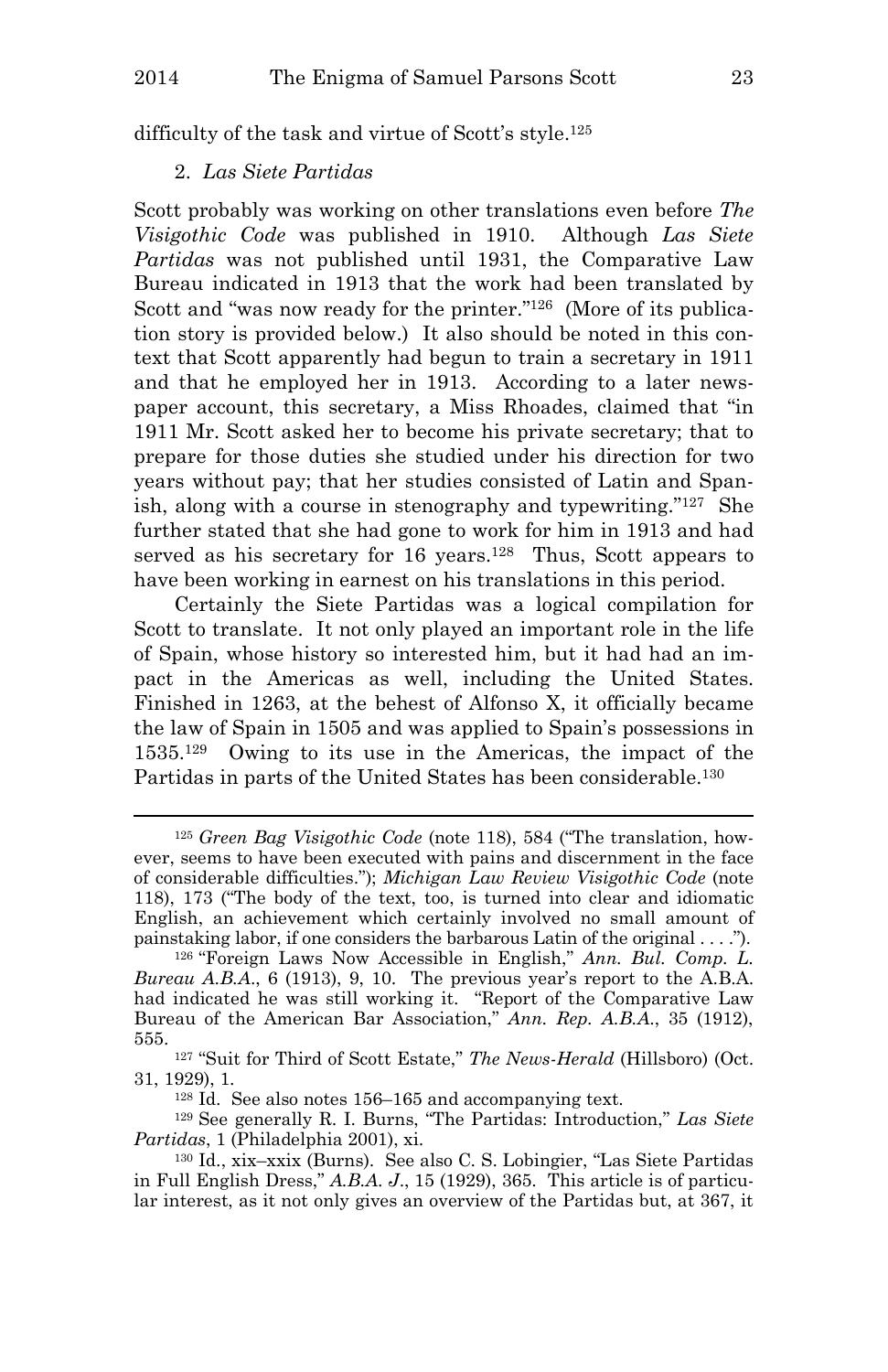Despite the Comparative Law Bureau's optimism, *Las Siete Partidas* suffered an extremely long gestation. Again in 1914, the *Annual Bulletin* lists it as "being published by this Bureau;"<sup>131</sup> but a lack of funds delayed the project year after year. <sup>132</sup> (One can only speculate as to whether the decidedly mixed critical reception of *The Visigothic Code* played a role in this.) Scott's reaction to the extended delay is interesting. Given his wealth, he easily could have subsidized its publication himself and have had the satisfaction of seeing it in print. Instead, in 1926, Scott made a codicil to his will in which he ordered the executor to use the proceeds of his estate to publish any of his manuscripts that remained unpublished at the time of his death, including "[t]hose that are in the hands of the Secretary of the Comparative Law Bureau of the American Bar Association."<sup>133</sup> Perhaps Scott proceeded in this way because he felt it was the Bureau's obligation to fund the text he had provided to it gratis.<sup>134</sup> In any case, it was not until 1928, when the Bureau finally decided to supply \$1,000 of the costs and American law publisher Commerce Clearing House agreed to cover all additional costs, that *Las Siete Partidas* could be prepared for publication.<sup>135</sup>

Scott did not die until May 30, 1929,<sup>136</sup> but it appears as if he had nothing to do with the final preparation of his manuscript of *Las Siete Partidas*. Perhaps he had become less capable of concentrated work by February of 1928 when the funding arrange-

contains the only photo of S. P. Scott I have seen. (The photo appears to be the same one shown on the Thomas Jefferson University website (note 11), and in the German *Wikipedia* entry (note 10), where it is described as being circa 1890.) Most of the article consists of an address given to the American Foreign Law Association in 1925, but some prefatory material clearly has been added for this publication, subsequent to the decision to publish the translation.

<sup>131</sup> "Foreign Laws Translated," *Ann. Bul. Comp. L. Bureau A.B.A*., 7 (1914), 7, 8.

<sup>132</sup> "Las Siete Partidas to be Published at Last," *A.B.A. J*., 15 (1929), 173. "This translation by Mr. S.P. Scott has been in the hands of the Bureau for a good many years, but it has not heretofore been possible to secure funds for publication." Id.

<sup>133</sup> *Samuel P. Scott Codicil* (note 109), § 2.

<sup>134</sup> In the 1927 report of the Bureau, Charles Lobingier noted of Scott's translation: "It was delivered to the Bureau upon the condition that it would be published, and we have repeatedly and insistently asked for funds to enable us to publish it, but as yet have been unsuccessful. "Report of the Comparative Law Bureau," *Ann. Report A.B.A*., 50 (1927), 51, 52.

<sup>135</sup> "Report of the Comparative Law Bureau," *Ann. Report A.B.A*., 51 (1928), 514.

<sup>136</sup> See notes 150–151 and accompanying text.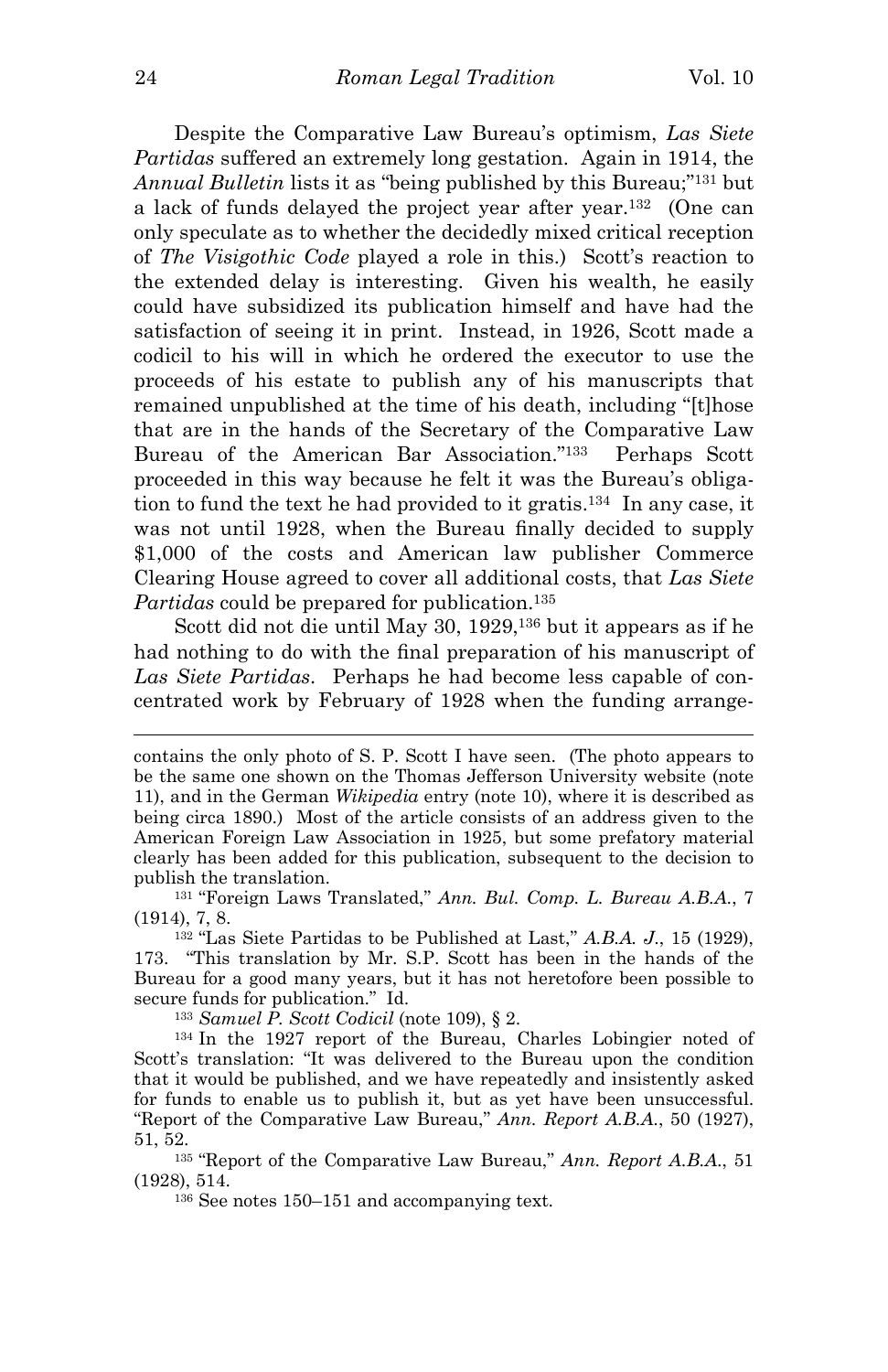ments were completed,<sup>137</sup> or perhaps he had long since washed his hands of the matter in disgust at the delay. Whatever the reason, Charles Lobingier, the Bureau's Vice-Chair, supervised the book's proof-reading and wrote the introduction, and John T. Vance, Law Librarian of Congress, created a bibliography for it.<sup>138</sup> While Scott must have been aware before he died that his translation of the Siete Partidas finally would be issued, he did not live to have the satisfaction of seeing its favorable critical reception and to enjoy some sense of redemption after the substantial negative reaction to *The Visigothic Code*.

For Scott's *Las Siete Partidas* was indeed well-received by commentators. Although not all the reviews were rapturous, they were uniformly positive about Scott's translation. One reviewer said that the task had been "accomplished in a most scholarly and painstaking manner,"<sup>139</sup> and a native Spanish-speaking jurist opined that "The translator understands the evolution of the idiom perfectly and has accomplished his task as might a Spanish jurisconsult deeply versed in the study of the classics of that language."<sup>140</sup>

Other reviews tended to contain more about the nature of the Partidas than about the translation itself, but their tone was quite positive.<sup>141</sup> Even the reviewer who, perhaps unnecessarily, recalled the deceased Mr. Scott's previously ill-received translation of the Visigothic Code, admitted that *Las Siete Partidas* was a "marked improvement"<sup>142</sup> and went on to allow that "In general, Mr. Scott's translation represents a formidable task acceptably executed . . . [although] it is not without occasionally questionable renderings  $\dots$ ."<sup>143</sup> It also is a tribute to Scott's translation of the Siete Partidas that it was reprinted not long ago by the respected University of Pennsylvania Press.<sup>144</sup> This tends to verify the observation in a review of the reprint that "Seventy years on, Scott's translation has proved the test of time . . . ."<sup>145</sup>

<sup>142</sup> Grant (note 119).

<sup>137</sup> See "Report of the Comparative Law Bureau" (note 135).

<sup>138</sup> "Report of the Comparative Law Bureau" (note 134).

<sup>139</sup> A. S. Aiton, "Current Legal Literature, Las Siete Partidas," *A.B.A. J*., 18 (1932), 329.

<sup>140</sup> A. S. de Bustamante y Sirven, "Las Siete Partidas," *Tul. L. Rev*., 6 (1932), 328.

<sup>141</sup> F. C. Fisher, "Las Siete Partidas," *Hisp. Am. Hist. Rev*., 12 (1932),

<sup>216;</sup> W. M. W. Splawn, "Las Siete Partidas," *Georgetown L.J*., 20 (1932), 547; E. Wambaugh, "Las Siete Partidas," *Harv. L. Rev*., 46 (1933), 1054.

<sup>143</sup> Id., 781.

<sup>144</sup> See note 3 above and accompanying text.

<sup>145</sup> T. G. Watkin, "Las Siete Partidas," *J. Legal Hist*., 23 (2002), 171, 172.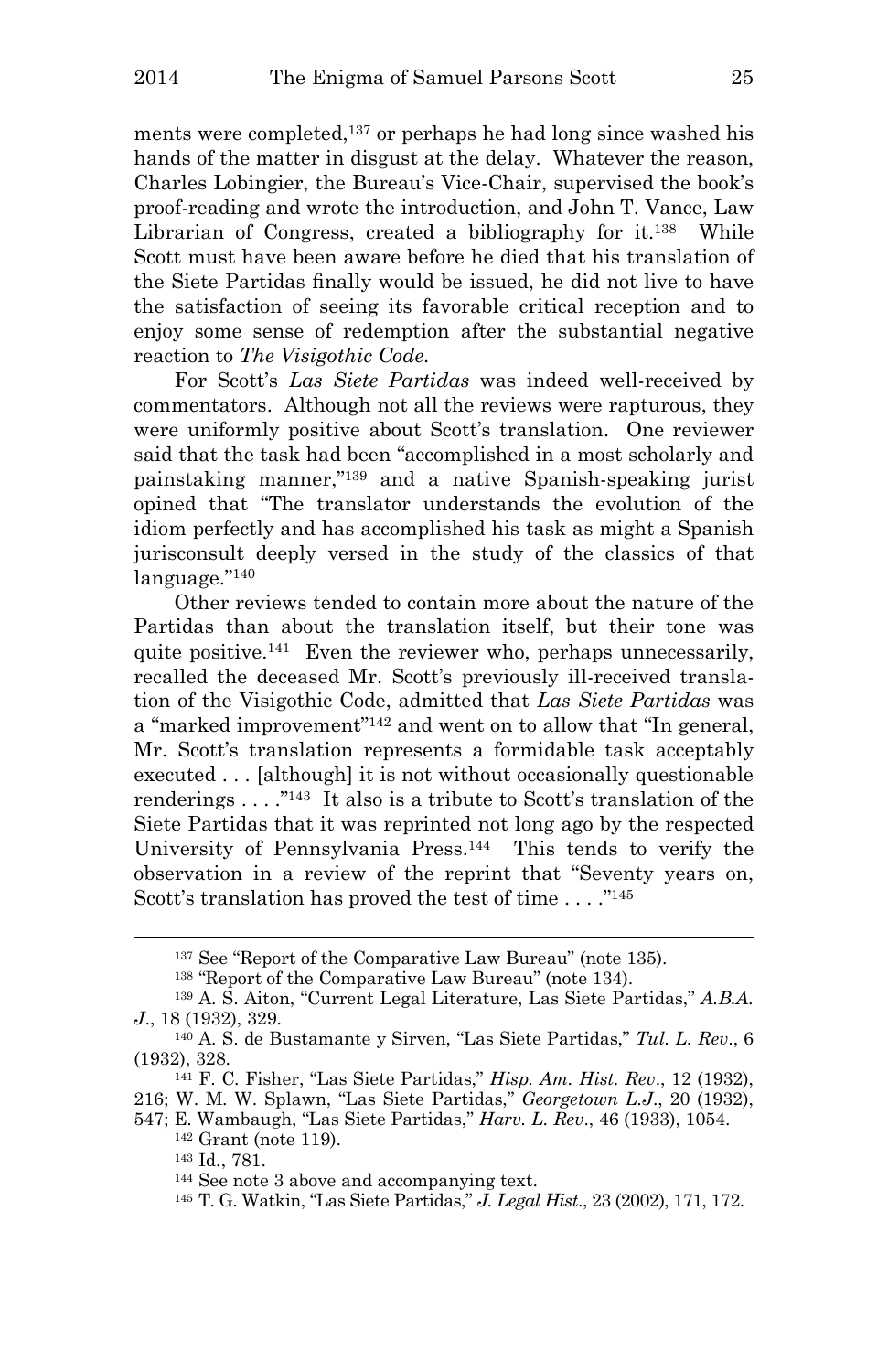- 3. *The Civil Code* and other translations
- a. Other translations

As was noted above, Scott probably was at work on other translations even before *The Visigothic Code* was published in 1910. Not only was *Las Siete Partidas* listed as ready for publication in 1913, but in 1915 the Comparative Law Bureau reported that it had "in hand" manuscripts for not only *Las Siete Partidas*, but also for *The Laws of Ancient Castille*, and *The Criminal Code of Spain*, all by S. P. Scott, and donated to the Bureau by him.<sup>146</sup> The last two never were published, and appear to have vanished, despite the previously mentioned will codicil ordering their publication if they remained unpublished at the time of his death.<sup>147</sup> This may be because the proviso applied only "if the officials of that body are willing to surrender them."<sup>148</sup> It may well be that the Bureau fully intended to publish the two in question as part of its ongoing translation series and therefore declined to give them to the executor. The relevant codicil clause specifies that nine unpublished volumes were in the hands of the Bureau at that time (November 1926), and it refers separately to the seventeen manuscript volumes of *The Civil Law* and to his unfinished *History of France*. <sup>149</sup> Thus, of the four manuscripts that lay awaiting publication when Scott died, only his translation of the entire *Corpus Juris Civilis* eventually was published.

b. Scott's death and surrounding intrigue

Scott died in the Scott House on May 29, 1929, at age 83, "after a few days illness with pneumonia."<sup>150</sup> The obituary in the local newspaper noted he was one of the few Hillsboro residents to be listed in *Who's Who*, recalled some of his earlier activities as a prominent member of Hillsboro society, and said that "In later years he lived the life of a recluse, devoting himself to his literary pursuits."<sup>151</sup> Subsequent articles, however, revealed much more

i<br>L

151 Id.

<sup>146</sup> "Proceedings of the Comparative Law Bureau, *Ann. Report A.B.A*., 40 (1915), 882, 883.

<sup>147</sup> See note 133 above and accompanying text.

<sup>148</sup> *Samuel P. Scott Codicil* (note 133), § 2.

<sup>149</sup> Id.

<sup>150</sup> "S. P. Scott Dies on Memorial Day," *The News-Herald* (Hillsboro) (June 6, 1929), 1. The obituary in an out-of-town newspaper claims that "perhaps the best known of his works was his *History of Spain* [*sic*]. "Ohio Historian, Samuel P. Scott, Dies, Hillsboro," *The Sandusky Register* (May 31, 1929), 9.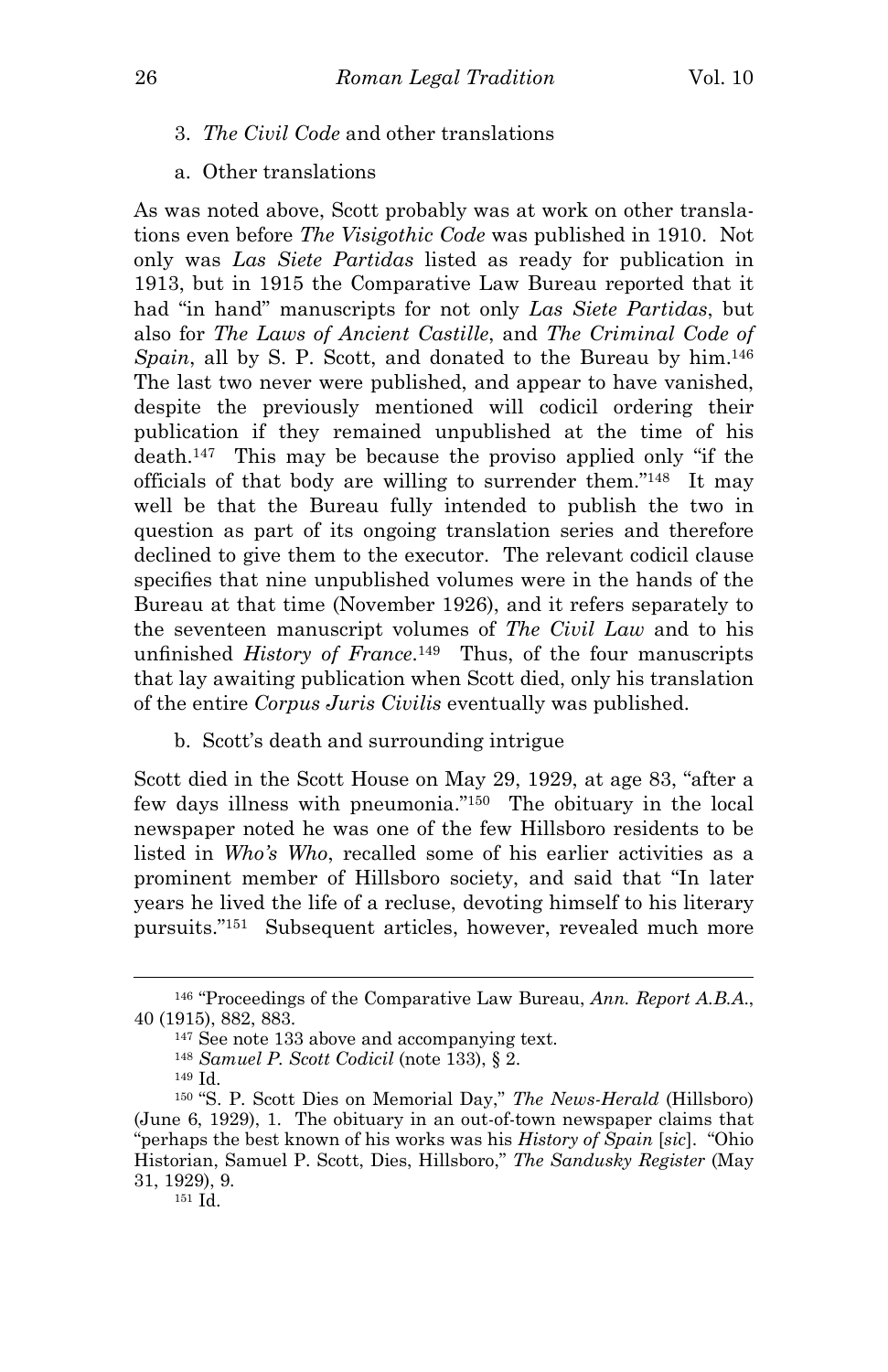interesting aspects of Scott's reclusive life.

First of all, no one knew the combination to Scott's safe, so it had to be drilled open in the search for his will.<sup>152</sup> Therein was found a note stating the will was at the Cincinnati Trust Company. Initial reports indicated that his estate amounted to about \$1.25 million (a huge sum in 1929) and that he had bequeathed only \$75,000 to his wife, the residue going to the Thomas Jefferson Medical College.<sup>153</sup> After an inventory and appraisal, the estate was valued at \$1,139,867.<sup>154</sup> Subsequently, the Cincinnati Trust Company was appointed executor over the objection of Scott's widow, Elizabeth.<sup>155</sup>

Here the plot thickens, as evidenced by the next newspaper story title: "Suit for Third of Scott Estate."<sup>156</sup> Miss Mary Rhoades, erstwhile secretary to Scott, whom we briefly met above,<sup>157</sup> sued the Scott estate for \$379,995, claiming Scott had promised her one-third of his estate if she would work for him.<sup>158</sup> Rhoades stated that she worked for Scott for sixteen years, assisting not only with his writing and translating, but with his business affairs as well. Rhoades claimed she began training for the position in 1911, and that when she began working for Scott in 1913 "he agreed to pay her \$25 per month and in May 1914 agreed that if she continued to work for him for \$25 per month, he would leave her one-third of his estate."<sup>159</sup> She further claimed that he repeated this promise to her many times, and that in April of 1929 she drew up for him a codicil reflecting that promise.<sup>160</sup> Of considerable relevance regarding Scott's later life and work is Rhoades' assertion that "for several years Mr. Scott suffered from paresis [dementia] and was mentally incapable of making a will."<sup>161</sup>

However, the same article revealed that the attorneys

<sup>152</sup> "Provisions of S. P. Scott Will," *The News-Herald* (Hillsboro) (June 13, 1929), 1.

<sup>153</sup> Id.

i<br>L

<sup>155</sup> "Name Executor Scott Estate," *The News-Herald* (Hillsboro) (July 18, 1929), 1.

<sup>157</sup> See notes 127 and 128 above and accompanying text.

<sup>158</sup> "Suit for Third of Scott Estate" (note 127).

<sup>159</sup> Id.

<sup>160</sup> Id.

<sup>161</sup> "Alleged Codicil to Scott Will," *The News-Herald* (Hillsboro) (July 17, 1930), 1.

<sup>154</sup> "Allowance of \$25,000 to Widow," *The News-Herald* (Hillsboro) (Aug. 22, 1929), 1. Scott's books were appraised at \$7,320. Id. As previously noted, the Kress Foundation later purchased them (but perhaps not all) for \$3,500. Board of Trustee Minutes (note 106).

<sup>156</sup> "Suit for Third of Scott Estate" (note 127).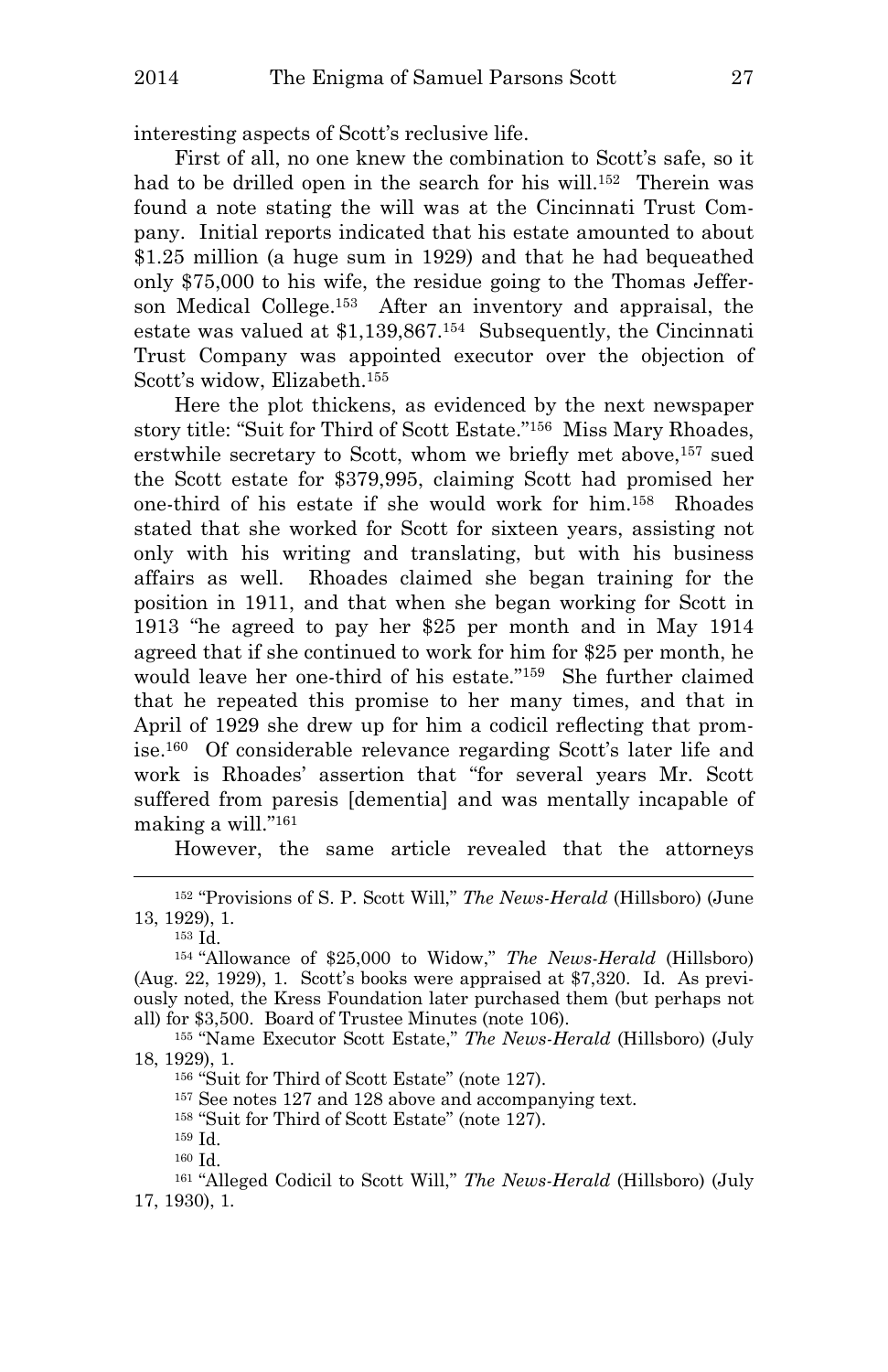searching for Scott's will found an affidavit by him stating that:

He had good reason to believe that certain evil-disposed and dishonorable persons may after his death attempt to plunder his estate by presenting some false and fraudulent claims for alleged services or other consideration evidenced by a note, bond, contract, or other promise in writing alleged to have been signed by him and calling for the payment of money, and he declared he has never executed or shall execute such a document, and that if it should be presented for collection, then it is a forgery.<sup>162</sup>

The article also indicated that Mrs. Scott had refused to take under the will (the \$75,000 left her by S. P.) and would instead elect her statutory share, which would amount to about \$275,000.<sup>163</sup> In the end, the Scott Estate was appraised for tax purposes at \$1,014,128, with Mrs. Scott receiving \$260,450, the Jefferson Medical College \$754,128,<sup>164</sup> and Mary Rhoades \$1,000.<sup>165</sup>

Adding yet another soap opera aspect to the Rhoades-Scott story is the fact that in 1914, shortly after Mary S. West, as she was then, started working for Scott, her husband, Charles M. West, sued her mother, Matilda Rhoades, for alienating Mary's affections from him.<sup>166</sup> A few weeks later, Mary filed for divorce and requested she be restored to her maiden name of Mary S. Rhoades.<sup>167</sup> This is relevant to our examination of Scott and his work, and not a matter of idle curiosity, because Charles West's complaint alleges his wife's mother practiced "the doctrine of Spir-

<sup>162</sup> Id.

<sup>163</sup> Id.

<sup>164</sup> "Largest Ever Left in Highland County," *The News-Herald* (Hillsboro) (July 3, 1930), 1. It should be recalled that the Great Depression was underway by this time and most likely diminished the value of the Scott Estate from its initial valuation, which was calculated in August of 1929, before the Black Tuesday stock market crash of October 29, 1929.

<sup>165</sup> "Alleged Codicil to Scott Will" (note 161). There are complications that need not be gone into here, but, according to the newspaper account, Miss Rhoades settled the suit she brought against the estate in Cincinnati (Hamilton County) for \$1,000 then tried to revive it in Highland County. Id. In the Highland County Court of Common Pleas, Judge McBride ruled in favor of the Scott estate attorneys who had demurred to her action, alleging Miss Rhoades's suit did not state facts sufficient to support a cause of action. The judge gave her twenty days to amend her complaint, but there is no indication she did so. "Hear Questions on Scott Estate," *The News-Herald* (Hillsboro) (Oct. 2, 1930), 1.

<sup>166</sup> "Sensational Charges Made," *The News-Herald* (Hillsboro) (April 30, 1914), 1.

<sup>167</sup> "Court News," *The News-Herald* (Hillsboro) (June 18, 1914), 4.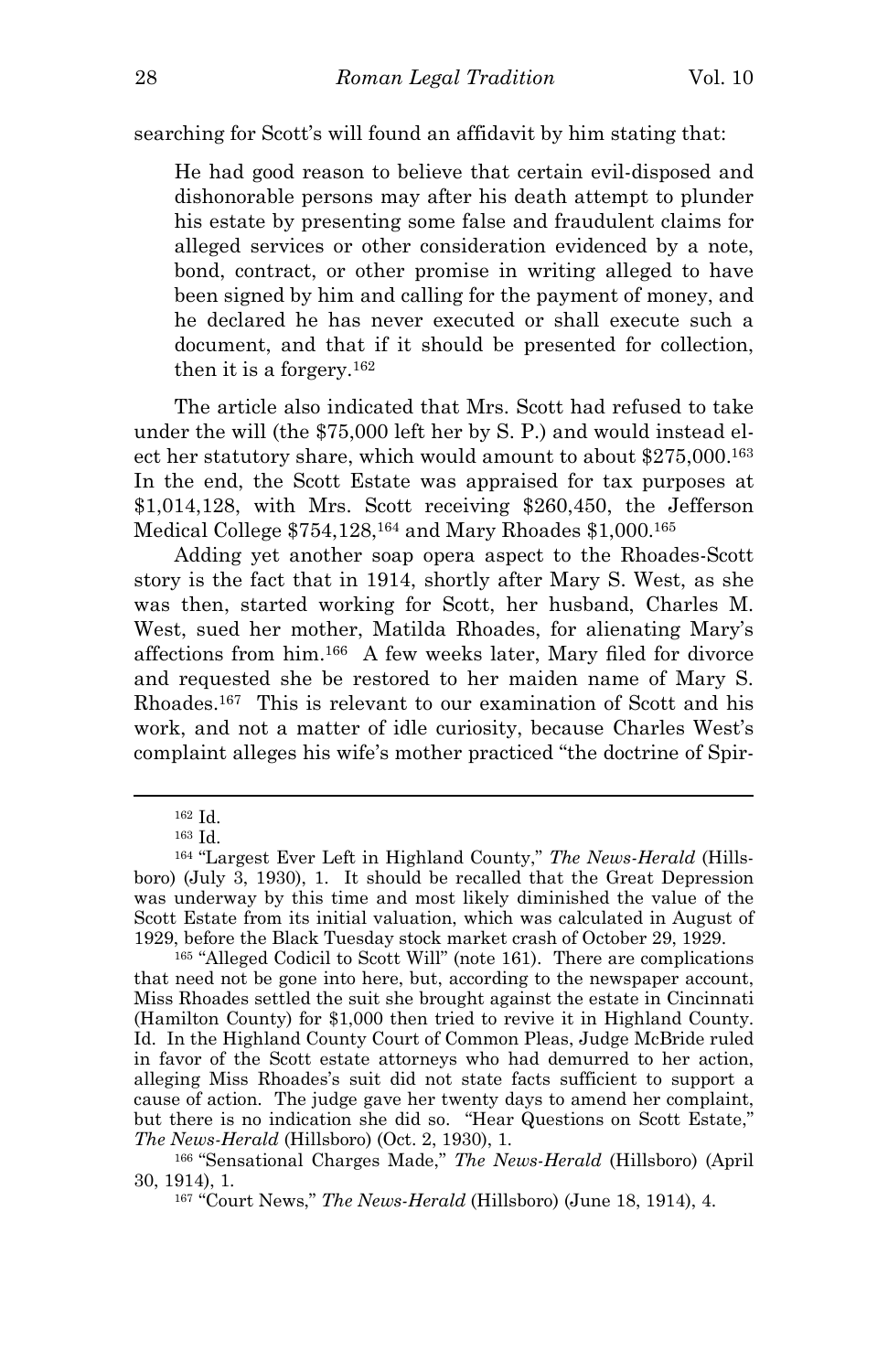itualism, her hypnotic powers, her second Sight, and all the other wild and visionary isms, and fanatical tenets which defendant claims to possess upon his wife," thereby alienating her affections towards him,<sup>168</sup> and because Scott's library shows that he, too, had an interest in spiritualism, hypnotism, and the occult.<sup>169</sup>

It is not clear that Scott and Matilda Rhoades even knew each other, so it would be wrong to succumb to the temptation of conjuring lurid notions of Matilda and her young daughter Mary mesmerizing the aging Scott. However, Hillsboro was a small town, so it seems quite possible that Scott at least knew of Matilda Rhoades and of her interests before he hired Mary in 1913. Certainly Matilida's interests became public knowledge with Mr. West's suit in 1914. In any case, it is reasonable to consider whether Scott's, his secretary's, and her mother's mutual interests in esoteric topics, in addition to his alleged later-life dementia, combined to affect Scott's work in his last years as he prepared *The Civil Law*.

c. *The Civil Law*

i<br>L

*The Civil Law* remains at the time of this writing the only printed source of an English-language translation of Justinian's *Codex* and the *Novellae Constitutiones*. <sup>170</sup> Scott wrote in the preface to *The Civil Law*, dated February 11, 1922, that it took him eight years to complete the translation,<sup>171</sup> which means he started it in 1914 (the year after Rhoades said she began working for him). Hence, he was 68 when he began writing and 76 when he was done. However, many of Scott's notes in *Las Siete Partidas* refer to passages in various parts of the *Corpus Juris Civilis*, so he clearly had read and translated a significant amount of the Justinianic compilation before he focused on it as a separate effort. Because we lack any of Scott's correspondence, we do not know how many drafts he may have gone through, whether he showed it to anyone for comment, or whom he may have contacted about its publication. However, we can learn some things bearing

<sup>168</sup> "Sensational Charges Made" (note 166).

<sup>169</sup> I estimate there were 50–60 titles in his library on these subjects. For instance, of works on such topics by authors whose last name begins with C there are: Capern, *Curative Powers of Mesmerism* (1851); Carrington, *Personal Experiences in Spiritualism* (1913); id., *Problems of Psychical Research* (1914); Coates, *Human Magnetism* (1907); id., *Photographing the Invisible* (1911); id., *Seeing the Invisible*; and Cocke, *Hypnotism* (1894).

<sup>170</sup> See note 1 above for additional discussion. *The Civil Law* also contains the only English translation of the Opinions of Paulus.

<sup>171</sup> *The Civil Law* (note 1), vol. 1 , 49.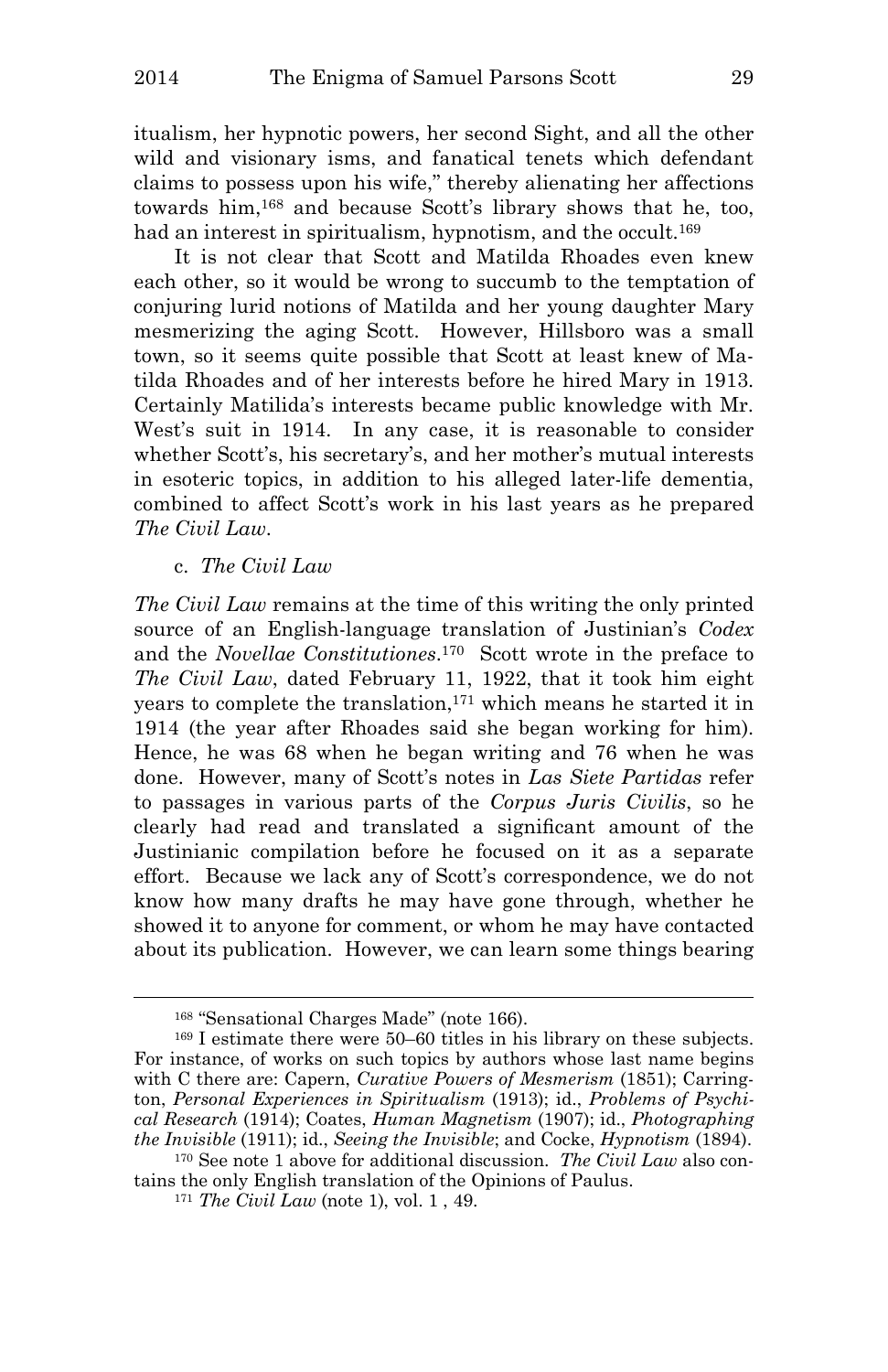on his translation by examining his library, looking at his previous work, and reading the reviews.

In the only full-length review of *The Civil Law*, the Roman law scholar W. W. Buckland pointed out that Scott seemed "to have a rooted objection to the use of any modern authority."<sup>172</sup> Buckland notes that Scott used older editions of the texts and, in particular, the Kriegel edition of the *Corpus Juris*, rather than the Mommsen, Krueger, Kroll and Schoell version.<sup>173</sup> Buckland goes on to give several examples of Scott's use of antiquated texts. A review of Scott's library indeed shows no evidence of his having obtained any of the newer texts Buckland mentions. Scott's failure to use the Mommsen, Krueger, Kroll, and Schoell edition of the CJC is particularly odd inasmuch as his library contained many other works from the late nineteenth century, including Mommsen's *Römische Geschichte* (Berlin 1888) and Kroll's *Procli Diodochi* (Leipzig 1899). Given that Scott must have been aware of Mommsen and Kroll, it seems strange he did not know that their edition of the CJC had been received as a substantial improvement on the Kriegel version. Muirhead, in his *Institutes of Gaius and Rules of Ulpian* (Edinburgh 1880), which Scott owned, refers to Mommsen's edition of the Digest as "the most trustworthy," and notes it is reprinted in his and Krueger's edition of the Corpus Juris, "not yet completed."<sup>174</sup> On the other hand, if Scott was relatively isolated from the scholarly community, as it seems he was, and did not subscribe to scholarly journals (see point ii below), perhaps he truly was not aware that he was using antiquated texts for his translation.

<sup>172</sup> W. W. Buckland, "The Civil Law," *Tulane L. Rev*., 7 (1933), 627, 631.

<sup>173</sup> Id. Scott indicates in his preface to *The Civil Law* that he used Gothofredus's 1663 Amsterdam edition of the CJC and the *Fontes Iuris Romani Antejustiniani* (Florence 1908) as well. *The Civil Law* (note 1), vol. 1, 50. In addition to those, Scott's library contained Huschke's *Imperatoris Iustiniani Institutionum Libri Quattuor* (Leipzig 1868) and Zachariae von Lingenthal's *Imperatoris Justiniani Perpetui Augusti Novellae Quae Vocantur* (Leipzig 1884) and *Appendix ad editionem Novellarum Justiniani* (Leipzig 1884). Moreover, he owned many translations of parts of the CJC, but, with two exceptions, he does not show these in his preface in the lists: "This translation has been made from" or "It has been compared with the following authorities." See Appendix 2 for a list of these titles gleaned from his library. If Scott did in fact use any of these translations to inform his own, this also may account for some of its flaws. Interestingly, the catalog of his library does not show that he owned the Spanish translation of the CJC, *Cuerpo del derecho civil* by Rodriguez de Fonseca, Ortega, and Barcardi (Barcelona 1874).

<sup>174</sup> James Muirhead, *The Institutes of Gaius and Rules of Ulpian* (Edinburgh 1880; repr. Edinburgh 1904), xvii.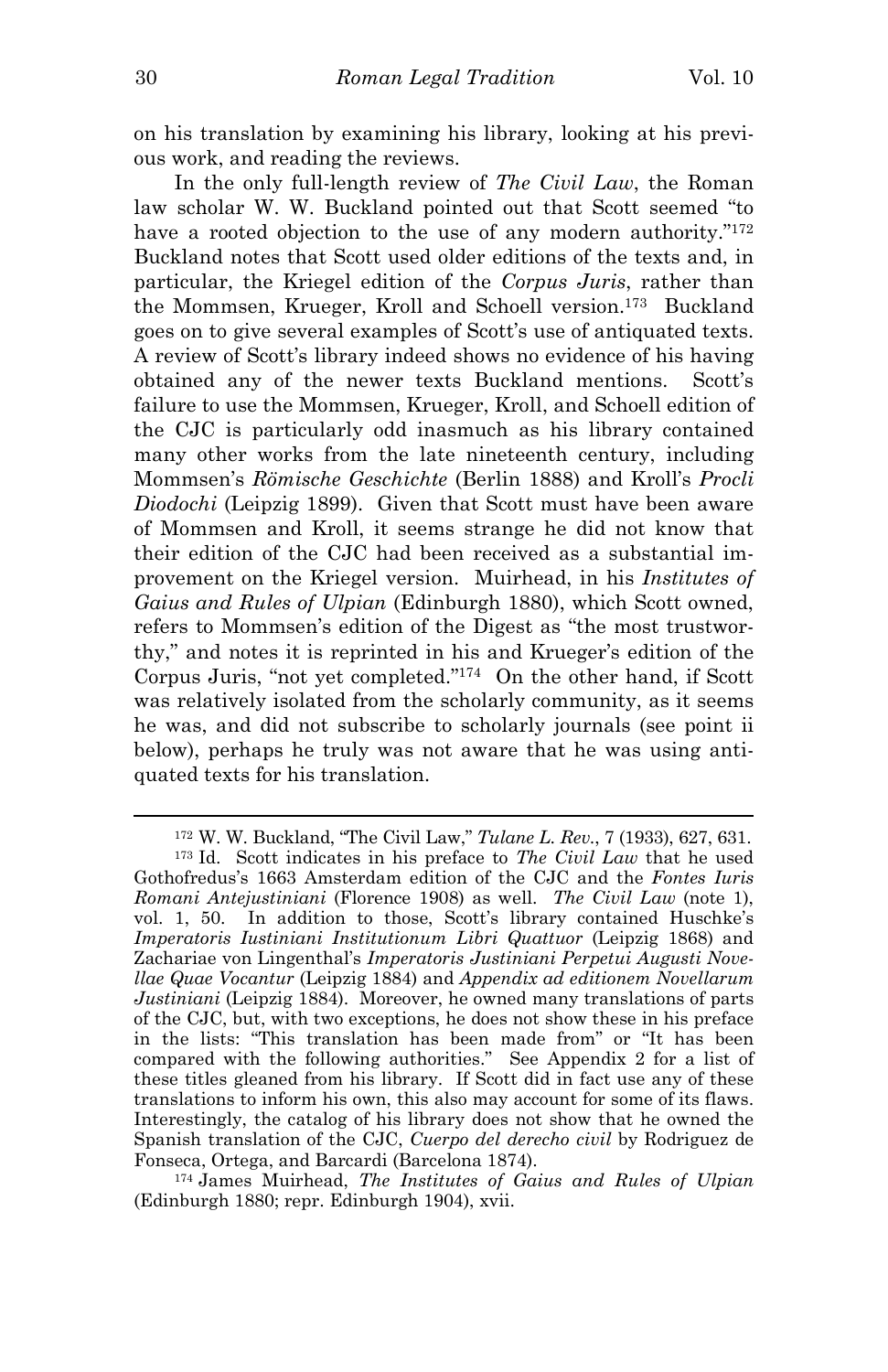Three other important factors relevant to *The Civil Law* are obvious from a review of Scott's library.

i. His collection contains relatively little on Roman law and Roman history. Of the approximately 4,200 titles, it appears that only 100 or so are on Roman history and about 50 on Roman law. This is in marked contrast to Justice Blume's much smaller library, which contained several hundred titles on those subjects, scores of them detailed treatises on Roman law.<sup>175</sup> Given that both Scott and Blume translated the Codex and Novels around the same time, the lack of overlap between their libraries is nothing short of astonishing. Scott was interested primarily in Spain and in the broad sweep of European history, and in Roman law only as it played a role in the other two. He seems to have seen Roman law and Roman-influenced law more as a matter of history and literature, than as functioning sets of legal rules. In his preface to *The Visigothic Code*, Scott quotes Gibbon's statement that "Laws form the most important portion of a nation's history," and then goes on to write that "from them, more impartially than from any other source, we derive information of the customs, virtues, vices, political ethics, faults, follies, and religious prejudices of a people."<sup>176</sup> This cultural-literary approach to the law caused some of the problems critics remarked upon in his translations and which are noted further below.

ii. Another interesting aspect of Scott's library is that it contains no scholarly journals and he appears not to have gone to libraries where he might have used them. This again contrasts with that of Justice Blume, who owned a long run of the *Zeitschrift der Savigny-Stiftung für Rechtsgeschichte* (*romanistische Abteilung*), where so much major Roman law scholarship appeared, and who otherwise obtained access to journals for his work. Although Scott lived in the small town of Hillsboro, he was only some 55 miles from Dayton, whose law library was listed in that period as containing one of the "principal foreign law collections in the United States,"<sup>177</sup> so it seems he could have chosen to use journals to inform his work. Moreover, he clearly traveled to Philadelphia on occasion and could have used the excellent law

<sup>175</sup> See for example the list of materials Blume cited in his annotated Code: "References and Abbreviations in the AJC," in "Annotated Justinian Code" (note 1).

<sup>176</sup> *The Visigothic Code* (note 2), v.

<sup>177</sup> See "Principal Foreign Law Collections in the United States," *Ann. Bul. Comp. L. Bureau A.B.A*., 6 (1913), 8.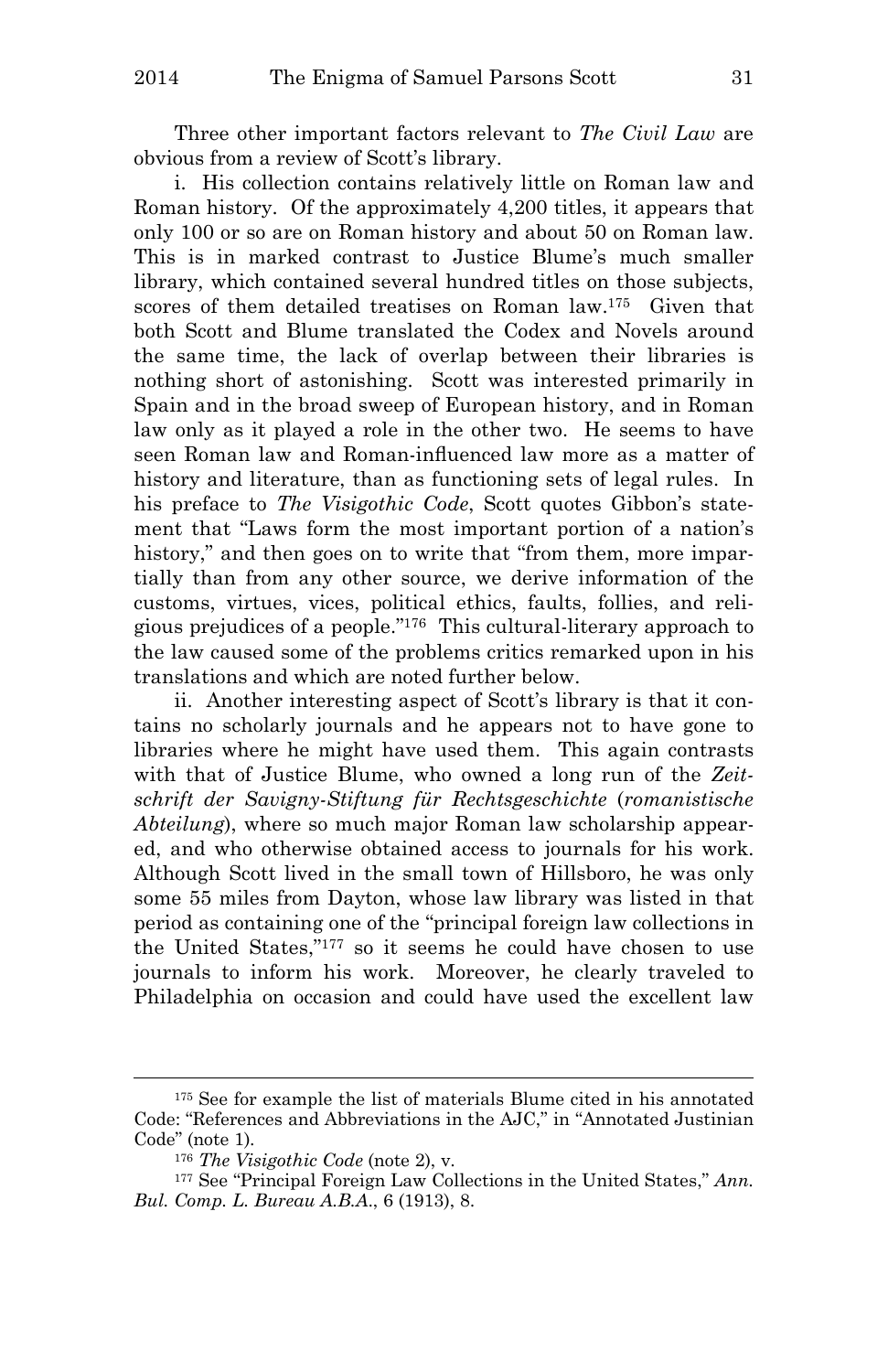libraries there to keep up with scholarly journal literature.<sup>178</sup>

iii. The final point to note regarding Scott's library is the relative absence of German-language works in the collection. While Justice Blume, a native German-speaker, stocked his library with many hundreds of volumes on Roman law and history in that language  $-$  in which much of the leading scholarship was being done — Scott acquired only some 160 German titles, dictionaries and the like included. A mere six German-language works are included among the 122 authorities Scott includes in his list ("It has been compared with the following authorities") in the preface to *The Civil Law*. <sup>179</sup> Most of the relatively little Scott owned on Roman law was in English.

Partially as a result of the factors just discussed, *The Civil Law* was unsuccessful and generally not well regarded. Buckland's contemporary review of it is a model of honest, but humane, book reviewing. He writes that his examination of the translation shows Scott "had at his disposal an adequate latinity and has produced a version written in an English which can be read with pleasure. But much more than that was needed, and the work cannot be said to satisfy these further requirements" [sc. of an adequate translation, about which Buckland had previously given his opinion].<sup>180</sup> Buckland elaborates on what he sees as the most serious problem of Scott's translation, which he characterizes as "the absence of what may be called the automatic recognition of what the text must mean to a Roman lawyer, which, while it gives an admissible rendering of the Latin, as Latin, fails quite to give the real sense of the proposition."<sup>181</sup> This comports with my sense that Scott viewed Roman laws mainly as history and literature. Again, this is in stark contrast with the approach of Justice Blume, a long-time jurist who took pains in making his translation to ascertain how the laws in question actually worked in practice.

Buckland's appears to be the only true review of *The Civil Law*. Other scholars have commented on the work, but it seems that Scott's executor, the Central Trust Company of Cincinnati,

<sup>178</sup> The prefaces to both *History of the Moorish Empire* and *The Visigothic Code* list Philadelphia as the place of their writing. See *History* (note 5), vol. 1, vii, and *The Visigothic Code* (note 2), xliv. Two Philadelphia libraries are listed in that era as being among the "principal foreign law collections." See "Principal Foreign Law Collections in the United States" (note 177), 8.

<sup>179</sup> See *The Civil Law* (note 1), vol. 1, 50–54.

<sup>180</sup> Buckland (note 172), 629.

<sup>181</sup> Id.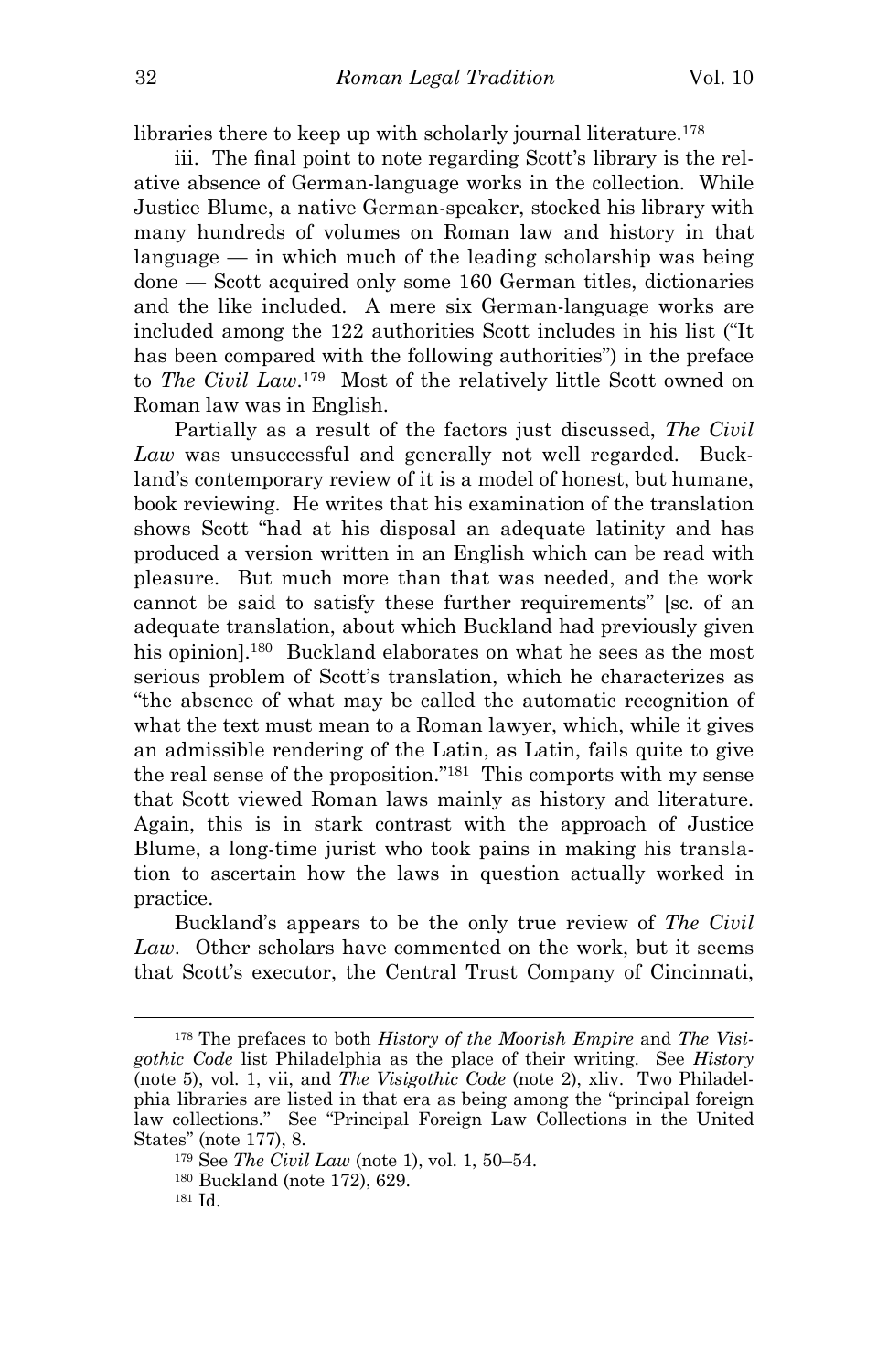did not distribute the seventeen-volume work widely to academic journals for review. (According to the executor's final accounting of August 12, 1932, it paid the Johnson and Hardin Company \$21,005.92 to publish *The Civil Law*,<sup>182</sup> so one can see why the executor would have decided not to add to that expense by sending review copies.) A representative sample of remarks about Scott's translation of the CJC are that it is "distinctly poor,"<sup>183</sup> notoriously unreliable,<sup>184</sup> and that it "shows no knowledge of any of the impressive Roman law scholarship made since the middle of the nineteenth century."<sup>185</sup> Justice Blume nearly stopped working on his own translation of the Codex when Scott's translation was published, but he later said in correspondence with Clyde Pharr that after he had read one book of the Code "I found what I thought so many glaring mistakes that I concluded to go on with my work."<sup>186</sup>

However, despite its faults, Scott's translation of the Justinianic corpus has proven to be of some use. Buckland concluded that "while the work cannot be regarded at all a safe guide to the Roman Law, it will, if cautiously used, serve fairly well for the only purposes to which, in the opinion of the reviewer . . . a translation of the Roman texts can properly be put." 187 (In Buckland's opinion, this purpose is "as a finder and a time saver," since, even in the learned world, few read Latin as quickly as their own language.)<sup>188</sup> The translation has been used in univer-

188 Id., 628.

<sup>182</sup> "Final Accounting," *Journal G-1*, 242, Highland County Probate Court (1932). Digital image of receipt from the Johnson and Hardin Company, dated July 21, 1932, on file with the author. By way of comparison, one calculation of the equivalent sum in today's dollars is \$358,000. See "Relative Value of a U.S. Dollar," at *Measuring Worth* (website).

<sup>183</sup> A. A. Schiller, *Roman Law: Mechanisms of Development* (The Hague 1988), 31.

<sup>184</sup> O. F. Robinson, *Sources of Roman Law* (London 1997), 57 n.11.

<sup>185</sup> C. Donahue, "On Translating the Digest," *Stanford L. Rev*., 39 (1987), 1057, 1062. For another comment, see Q. Breen, "Justinian's Corpus Juris Civilis," *Oregon L. Rev*., 23 (1944), 219, 224 n.13. For other criticisms made in passing, see M. Hoeflich, "Legal History and the History of the Book: Variations on a Theme," *U. Kan. L. Rev*., 46 (1998), 415, 424 n.23, and L. de Ligt, "A Philologist Reads the Digest: D. 34,5,13(14), 2–3," *TRG*, 66 (1998), 53, 62 n.21.

<sup>186</sup> Letter from Fred Blume to Clyde Pharr, June 1, 1933, Blume Collection, H69-10, Wyoming State Archives, Reference, Research and Historical Photo Unit, Wyoming Department of State Parks and Cultural Resources, Cheyenne, Wyoming. See also Kearley (note 16), 538.

<sup>187</sup> Buckland (note 172), 632.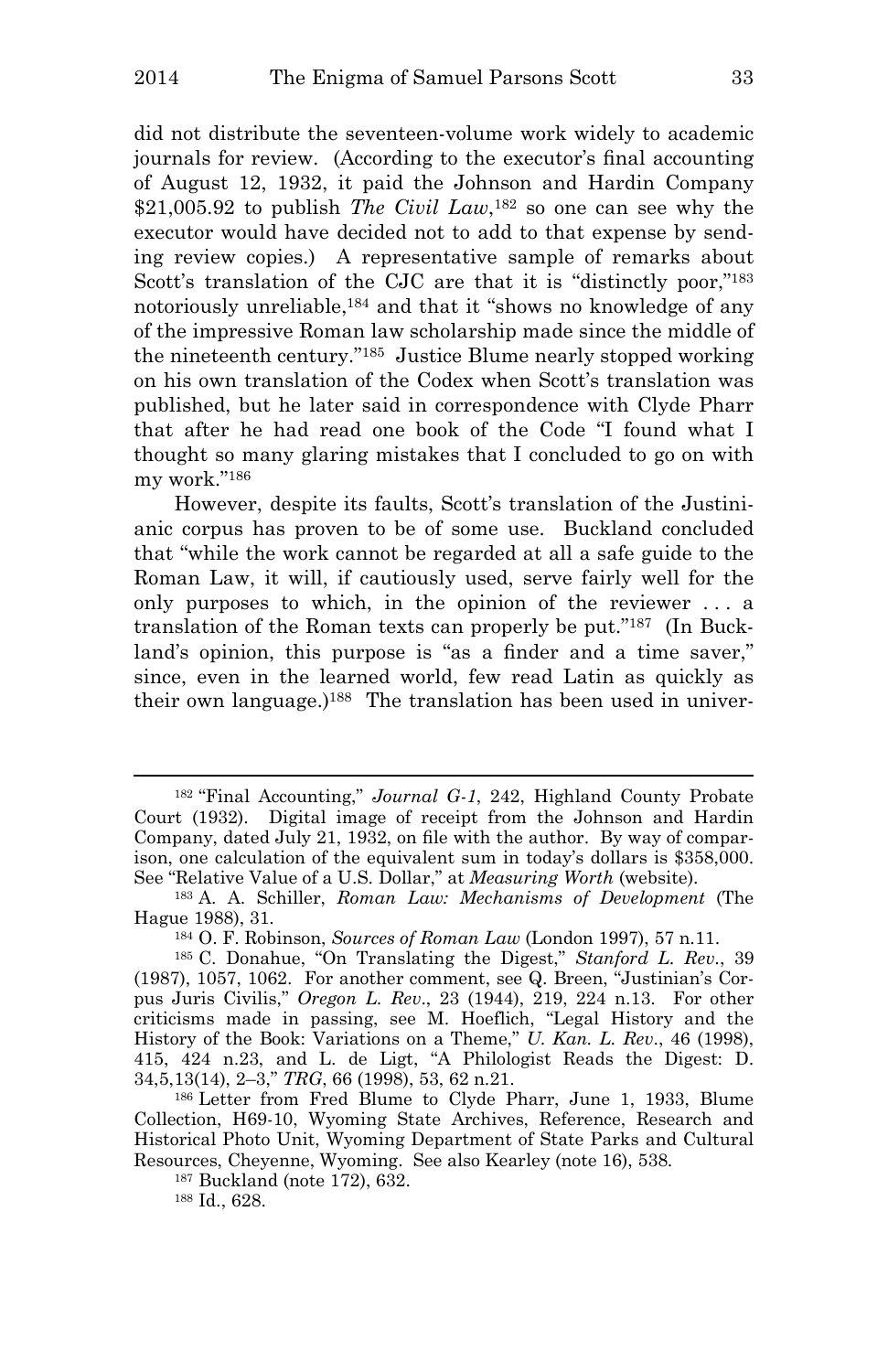sity classes,<sup>189</sup> and by some writers,<sup>190</sup> even though its fatal flaws have kept it from becoming the standard English translation.

#### VII. Conclusion

After becoming well acquainted with Samuel Parsons Scott's life and work, I cannot help but conclude that the totality of his contribution should be reassessed. At a minimum, it seems he ought not to be as routinely dismissed as he seems to be. There is no question that his work is marred by an unscholarly laxity. He never entirely left his early roots as a writer for a popular, if educated, audience. He indulged in vast generalizations and failed to document many of his assertions. Scott's apparent isolation from the scholarly community seems to have left him unaware of new findings that would have enabled him to produce better work, and, perhaps most importantly, it cut him off from the benefits of critical pre-publication readings by knowledgeable colleagues. (Justice Blume, in contrast, was connected to other Roman law scholars,<sup>191</sup> and he welcomed Clyde Pharr's critique of a draft book of his Codex translation, noting that he was accustomed to getting constructive criticism of his Wyoming Supreme Court opinions from other members of the Court, the bar, and law reviews.<sup>192</sup>)

As one commentator said of Scott, "He translated a great deal, perhaps too much for one man in one lifetime." <sup>193</sup> But, at

<sup>191</sup> For instance, he addressed the Riccobono Seminar on Roman Law in America on the subject of "The Justinian Code and its Value." See Kearley (note 16), 550. On the Riccobono Society, see S. Randazzo, "The Roman Legal Tradition and American Law: The Riccobono Seminar of Roman Law In Washington," *RLT*, 1 (2002), 123.

192 Letter from Fred Blume to Clyde Pharr, Professor, Vanderbilt University (Jan. 26, 1934) (available in Blume Collection (note 184)). See also Kearley (note 16), 542.

193 Donahue (note 185), 1063.

<sup>189</sup> See Breen (note 185), 224 n.14 ("For classes in Roman history it has proved its worth in introducing the students to the Roman system" [after criticizing it in many respects]); Donahue (note 185), 1063 ("In short, Scott was better than nothing, but it was in no way satisfactory" [after noting he insisted students use other translations when available]).

<sup>190</sup> See for example Breen (note 185) (in which article Scott's translation is used); J. B. Elkind, "The Aegean Sea Case and Article 41 of the Statute of the International Court of Justice," *Revue Hellénique de Droit International*, 32 (1997), 285, 325; S. B. Faris, "Changing Public Policy and the Evolution of Roman Civil and Criminal Law on Gambling," *UNLV Gaming L.J*., 3 (2012), 199, 213 (where the author states in n.79 that she is deviating from Blume's translation and following Scott's "older and less widely accepted translation").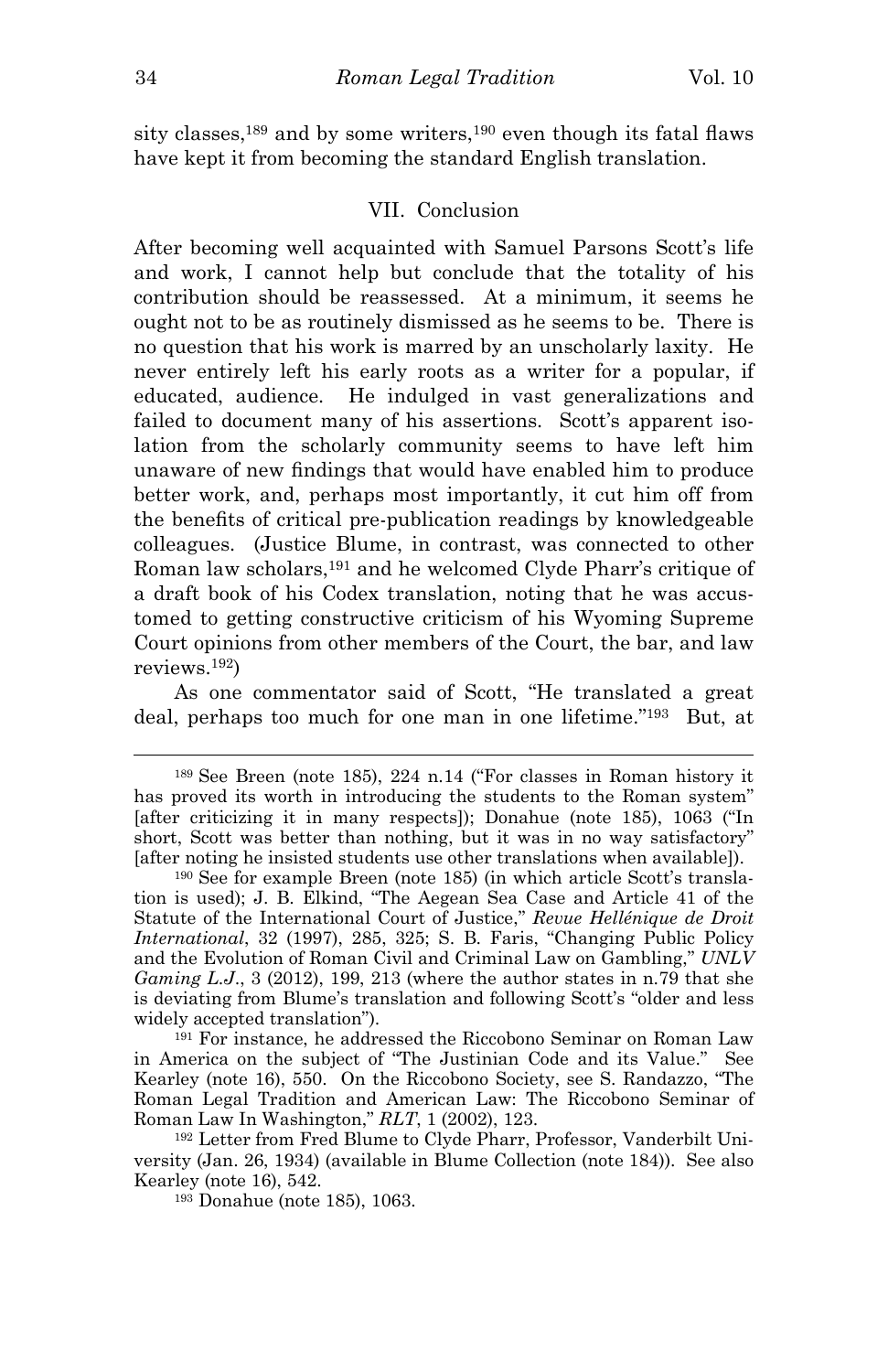this remove, the rather heroic, if often Quixotic, nature of Scott's lonely toil, the scope of his work, and the continuing utility of parts of it — particularly the Partidas — seems worthy of more respect than it has garnered to date.

Appendix 1. Writings of Samuel P. Scott in Chronological Order

- 1. "Algernon Sidney." *Potter's American Monthly* 6, no. 53 (May 1876): 333–341.
- 2. "Granada and the Alhambra." *Lippincott's Magazine of Popular Literature and Science* (new series) 1, (old series, 27) (May 1881): 425–435.
- 3. "Cordova." *Lippincott's* (new series) 2, (old series, 28) (Oct. 1881): 334–344.
- 4. "Seville." *Lippincott's* (new series) 3, (old series, 29) (Jan. 1882): 9–20.
- 5. "Pictures of Andalusia." *Potter's American Monthly* 18, no. 122 (Feb. 1882): 121–131.
- 6. "Tunis and Carthage" part 1. *Potter's American Monthly* 18, no. 125 (May 1882): 481–491.
- 7. "Tunis and Carthage" part 2. *Potter's American Monthly* 18, no. 126 (June 1882): 601–610.
- 8. "Toledo." *Lippincott's* (new series) 3, (old series, 29) (June 1882): 529– 540.
- 9. "Sargossa." *Lippincott's* (new series) 5, (old series, 31) (Jan. 1883): 113–122.
- 10. "A National Pastime." *The Continent* 3, no. 13 (March 28, 1883): 387–396.
- 11. *Through Spain: A Narrative of Travel and Adventure in the Peninsula*. Philadelphia: Lippincott, 1886.
- 12. *History of the Moorish Empire in Europe*, 3 vols. Philadelphia: Lippincott, 1904; reprinted New York: AMS Press, 1977.
- 13. "Foreign Legislation, Jurisprudence and Bibliography Spain." *Annual Bulletin of the Comparative Law Bureau of the American Bar Association* (July 1908): 64–65.
- 14. ——. (July 1909): 144–145, 152–153.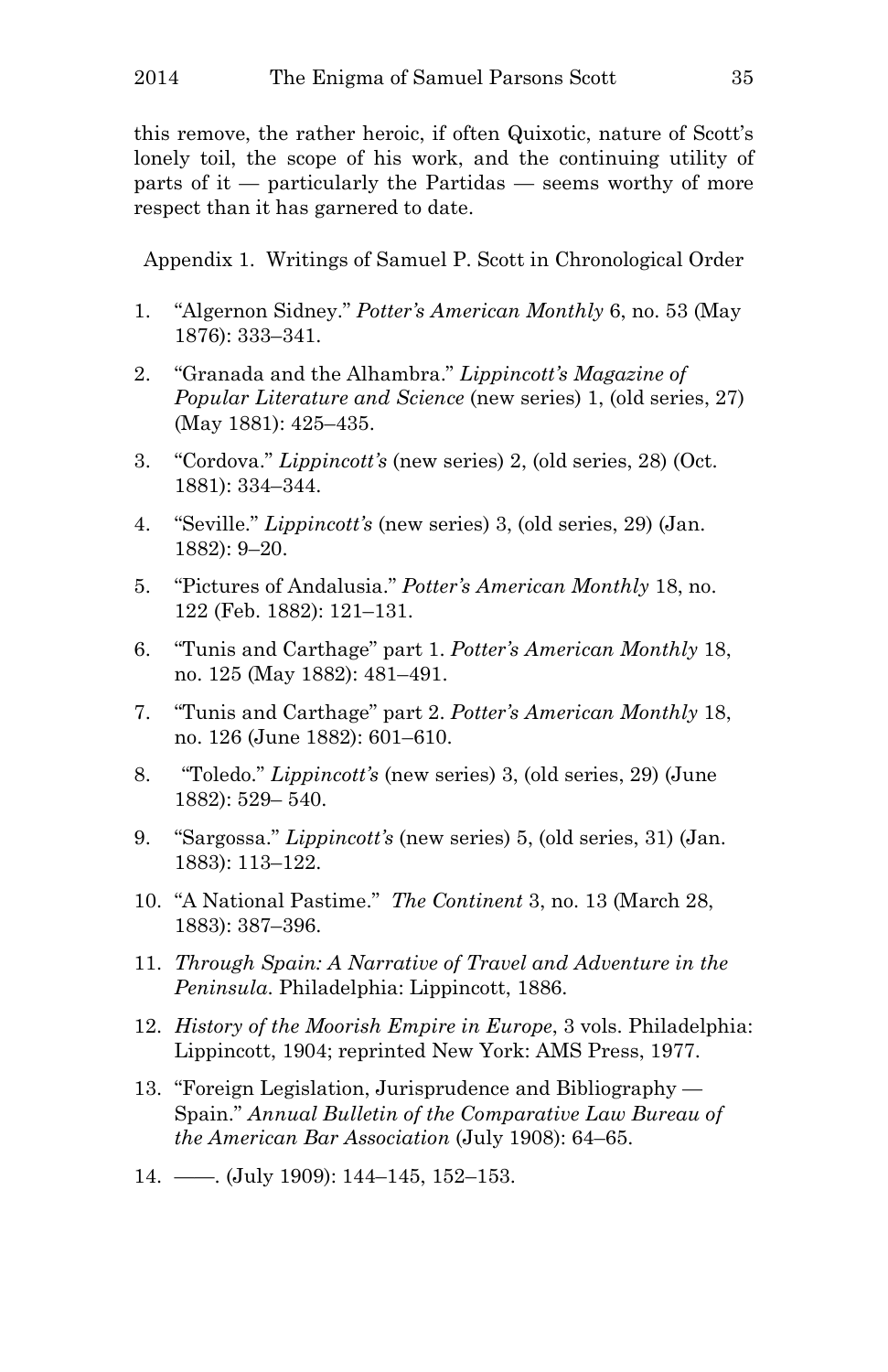- 15. "Spanish Jurisprudence Comparatively Considered." *Annual Bulletin of the Comparative Law Bureau of the American Bar Association* (July 1909): 14–25.
- 16. *The Visigothic Code* (*Forum Judicum*). Boston: Boston Book Co., 1910; reprinted Littleton, CO: Rothman, 1982.
- 17. "Spanish Criminal Law Compared with that Branch of Anglo-Saxon Jurisprudence." *Annual Bulletin of the Comparative Law Bureau of the American Bar Association* (July 1910): 62– 80.
- 18. "Foreign Legislation, Jurisprudence and Bibliography Spain." *Annual Bulletin of the Comparative Law Bureau of the American Bar Association* (July 1910): 201–203.
- 19. ——. (July 1911): 167–168.
- 20. ——. (July 1912): 160–161.
- 21. ——. (July 1913): 112–114.
- 22. ——. (July 1914): 185–186.
- 23. *The Laws of Ancient Castille* and *The Criminal Code of Spain* (unpublished manuscripts), noted in *Annual Report of the American Bar Association* 38 (1915): 883.
- 24. "European Literature and Legislation Spain." *American Bar Association Journal* 1, no. 2 (April 1915): 164–166.
- 25. ——. 2, no. 2 (April 1916): 275–277.
- 26. ——. 3, no. 2 (April 1917): 265–269.
- 27. ——. 4, no. 2 (April 1918): 207–208.
- 28. ——. 5. no. 2 (April 1919): 301–304.
- 29. ——. 6, no. 2 (April 1920): 337–340.
- 30. ——. 7, no. 4 (April 1921): 200.
- 31. ——. 8, no. 4 (April 1922): 248–249.
- 32. ——. 9, no. 4 (April 1923): 262.
- 33. ——. 10, no. 4 (April 1924): 284–285.
- 34. ——. 11, no. 4 (April 1925): 262–262.
- 35. ——. 12, no. 5 (May 1926): 339–340.